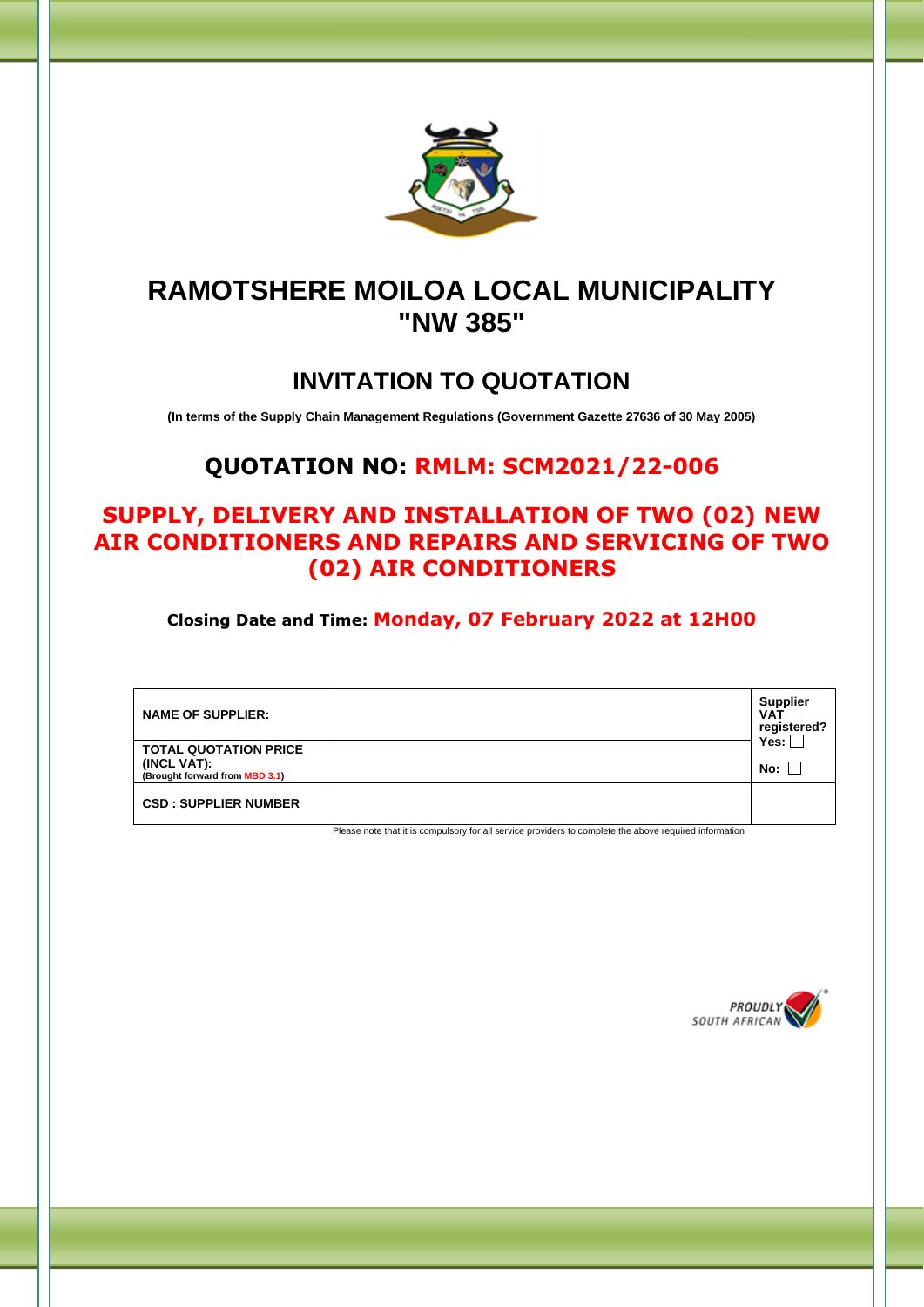### **CONTENTS**

| $\mathbf 1$ .   |                                                                                     |
|-----------------|-------------------------------------------------------------------------------------|
| 2.              |                                                                                     |
| 3.              |                                                                                     |
| 4.              | RESOLUTION TAKEN BY THE BOARD OF DIRECTORS / MEMBERS / PARTNERS  4                  |
| 5.              | RESOLUTION TAKEN BY THE BOARD OF DIRECTORS OF A CONSORTIUM OR JOINT                 |
| 6.              |                                                                                     |
| 7.              |                                                                                     |
| 8.              |                                                                                     |
| 9.              |                                                                                     |
| 10 <sub>1</sub> |                                                                                     |
| 11.             | PREFERENCE POINTS CLAIM FORM IN TERMS OF THE PREFERENTIAL PROCUREMENT               |
| 12.             | <b>DECLARATION OF SUPPLIER'S PAST SUPPLY CHAIN MANAGEMENT PRACTICES (MBD 8). 25</b> |
| 13.             |                                                                                     |
| 14.             | ANNEXURE A: GOVERNMENT PROCUREMENT: GENERAL CONDITIONS OF CONTRACT (JULY            |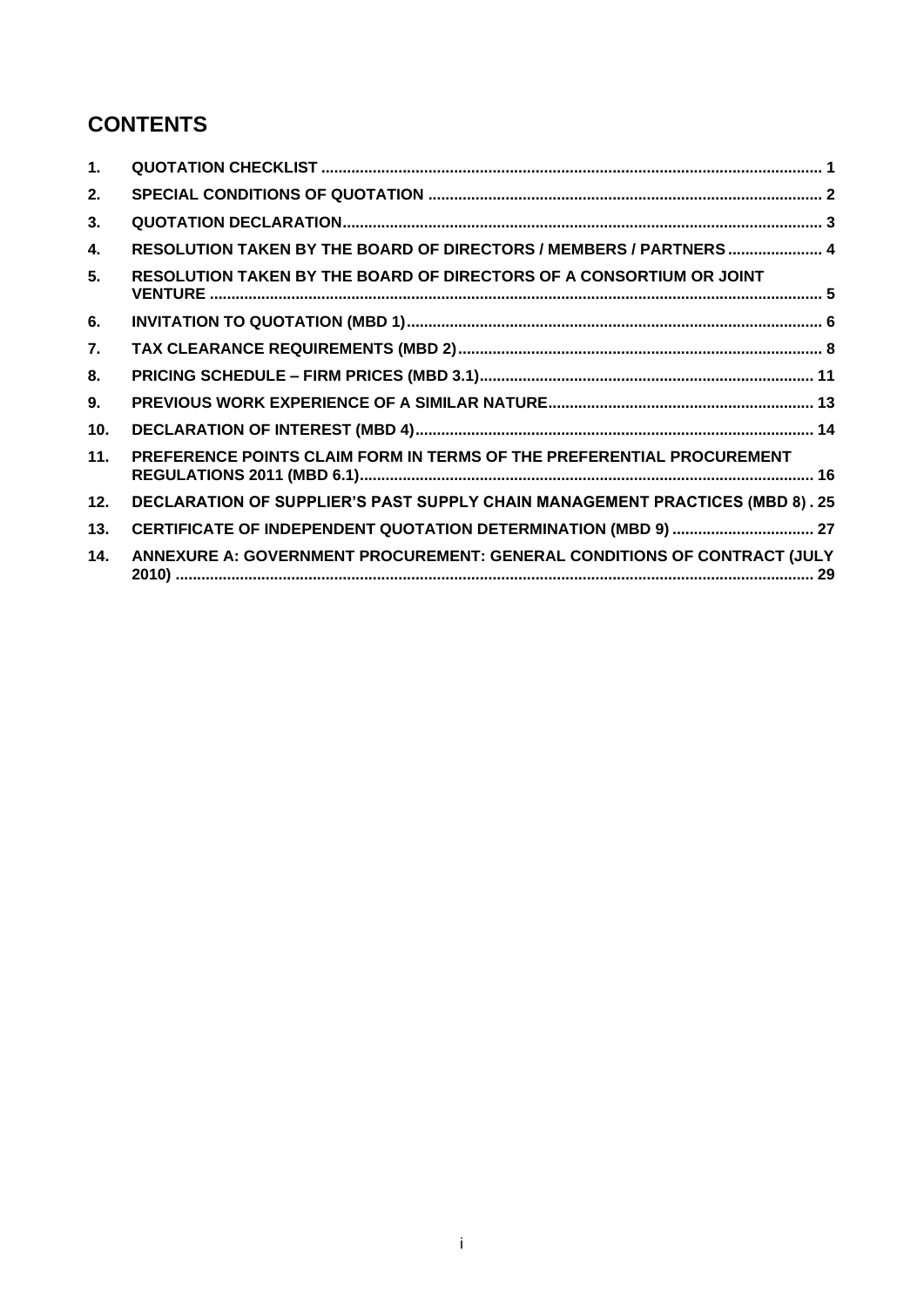### <span id="page-2-0"></span>**1. QUOTATION CHECKLIST**

Suppliers are to use this checklist to ensure that the Quotation documentation is complete for administrative compliance. The supplier is to indicate that the documentation is complete and included in the Quotation document by completing the table below.

|  | Tick to indicate that the information is included |  |
|--|---------------------------------------------------|--|
|  |                                                   |  |

| <b>Item</b>     | <b>Description</b>                                                                                                                                                                                          | <b>Yes</b>                  | <b>No</b>        | n/a            |
|-----------------|-------------------------------------------------------------------------------------------------------------------------------------------------------------------------------------------------------------|-----------------------------|------------------|----------------|
| 1.              | Is your business registered with the Central Supplier Database?                                                                                                                                             | $\vert \ \ \vert$           | П                | $\Box$         |
| 2.              | Did you read and understand all pages of the Quotation document?                                                                                                                                            | $\sim$                      | П                | $\mathsf{L}$   |
| 3.              | Did you complete the Quotation documents in black ink?                                                                                                                                                      |                             | <b>The State</b> |                |
| 4.              | Did you provide a certified copy of your company registration and VAT<br>registration certificates?                                                                                                         | $\mathcal{L}_{\mathcal{A}}$ | $\mathbf{I}$     |                |
| 5.              | Did you provide a certified copy of your identity document in case of<br>sole proprietorship?                                                                                                               | П                           | П                | $\mathbb{R}^n$ |
| 6.              | Did you provide registration certificate pertaining to the relevant industry<br>e.g. (Electrical Contractors Board), if applicable?                                                                         | $\mathcal{L}_{\mathcal{A}}$ | $\mathbf{I}$     |                |
| 7.              | Did you provide a covering letter?                                                                                                                                                                          | $\Box$                      | $\perp$          | $\sim$         |
| 8.              | Did you provide an original and valid tax clearance certificate? (MBD2)                                                                                                                                     | $\Box$                      | П                | П              |
| 9.              | Did you complete and sign the Quotation Declaration Form? (section 3)                                                                                                                                       | $\Box$                      | $\Box$           |                |
|                 | applicable,<br>resolution<br>10 Where<br>is<br>the<br>taken<br><b>Board</b><br>the<br>of<br>Directors/Members/Partners completed and signed? (section 4)                                                    | $\Box$                      | П                | $\Box$         |
| 11              | Where applicable, is the resolution taken the Board of Directors of a<br>Consortium or Joint Venture completed and signed? (section 5)                                                                      | $\Box$                      | $\Box$           |                |
|                 | 12 Is invitation to Quotation completed and signed?(MBD 1)                                                                                                                                                  |                             |                  |                |
|                 | 13 Is the Declaration of Interest completed and signed? (MBD 4)                                                                                                                                             | ΙI                          |                  |                |
| 14.             | Is the Declaration of Supplier's Past Supply Management Practices<br>completed and signed? (MBD 8)                                                                                                          | $\perp$                     | $\mathsf{L}$     |                |
| 15 <sub>l</sub> | Is the Certificate of Independent Quotation Determination completed<br>and signed? (MBD 9)                                                                                                                  |                             |                  |                |
|                 | 16 Did you complete and sign the Previous Work Experience of a Similar<br>Nature section? (section 9)                                                                                                       | <b>Contract</b>             |                  |                |
|                 | 17 Is the Preference Points Claim Form in Terms of the Preferential<br>Procurement Regulation 2011 completed and signed? (MBD 6.1)                                                                          | П                           |                  |                |
|                 | 18 Did you provide an original and valid B-BBEE status level verification<br>certificate or a certified copy thereof or, if you qualify as an EME, did<br>you provide a verification certificate? (MBD 6.1) |                             |                  |                |
|                 | 19 Does the product/service offered<br>the<br>Quotation<br>conform<br>to<br>Specifications?                                                                                                                 | $\Box$                      |                  |                |
|                 | 20 Is Pricing Schedule completed?(MBD 3.1)                                                                                                                                                                  |                             |                  |                |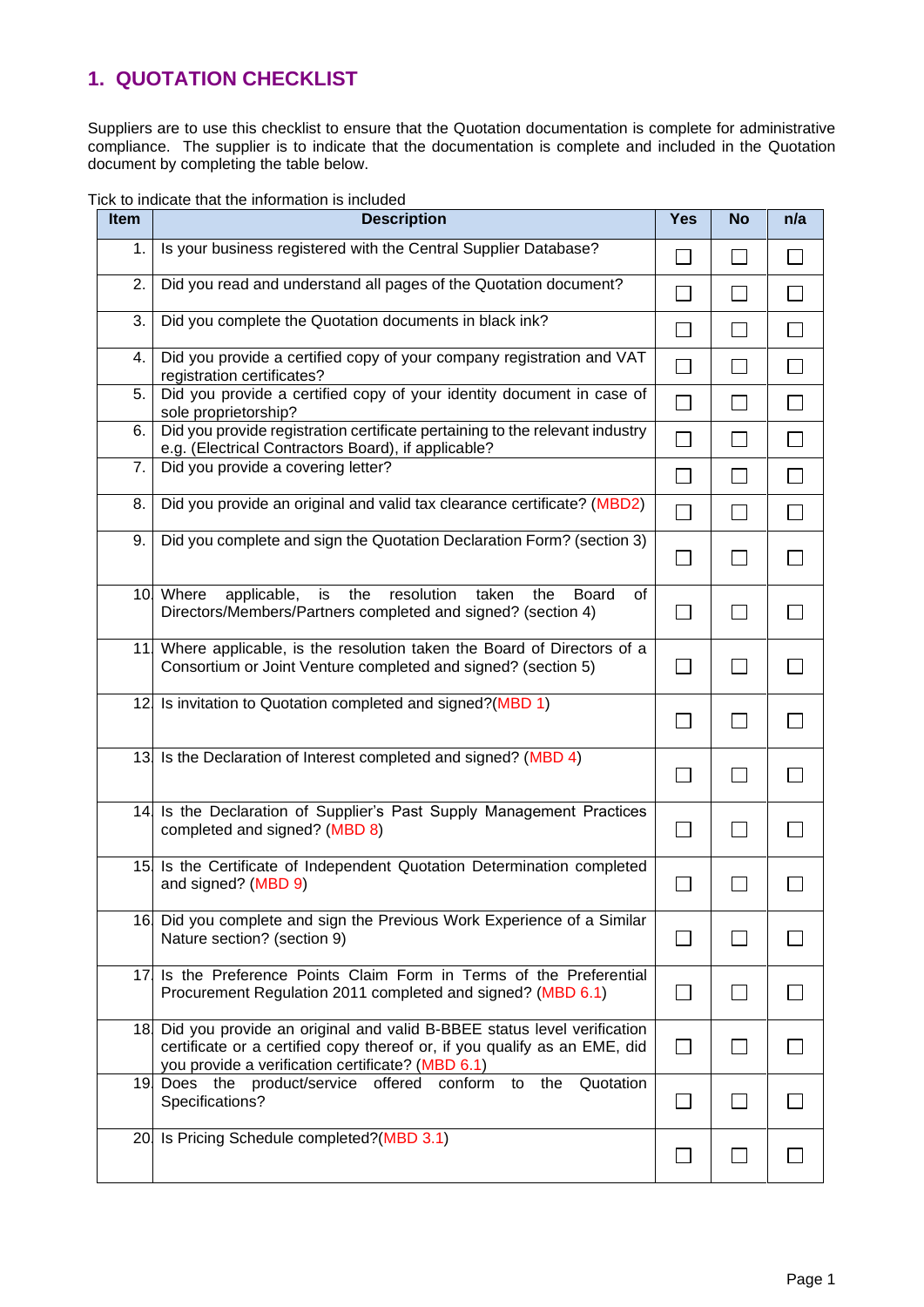### <span id="page-3-0"></span>**2. SPECIAL CONDITIONS OF QUOTATION**

- 1. The Municipality's document must be kept as supplied and submitted with all schedules / forms fully completed.
- 2. Any other documents, certificates etc. must be attached as an annexure to the official Municipal document.
- 3. Where the Municipality's official document is taken apart and not submitted as supplied, the Quotation might be rejected.
- 4. Schedules / forms not duly completed and signed by the supplier will result in a Quotation not being considered.
- 5. All Forms of Special Conditions in Specifications should be included.
- 6. The Quotation document must be completed in black ink, and prices must be VAT inclusive, unless otherwise specified.
- 7. The lowest or any Quotation will not be necessarily be accepted, and the Ramotshere Moiloa Local Municipality reserves the right to accept the whole or any portion of a Quotation.
- 8. All prices and details must be legible to ensure the Quotation will be considered for adjudication.
- 9. Corrections may not be made by means of correction fluid such as  $Tip Ex$ , or any other similar product. In the event of a mistake being made, it should be crossed out in ink and be accompanied by a full signature at each and every alteration. The Municipality reserves the right to reject the Quotation if corrections are not made in accordance with the above.
- **10. All Quotation documents must include the following documents:**
	- **Copies of cc/co registration certificate;**
	- **Certified copy of Identity document;**
	- **Original or certified copy of B-BBEE status level verification certificate/ Sworn Affidavit**
	- **Tax Pin**
	- **Central Supplier Database (CSD) report**
	- **Letter from the bank (proof of bank details) not more than three months**
	- **Proof of payment of Municipal bills, services/ Lease Agreement/ Letter from tribal authority**
	- **Proof of Similar work done**
- 11. The supplier may submit a comprehensive company profile, for example the founding company statements, as well as a detailed exposition of previous work done.
- 12. Suppliers are required to be registered on the Ramotshere Moiloa Local Municipality's Supplier Database. Consultants are required to be registered on the Municipality's Consultant Roster System (Application forms are obtainable from the Finance Department of the Municipality).
- 13. No Quotation forwarded by e mail, telegram, telex, facsimile or similar apparatus will be considered.
- 14. Late quotations shall not be admitted for consideration.
	- 15. Quotations must be properly received and deposited in the Bid box of the Ramotshere Moiloa Local Municipality on or before 12:00 on Monday, 07 February 2022 at 12H00. Quotation offers must be submitted in a sealed envelope properly marked in terms of the Quotation number and Quotation description, at the offices of the Municipality situated at CNR Coetzee and President, Zeerust, 2865.
- 16. Copyright / Patent Rights Copyright in any document produced, and the patent rights or ownership in any plant, machinery, thing, system or process designed or devised, by a consultant in the course of the consultancy service is vested in the Ramotshere Moiloa Local Municipality.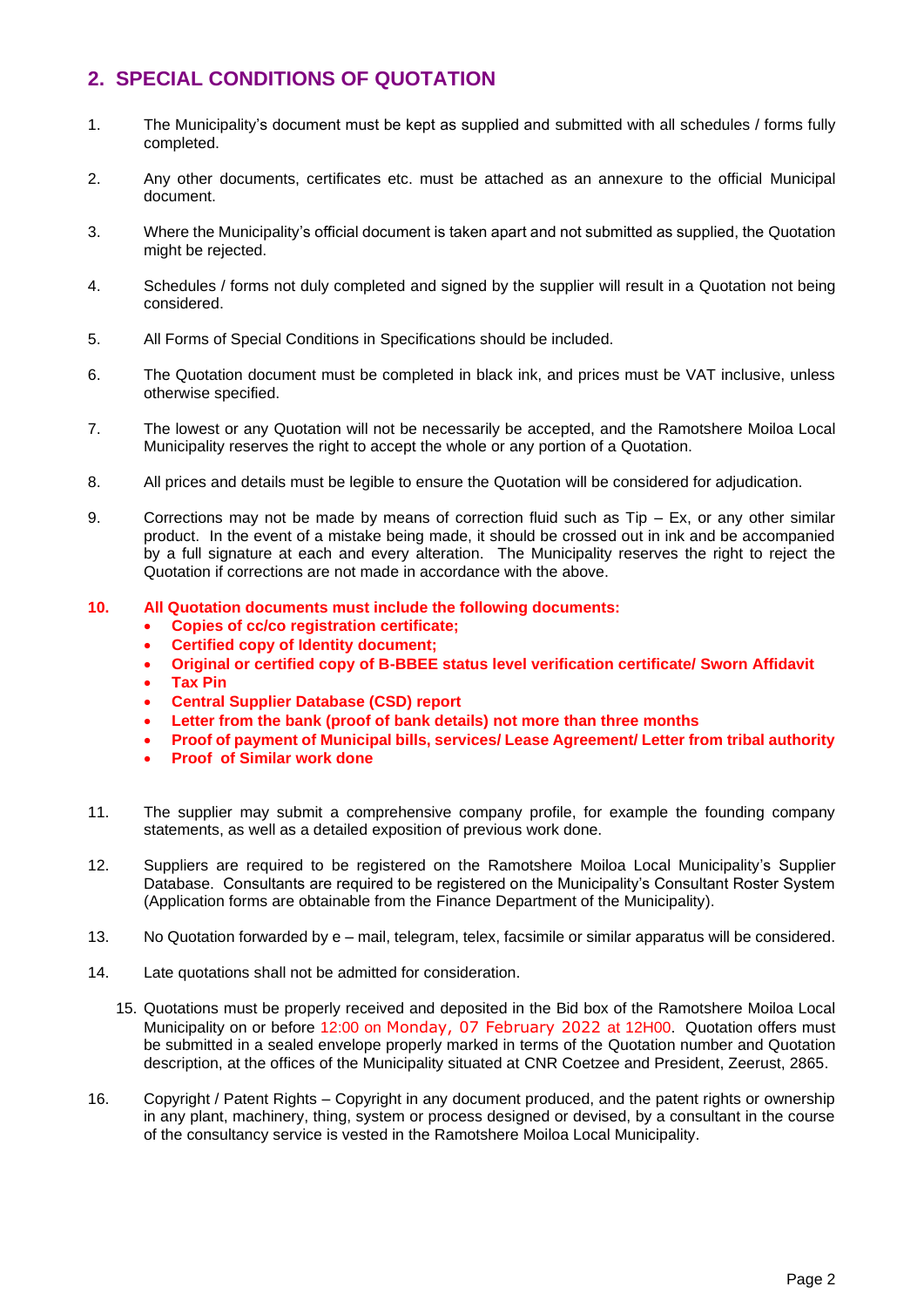### <span id="page-4-0"></span>**3. QUOTATION DECLARATION**

- 1. I/we Mr/Mrs/Messrs \_\_\_\_\_\_\_\_\_\_\_\_\_\_\_\_\_\_\_\_\_\_\_\_\_\_\_\_\_\_\_\_\_\_\_\_\_\_\_\_\_\_\_\_\_\_\_\_\_\_\_\_\_ duly assigned to represent the supplier for the purpose of this Quotation, hereby Quotation to supply the goods and/or render services described in the attached documents to the Ramotshere Moiloa Local Municipality's on terms and conditions stipulated in this Quotation and in accordance with the specifications stipulated in the Quotation documents (which shall be taken as part of, and incorporated into this Quotation) at the prices reflected in the Pricing Schedule.
- 2. I/we agree that this offer shall remain valid for a period of \_\_\_\_\_\_\_\_\_\_\_\_\_\_\_\_\_\_\_\_\_\_\_\_\_\_\_ days commencing from the closing date and time of this Quotation.
- 3. I/We further agree that:
	- 3.1 This Quotation and its acceptance shall be subject to the terms and conditions contained in the in the Ramotshere Moiloa Local Municipality's Supply Chain Management Policy;
	- 3.2 if I/we withdraw my/our Quotation within the period for which I/we have agreed that the Quotation shall remain open for acceptance, or fail to fulfil the contract when called upon to do so, the Ramotshere Moiloa Local Municipality may, without prejudice to its other rights, agree to the withdrawal of my/our Quotation or cancel the contract that may have been entered into between me/us and the Ramotshere Moiloa Local Municipality and I/we will then pay to the Ramotshere Moiloa Local Municipality any additional expense incurred by the Ramotshere Moiloa Local Municipality having either to accept any less favourable Quotation or, if fresh quotations have to be invited, the additional expenditure incurred by the invitation of fresh quotations and by the subsequent acceptance of any less favourable Quotation; the Ramotshere Moiloa Local Municipality shall also have the right to recover such additional expenditure by set-off against moneys which may be due or become due to me/us under this or any other Quotation or contract or against any guarantee or deposit that may have been furnished by me/us or on my/our behalf for the due fulfilment of this or any other Quotation or contract and pending the ascertainment of the amount of such additional expenditure to retain such moneys, guarantee or deposit as security for any loss the Ramotshere Moiloa Local Municipality may sustain by reason of my/our default;
	- 3.3 If my/our Quotation is accepted the acceptance may be communicated to me/us by letter or order by certified mail or registered mail. Such posting shall be deemed to be proper service of such notice with effect from the date of posting/dispatch of such notice;
	- 3.4 The law of the Republic of South Africa shall govern the contract created by the acceptance of my/our Quotation and that I/we choose *domicilium citandi et executandi* in the Republic of South Africa, where any and all legal notices may be served at (full street address of this place):
- I/we furthermore confirm that I/we have satisfied myself/ourselves as to the correctness and validity of my/our Quotation; that the price(s) and rate(s) quoted cover all the work/item(s) specified in the Quotation documents and that the price(s) and rate(s) cover all my/our obligations under a resulting contract and that I/we accept that any mistakes regarding price(s) and calculations will be at my/our risk.

\_\_\_\_\_\_\_\_\_\_\_\_\_\_\_\_\_\_\_\_\_\_\_\_\_\_\_\_\_\_\_\_\_\_\_\_\_\_\_\_\_\_\_\_\_\_\_\_\_\_\_\_\_\_\_\_\_\_\_\_\_\_\_\_\_\_\_\_\_\_\_\_\_\_\_\_\_\_\_\_\_\_\_\_\_\_\_\_\_

- 5. I/we hereby accept full responsibility for the proper execution and fulfilment of all obligations and conditions devolving on me/us under this agreement as the Principal(s) liable for the due fulfilment of this contract.
- 6. I/we agree that any action arising from this contract may in all respects be instituted against me/us and I/we hereby undertake to satisfy fully any sentence or judgment which may be pronounced against me/us as a result of such action.
- 7. I/we declare that I/we have participation/no participation\* in the submission of any other offer for the supplies/services described in the attached documents. \*If in the affirmative, state name(s) of Quotation(s) involved.

 $\_$  , and the set of the set of the set of the set of the set of the set of the set of the set of the set of the set of the set of the set of the set of the set of the set of the set of the set of the set of the set of th  $\_$  , and the set of the set of the set of the set of the set of the set of the set of the set of the set of the set of the set of the set of the set of the set of the set of the set of the set of the set of the set of th

Name of Supplier: \_\_\_\_ Signature \_\_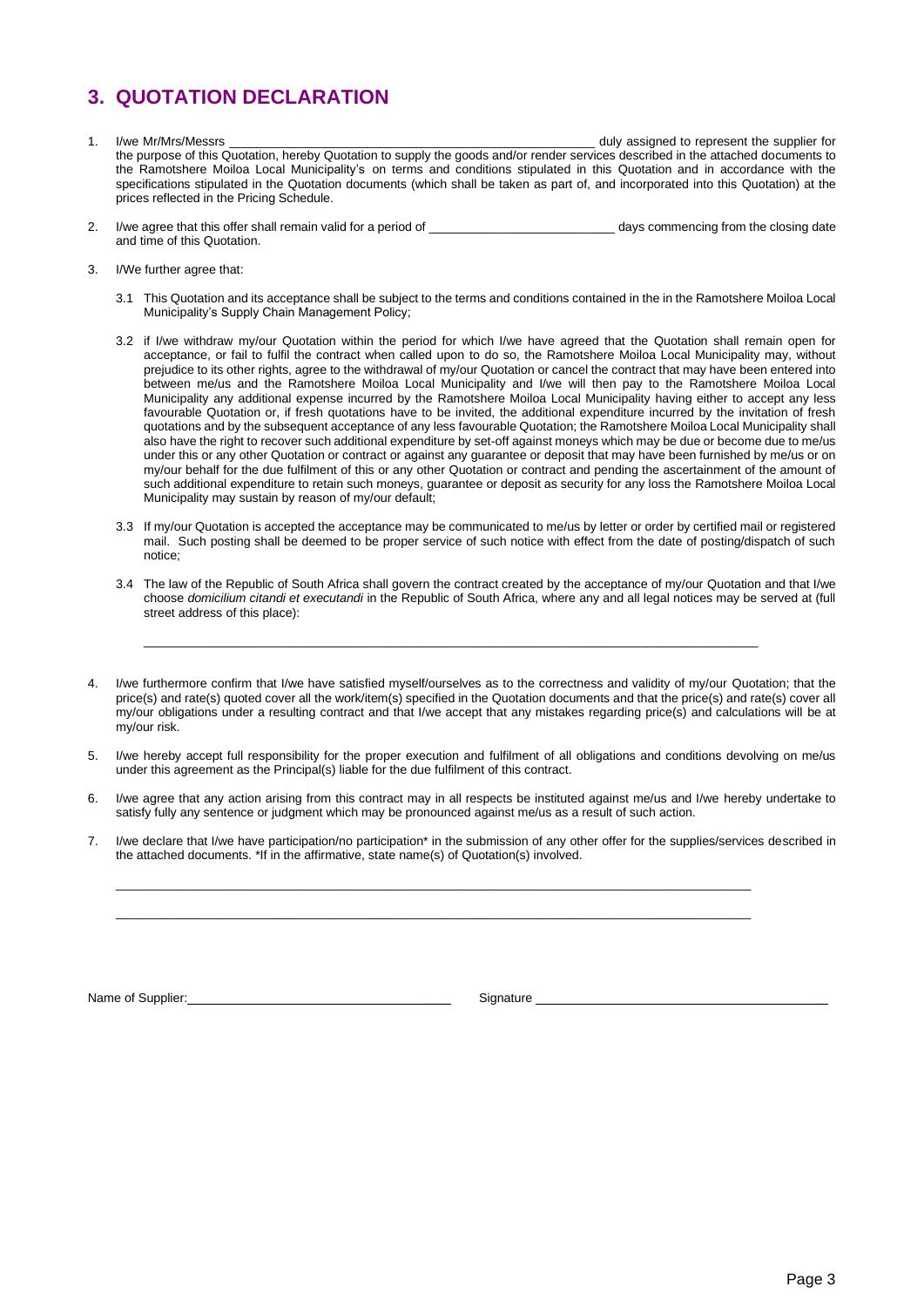# <span id="page-5-0"></span>**4. RESOLUTION TAKEN BY THE BOARD OF DIRECTORS / MEMBERS / PARTNERS**

**RESOLUTION** of a meeting of the Board of Directors / Members / Partners of

|         | (Name of Supplier) |     |        |
|---------|--------------------|-----|--------|
| Held at |                    | .Jr |        |
|         | (Place)            |     | (Date) |

#### **RESOLVED THAT:**

1. The enterprise submits a Quotation to the Ramotshere Moiloa Local Municipality in respect of the following project:

#### **RMLM: SCM2021/22-006: SUPPLY, DELIVERY AND INSTALLATION OF TWO (02) NEW AIR CONDITIONERS AND REPAIRS AND SERVICING OF TWO (02) AIR CONDITIONERS**

2. Mr/Mrs/Ms

In his/her as **and who will sign as and who will sign as** and who will sign as **and who will sign as** follows:

(Specimen Signature)

be, and is hereby, authorised to sign the Quotation and/or all other documents and/or correspondence in connection with and relating to the Quotation, as well as to sign any contract, and/or all documentation resulting from the award of the Quotation to the enterprise mentioned above.

Note: The resolution must be signed by all the directors or members/partners of the bidding enterprise. Should the space provided below not be sufficient for all directors to sign, please provide a separate sheet in the same format as below.

|                | <b>Name</b> | Capacity | Signature |
|----------------|-------------|----------|-----------|
| 1              |             |          |           |
| 2              |             |          |           |
| 3              |             |          |           |
| $\overline{4}$ |             |          |           |
| $\overline{5}$ |             |          |           |
| $\,6\,$        |             |          |           |

| <b>Enterprise Stamp</b> |  |
|-------------------------|--|
|                         |  |
|                         |  |
|                         |  |
|                         |  |
|                         |  |
|                         |  |
|                         |  |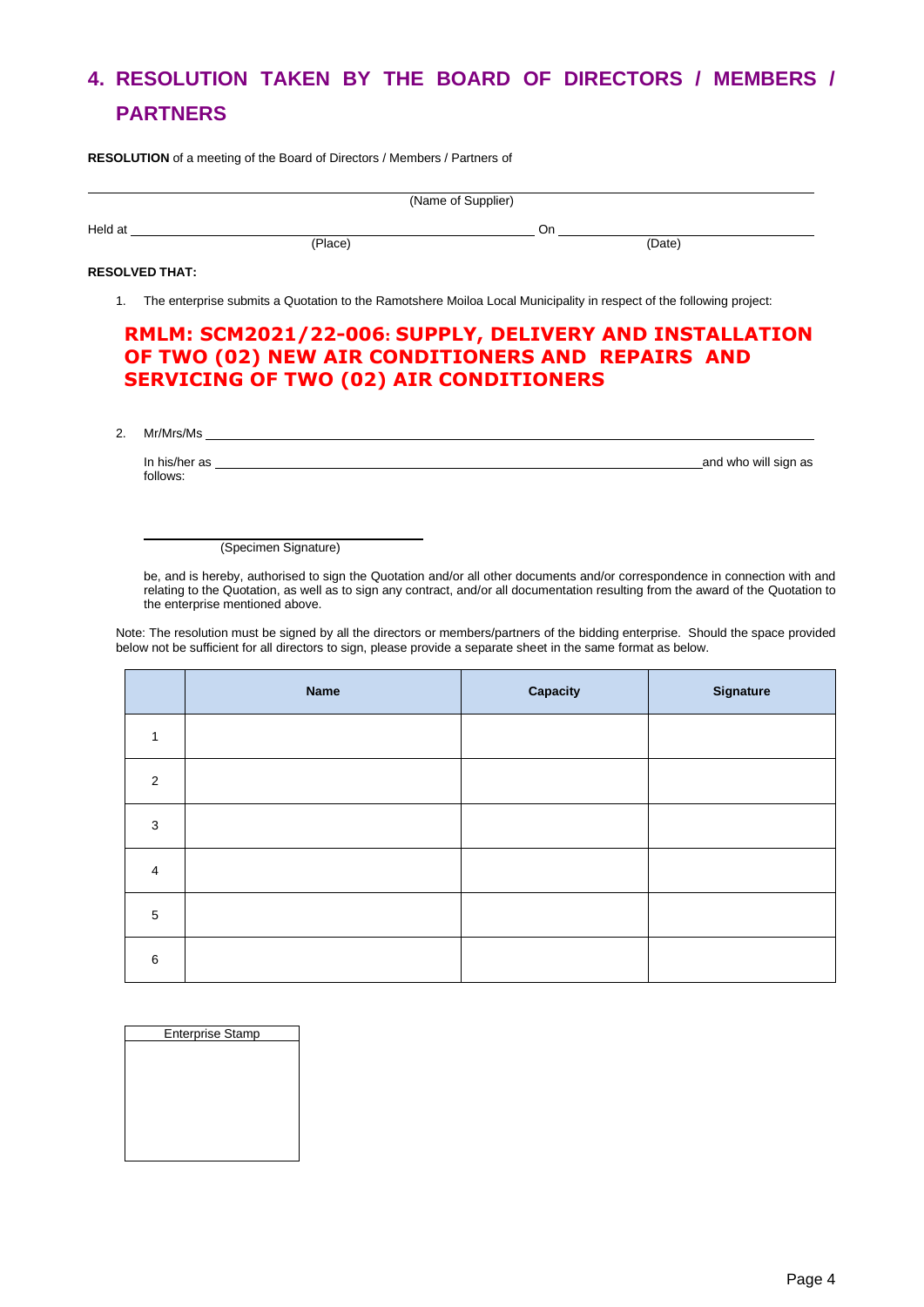# <span id="page-6-0"></span>**5. RESOLUTION TAKEN BY THE BOARD OF DIRECTORS OF A CONSORTIUM OR JOINT VENTURE**

**RESOLUTION** of a meeting of the Board of Directors / Members / Partners of

|         |         | (Name of Supplier) |  |
|---------|---------|--------------------|--|
| Held at |         | Or                 |  |
|         | (Place) | (Date)             |  |

#### **RESOLVED THAT:**

1. The enterprise submits a Quotation to the Ramotshere Moiloa Local Municipality in respect of the following project:

#### **RMLM: SCM2021/22-006: SUPPLY, DELIVERY AND INSTALLATION OF TWO (02) NEW AIR CONDITIONERS AND REPAIRS AND SERVICING OF TWO (02) AIR CONDITIONERS**

**As a Consortium/Joint Venture comprising** *(list all the legally correct full names and registration numbers, if applicable, of the Enterprises forming the Consortium/Joint Venture)*

(Enterprise full Name and Registration Number)

(Enterprise full Name and Registration Number)

2. Mr/Mrs/Ms

In his/her capacity as **and who will be a set of the set of the set of the set of the set of the set of the set of the set of the set of the set of the set of the set of the set of the set of the set of the set of the set** sign as follows:

(Specimen Signature)

be, and is hereby, authorised to sign the Quotation and/or all other documents and/or correspondence in connection with and relating to the Quotation, as well as to sign any contract, and/or all documentation resulting from the award of the Quotation to the **Consortium/Joint Venture** enterprise mentioned above.

- 3. The enterprise in the form of a consortium or joint venture accept jointly and several liability with parties under item 1 above for the fulfilment of the obligations of the joint venture deriving from, and in any way connected with the contract to be entered into with the Ramotshere Moiloa Local Municipality in respect of the project described above under item 1.
- 4. The **Consortium/Joint venture** enterprise chooses as its *domicilium citandi et executandi* for all purposes arising from this joint venture agreement and contract with the Ramotshere Moiloa Local Municipality in respect of the project under item 1:

#### (Physical Address)

Note: The resolution must be signed by all the directors or members / partners of the bidding enterprise. Should the space provided below not be sufficient for all directors to sign, please provide a separate sheet in the same format as below.

|   | <b>Name</b> | Capacity | <b>Signature</b> |
|---|-------------|----------|------------------|
|   |             |          |                  |
|   |             |          |                  |
|   |             |          |                  |
|   |             |          |                  |
|   |             |          |                  |
| ค |             |          |                  |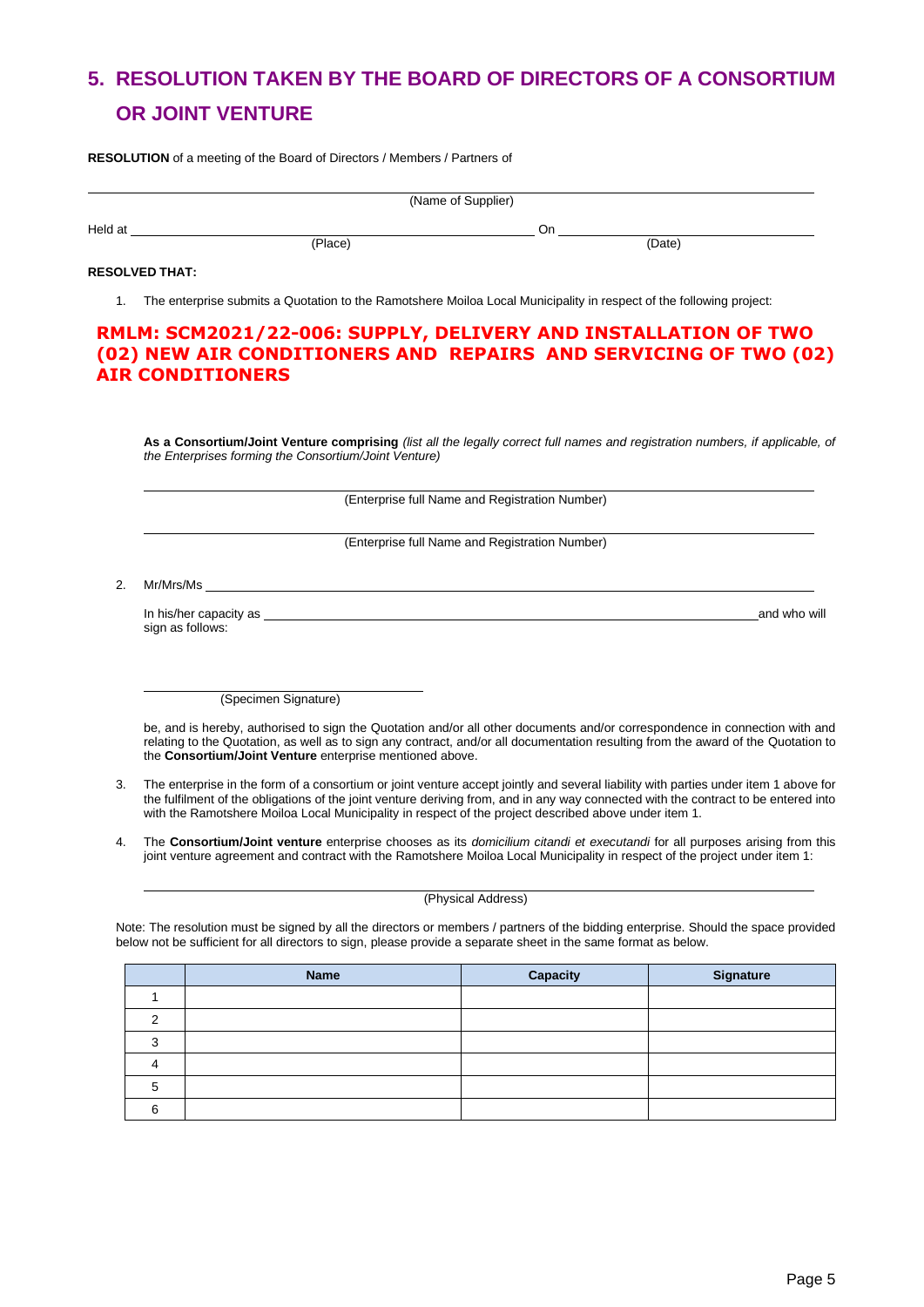### <span id="page-7-0"></span>**6. INVITATION TO QUOTATION (MBD 1)**

**YOU ARE HEREBY INVITED TO QUOTE FOR REQUIREMENTS OF THE RAMOTSHERE MOILOA LOCAL MUNICIPALITY**

# **QUOTATION NUMBER: RMLM: SCM2021/22-006**

#### **CLOSING DATE AND TIME: MONDAY**, **07 FEBRUARY 2022 AT 12H00 QUOTATION DESCRIPTION: SUPPLY, DELIVERY AND INSTALLATION OF TWO (02) NEW AIR CONDITIONERS AND REPAIRS AND SERVICING OF TWO (02) AIR CONDITIONERS**

**The Successful supplier will be required to fill in and sign a written Contract Form (**MDB 7**)**

NB: Quotations must be properly received and deposited in the Bid box of the Ramotshere Moiloa Local Municipality on or before the closing date and before the closing time. Quotation offers must be submitted in a sealed envelope properly marked in terms of the Quotation number and Quotation description as indicated above. No Quotation offers will be accepted via e-mail, facsimile (fax) or telegram.

QUOTATION DOCUMENTS MAY BE DELIVERED TO:

CNR Coetzee and President Zeerust 2865

**OR**

DEPOSITED IN THE BID BOX SITUATED AT:

CNR Coetzee and President Zeerust 2865

Suppliers should ensure that quotations are delivered timeously to the correct address. If the Quotation is late, it will not be accepted for consideration.

The Quotation box is available during office hours (Monday to Friday, 07H30 to 16H15).

ALL QUOTATIONS MUST BE SUBMITTED ON THE OFFICIAL FORMS – (NOT TO BE RE-TYPED)

THIS QUOTATION IS SUBJECT TO THE PREFERENTIAL PROCUREMENT POLICY FRAMEWORK ACT AND THE PREFERENTIAL PROCUREMENT REGULATIONS, 2011, THE GENERAL CONDITIONS OF CONTRACT (GCC) AND, IF APPLICABLE, ANY OTHER SPECIAL CONDITIONS OF CONTRACT

**NB: NO QUOTATIONS WILL BE CONSIDERED FROM PERSONS IN THE SERVICE OF THE STATE (as defined in Regulation 1 of the Local Government: Municipal Supply Chain Management Regulations)**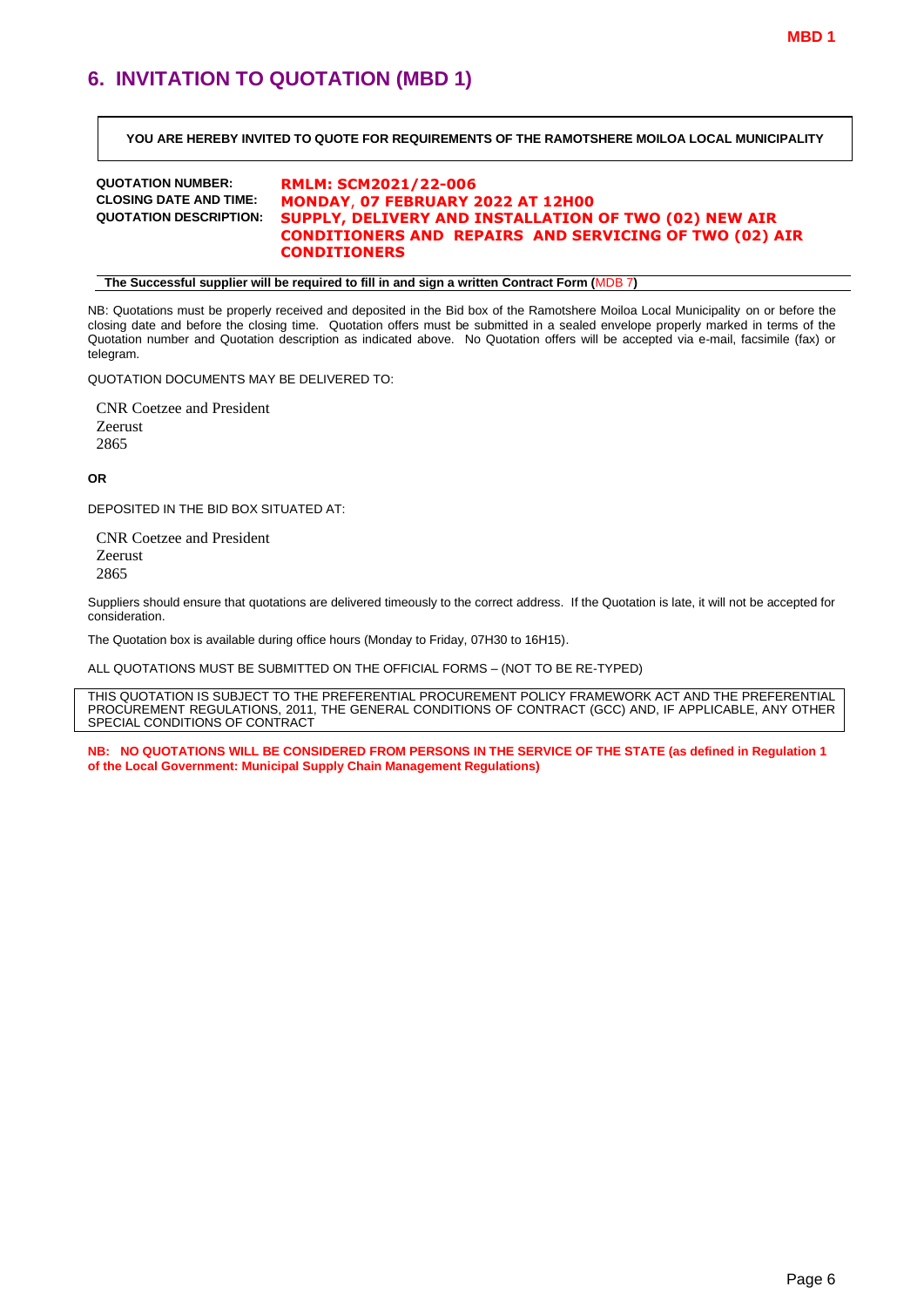|                                                                | YOU ARE HEREBY INVITED TO BID FOR REQUIREMENTS OF THE (NAME OF MUNICIPALITY/MUNICIPAL ENTITY)                                                                        |                      |                                           |                                        |                       |                                                       |                      |                                           |
|----------------------------------------------------------------|----------------------------------------------------------------------------------------------------------------------------------------------------------------------|----------------------|-------------------------------------------|----------------------------------------|-----------------------|-------------------------------------------------------|----------------------|-------------------------------------------|
|                                                                |                                                                                                                                                                      |                      | <b>CLOSING DATE:</b>                      |                                        |                       |                                                       |                      |                                           |
| BID NUMBER:                                                    | <b>RMLM: SCM2021/22-006</b>                                                                                                                                          |                      | 2022                                      | <b>MONDAY, 07 FEBRUARY</b>             |                       |                                                       | <b>CLOSING TIME:</b> | 12h00                                     |
| <b>DESCRIPTION</b>                                             | RENOVATIONS OF OFFICES AT THE RAMOTSHERE MOILOA LOCAL MUNICIPALITY                                                                                                   |                      |                                           |                                        |                       |                                                       |                      |                                           |
|                                                                | THE SUCCESSFUL BIDDER WILL BE REQUIRED TO FILL IN AND SIGN A WRITTEN CONTRACT FORM (MBD7).                                                                           |                      |                                           |                                        |                       |                                                       |                      |                                           |
| AT <i>(STREET ADDRESS</i>                                      | BID RESPONSE DOCUMENTS MAY BE DEPOSITED IN THE BID BOX SITUATED                                                                                                      |                      |                                           |                                        |                       |                                                       |                      |                                           |
| <b>CNR</b> Coetzee and President                               |                                                                                                                                                                      |                      |                                           |                                        |                       |                                                       |                      |                                           |
| Zeerust                                                        |                                                                                                                                                                      |                      |                                           |                                        |                       |                                                       |                      |                                           |
| 2865                                                           |                                                                                                                                                                      |                      |                                           |                                        |                       |                                                       |                      |                                           |
|                                                                |                                                                                                                                                                      |                      |                                           |                                        |                       |                                                       |                      |                                           |
|                                                                |                                                                                                                                                                      |                      |                                           |                                        |                       |                                                       |                      |                                           |
| <b>SUPPLIER INFORMATION</b>                                    |                                                                                                                                                                      |                      |                                           |                                        |                       |                                                       |                      |                                           |
| NAME OF BIDDER                                                 |                                                                                                                                                                      |                      |                                           |                                        |                       |                                                       |                      |                                           |
|                                                                |                                                                                                                                                                      |                      |                                           |                                        |                       |                                                       |                      |                                           |
| POSTAL ADDRESS<br><b>STREET ADDRESS</b>                        |                                                                                                                                                                      |                      |                                           |                                        |                       |                                                       |                      |                                           |
| <b>TELEPHONE NUMBER</b>                                        |                                                                                                                                                                      | <b>CODE</b>          |                                           |                                        |                       | <b>NUMBER</b>                                         |                      |                                           |
| <b>CELLPHONE NUMBER</b>                                        |                                                                                                                                                                      |                      |                                           |                                        |                       |                                                       |                      |                                           |
| <b>FACSIMILE NUMBER</b>                                        |                                                                                                                                                                      | CODE                 |                                           |                                        |                       | <b>NUMBER</b>                                         |                      |                                           |
| E-MAIL ADDRESS                                                 |                                                                                                                                                                      |                      |                                           |                                        |                       |                                                       |                      |                                           |
| VAT REGISTRATION NUMBER                                        |                                                                                                                                                                      |                      |                                           |                                        |                       |                                                       |                      |                                           |
| TAX COMPLIANCE STATUS                                          |                                                                                                                                                                      | TCS PIN:             |                                           |                                        | OR.                   | CSD No:                                               |                      |                                           |
| <b>B-BBEE STATUS LEVEL</b>                                     |                                                                                                                                                                      |                      |                                           |                                        |                       | <b>B-BBEE STATUS</b>                                  |                      |                                           |
| <b>VERIFICATION CERTIFICATE</b>                                |                                                                                                                                                                      | $\Box$ Yes           |                                           |                                        |                       | <b>LEVEL SWORN</b>                                    | $\Box$ Yes           |                                           |
| <b>[TICK APPLICABLE BOX]</b>                                   |                                                                                                                                                                      | $\Box$ No            |                                           |                                        | <b>AFFIDAVIT</b>      |                                                       | $\Box$ No            |                                           |
|                                                                | [A B-BBEE STATUS LEVEL VERIFICATION CERTIFICATE/ SWORN AFFIDAVIT (FOR EMES & QSEs) MUST BE SUBMITTED IN ORDER TO<br><b>QUALIFY FOR PREFERENCE POINTS FOR B-BBEET</b> |                      |                                           |                                        |                       |                                                       |                      |                                           |
| ARE YOU THE ACCREDITED                                         |                                                                                                                                                                      |                      |                                           |                                        |                       | ARE YOU A<br><b>FOREIGN BASED</b>                     | $\Box$ Yes $\Box$ No |                                           |
| REPRESENTATIVE IN SOUTH                                        |                                                                                                                                                                      | $\Box$ Yes           | $\square$ No                              |                                        |                       | SUPPLIER FOR THE                                      |                      |                                           |
| <b>AFRICA FOR THE GOODS</b><br><b>/SERVICES/WORKS OFFERED?</b> |                                                                                                                                                                      |                      | <b>IF YES ENCLOSE PROOFI</b>              |                                        |                       | <b>GOODS/SERVICES</b><br><b><i>NORKS OFFERED?</i></b> | <b>PART B:31</b>     | [IF YES, ANSWER                           |
|                                                                |                                                                                                                                                                      |                      |                                           |                                        |                       |                                                       |                      |                                           |
|                                                                |                                                                                                                                                                      |                      |                                           |                                        |                       |                                                       |                      |                                           |
| <b>TOTAL NUMBER OF ITEMS</b><br><b>OFFERED</b>                 |                                                                                                                                                                      |                      |                                           |                                        |                       | <b>TOTAL BID PRICE</b>                                | R                    |                                           |
| <b>SIGNATURE OF BIDDER</b>                                     |                                                                                                                                                                      |                      |                                           |                                        |                       |                                                       |                      |                                           |
|                                                                |                                                                                                                                                                      |                      |                                           |                                        | <b>DATE</b>           |                                                       |                      |                                           |
| <b>IS SIGNED</b>                                               | <b>CAPACITY UNDER WHICH THIS BID</b>                                                                                                                                 |                      |                                           |                                        |                       |                                                       |                      |                                           |
|                                                                | <b>BIDDING PROCEDURE ENQUIRIES MAY BE DIRECTED TO:</b>                                                                                                               |                      |                                           |                                        |                       |                                                       |                      | TECHNICAL INFORMATION MAY BE DIRECTED TO: |
| <b>DEPARTMENT</b>                                              |                                                                                                                                                                      |                      | Budget and Treasury Office (Supply Chain) |                                        |                       | <b>CONTACT PERSON</b>                                 | Mr S Selau           |                                           |
| <b>CONTACT PERSON</b>                                          |                                                                                                                                                                      | Kealeboga Manyaapelo |                                           |                                        |                       | <b>TELEPHONE NUMBER</b>                               |                      | 087 945 1747 ext.270                      |
| <b>TELEPHONE NUMBER</b>                                        |                                                                                                                                                                      | 087 945 1747 ext.272 |                                           |                                        |                       | <b>FACSIMILE NUMBER</b>                               | 018 642 2618         |                                           |
| <b>FACSIMILE NUMBER</b>                                        |                                                                                                                                                                      | 018 642 2618         |                                           |                                        | <b>E-MAIL ADDRESS</b> |                                                       |                      |                                           |
| <b>E-MAIL ADDRESS</b>                                          |                                                                                                                                                                      |                      |                                           | Kealeboga.manyaapelo@ramotshere.gov.za |                       |                                                       |                      |                                           |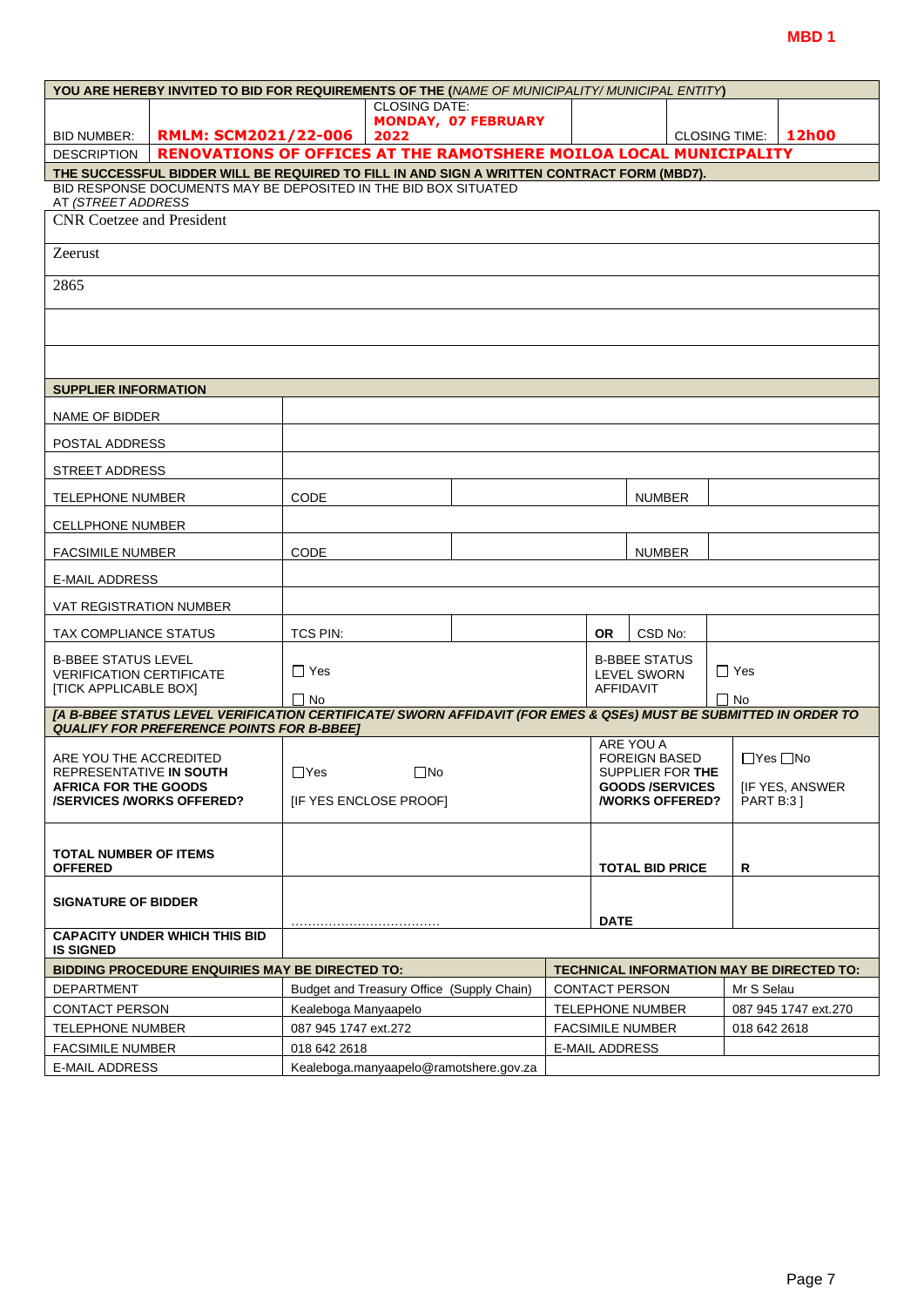### <span id="page-9-0"></span>**7. TAX CLEARANCE REQUIREMENTS (MBD 2)**

#### **It is a condition of Quotation that the taxes of the successful supplier must be in order, or that satisfactory arrangements have been made with South African Revenue Service (SARS) to meet the supplier's tax obligations.**

- 1 In order to meet this requirement Suppliers are required to complete in full the attached form TCC 001 "Application for a Tax Clearance Certificate" and submit it to any SARS branch office nationally. The Tax Clearance Certificate Requirements are also applicable to foreign Suppliers / individuals who wish to submit quotations.
- 2 SARS will then furnish the supplier with a Tax Clearance Certificate that will be valid for a period of 1 (one) year from the date of approval.
- 3 The original Tax Clearance Certificate must be submitted together with the Quotation. Failure to submit the original and valid Tax Clearance Certificate will result in the invalidation of the Quotation. Certified copies of the Tax Clearance Certificate will not be acceptable.
- 4 In quotations where Consortia / Joint Ventures / Sub-contractors are involved, each party must submit a separate Tax Clearance Certificate.
- 5 Copies of the TCC 001 "Application for a Tax Clearance Certificate" form are available from any SARS branch office nationally or on the website [www.sars.gov.za.](http://www.sars.gov.za/)
- 6 Applications for the Tax Clearance Certificates may also be made via eFiling. In order to use this provision, taxpayers will need to register with SARS as eFilers through the website [www.sars.gov.za.](http://www.sars.gov.za/)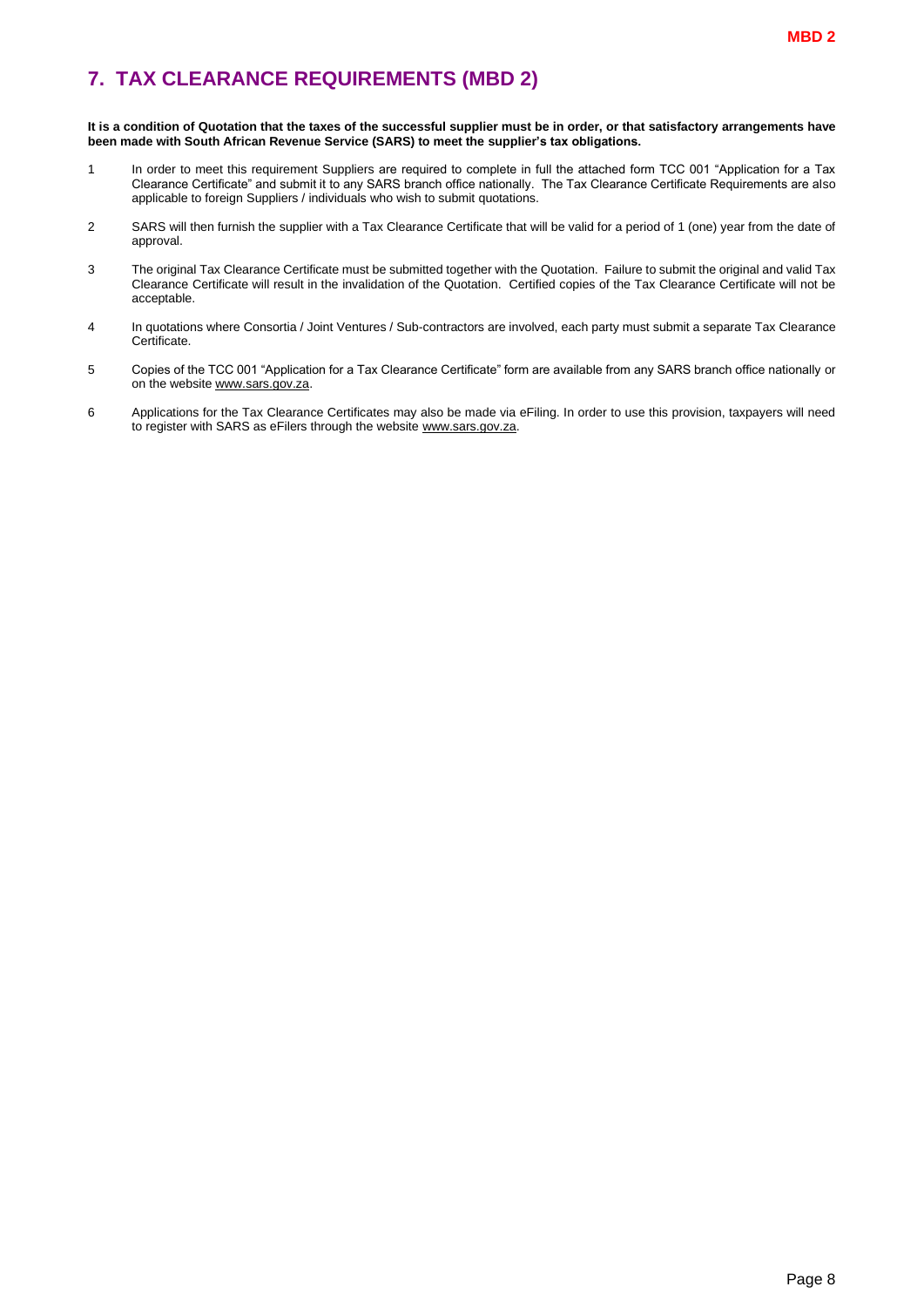

#### Particulars of representative (Public Officer/Trustee/Partner)

| Surname          |                                                                          |
|------------------|--------------------------------------------------------------------------|
| First names      |                                                                          |
| ID/Passport no   | Income Tax ref no                                                        |
| Telephone no     | Fax<br>NUMBE<br>$C$ $O$ $D$<br>E<br>NUMBER<br>$C$ $O$ $D$ $E$<br>R<br>no |
| E-mail address   |                                                                          |
| Physical address |                                                                          |
|                  | Page 1 of 2                                                              |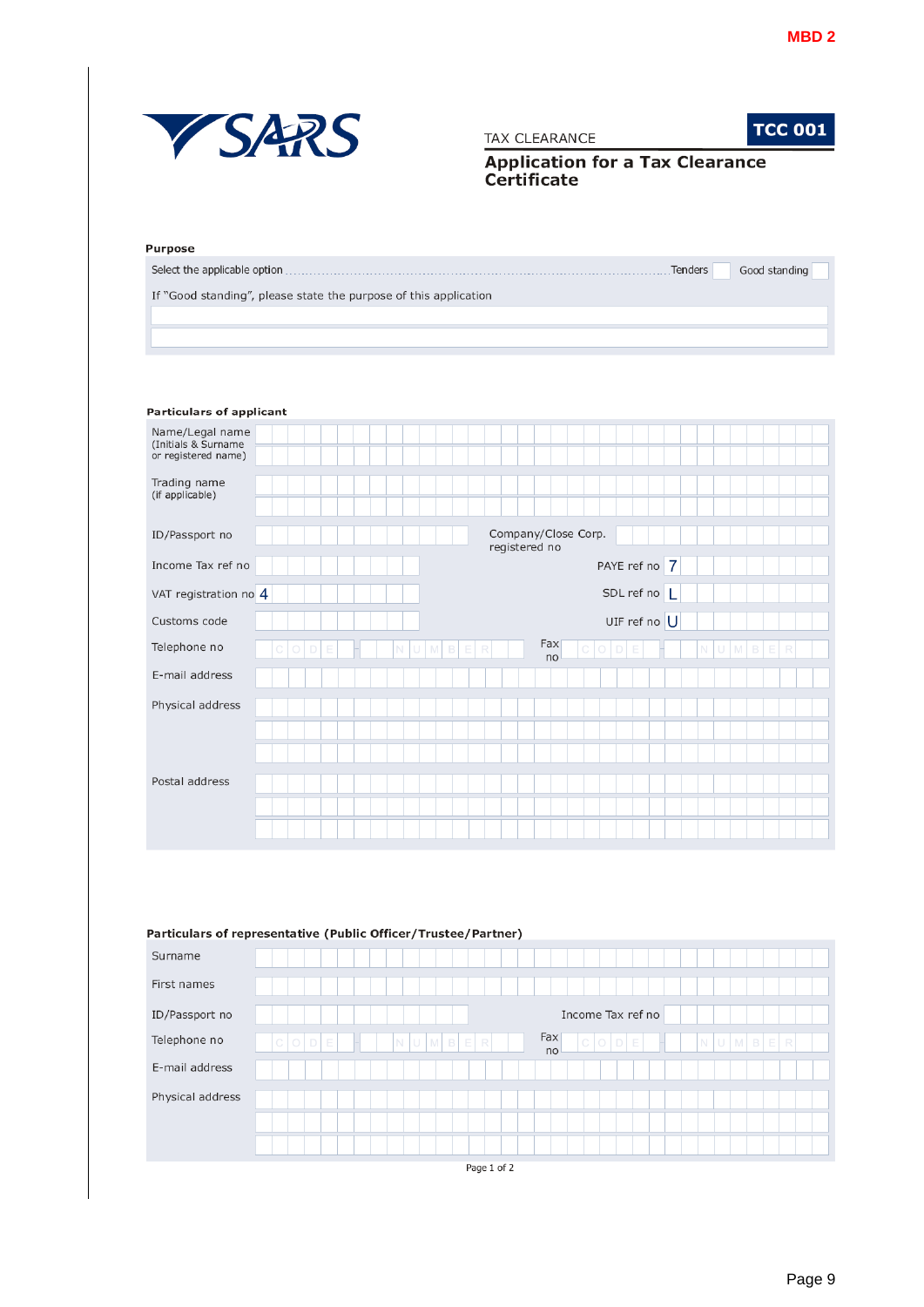| <b>Estimated Tender</b>              |                                                                                                                               |           |                |                                |                              |
|--------------------------------------|-------------------------------------------------------------------------------------------------------------------------------|-----------|----------------|--------------------------------|------------------------------|
|                                      | $\mathsf R$                                                                                                                   |           |                |                                |                              |
| amount                               |                                                                                                                               |           |                |                                |                              |
| Expected duration<br>of the tender   | year(s)                                                                                                                       |           |                |                                |                              |
|                                      |                                                                                                                               |           |                |                                |                              |
| Date started                         | Particulars of the 3 largest contracts previously awarded<br>Date finalised                                                   | Principal | Contact person | Telephone number               | Amount                       |
|                                      |                                                                                                                               |           |                |                                |                              |
|                                      |                                                                                                                               |           |                |                                |                              |
|                                      |                                                                                                                               |           |                |                                |                              |
|                                      |                                                                                                                               |           |                |                                |                              |
|                                      |                                                                                                                               |           |                |                                |                              |
|                                      |                                                                                                                               |           |                |                                |                              |
| Audit                                |                                                                                                                               |           |                |                                |                              |
|                                      | Are you currently aware of any Audit investigation against you/the company?                                                   |           |                |                                | <b>YES</b><br>NO             |
| If "YES" provide details             |                                                                                                                               |           |                |                                |                              |
|                                      |                                                                                                                               |           |                |                                |                              |
|                                      |                                                                                                                               |           |                |                                |                              |
|                                      |                                                                                                                               |           |                |                                |                              |
|                                      |                                                                                                                               |           |                |                                |                              |
|                                      |                                                                                                                               |           |                |                                |                              |
|                                      |                                                                                                                               |           |                |                                |                              |
|                                      |                                                                                                                               |           |                |                                |                              |
|                                      | Appointment of representative/agent (Power of Attorney)                                                                       |           |                |                                |                              |
|                                      |                                                                                                                               |           |                |                                |                              |
|                                      | I the undersigned confirm that I require a Tax Clearance Certificate in respect of                                            |           |                | Tenders<br>Goodstanding.<br>or |                              |
|                                      |                                                                                                                               |           |                |                                |                              |
| I hereby authorise and instruct      |                                                                                                                               |           |                |                                | to apply to and receive from |
|                                      |                                                                                                                               |           |                |                                |                              |
|                                      | SARS the applicable Tax Clearance Certificate on my/our behalf.                                                               |           |                |                                |                              |
|                                      |                                                                                                                               |           |                |                                |                              |
|                                      |                                                                                                                               |           |                |                                |                              |
|                                      |                                                                                                                               |           |                |                                |                              |
|                                      |                                                                                                                               |           |                |                                |                              |
|                                      |                                                                                                                               |           |                |                                |                              |
|                                      |                                                                                                                               |           |                |                                |                              |
|                                      | Signature of representative/agent                                                                                             |           |                |                                | Date                         |
|                                      |                                                                                                                               |           |                |                                |                              |
|                                      |                                                                                                                               |           |                |                                |                              |
| Name of<br>representative/<br>agent  |                                                                                                                               |           |                |                                |                              |
|                                      |                                                                                                                               |           |                |                                |                              |
|                                      |                                                                                                                               |           |                |                                |                              |
|                                      |                                                                                                                               |           |                |                                |                              |
|                                      |                                                                                                                               |           |                |                                |                              |
|                                      |                                                                                                                               |           |                |                                |                              |
|                                      |                                                                                                                               |           |                |                                |                              |
|                                      | I declare that the information furnished in this application as well as any supporting documents is true and correct in every |           |                |                                |                              |
|                                      |                                                                                                                               |           |                |                                |                              |
|                                      |                                                                                                                               |           |                |                                |                              |
|                                      |                                                                                                                               |           |                |                                |                              |
|                                      |                                                                                                                               |           |                |                                |                              |
|                                      | Signature of applicant/Public Officer                                                                                         |           |                |                                | Date                         |
| <b>Declaration</b><br>respect.       |                                                                                                                               |           |                |                                |                              |
|                                      |                                                                                                                               |           |                |                                |                              |
|                                      |                                                                                                                               |           |                |                                |                              |
|                                      |                                                                                                                               |           |                |                                |                              |
|                                      |                                                                                                                               |           |                |                                |                              |
| Name of applicant/<br>Public Officer |                                                                                                                               |           |                |                                |                              |
|                                      |                                                                                                                               |           |                |                                |                              |
|                                      | 1. It is a serious offence to make a false declaration.                                                                       |           |                |                                |                              |
|                                      |                                                                                                                               |           |                |                                |                              |
|                                      | 2. Section 75 of the Income Tax Act, 1962, states: Any person who                                                             |           |                |                                |                              |
| (a)                                  | fails or neglects to furnish, file or submit any return or document as and when required by or under this Act; or             |           |                |                                |                              |
|                                      |                                                                                                                               |           |                |                                |                              |
| (b)                                  | without just cause shown by him, refuses or neglects to-                                                                      |           |                |                                |                              |
| (i)                                  | furnish, produce or make available any information, documents or things;                                                      |           |                |                                |                              |
| (ii)                                 | reply to or answer truly and fully, any questions put to him                                                                  |           |                |                                |                              |
| Notes:                               |                                                                                                                               |           |                |                                |                              |
|                                      | As and when required in terms of this Act  shall be guilty of an offence                                                      |           |                |                                |                              |
|                                      | 3. SARS will, under no circumstances, issue a Tax Clearance Certificate unless this form is completed in full.                |           |                |                                |                              |

Page 2 of 2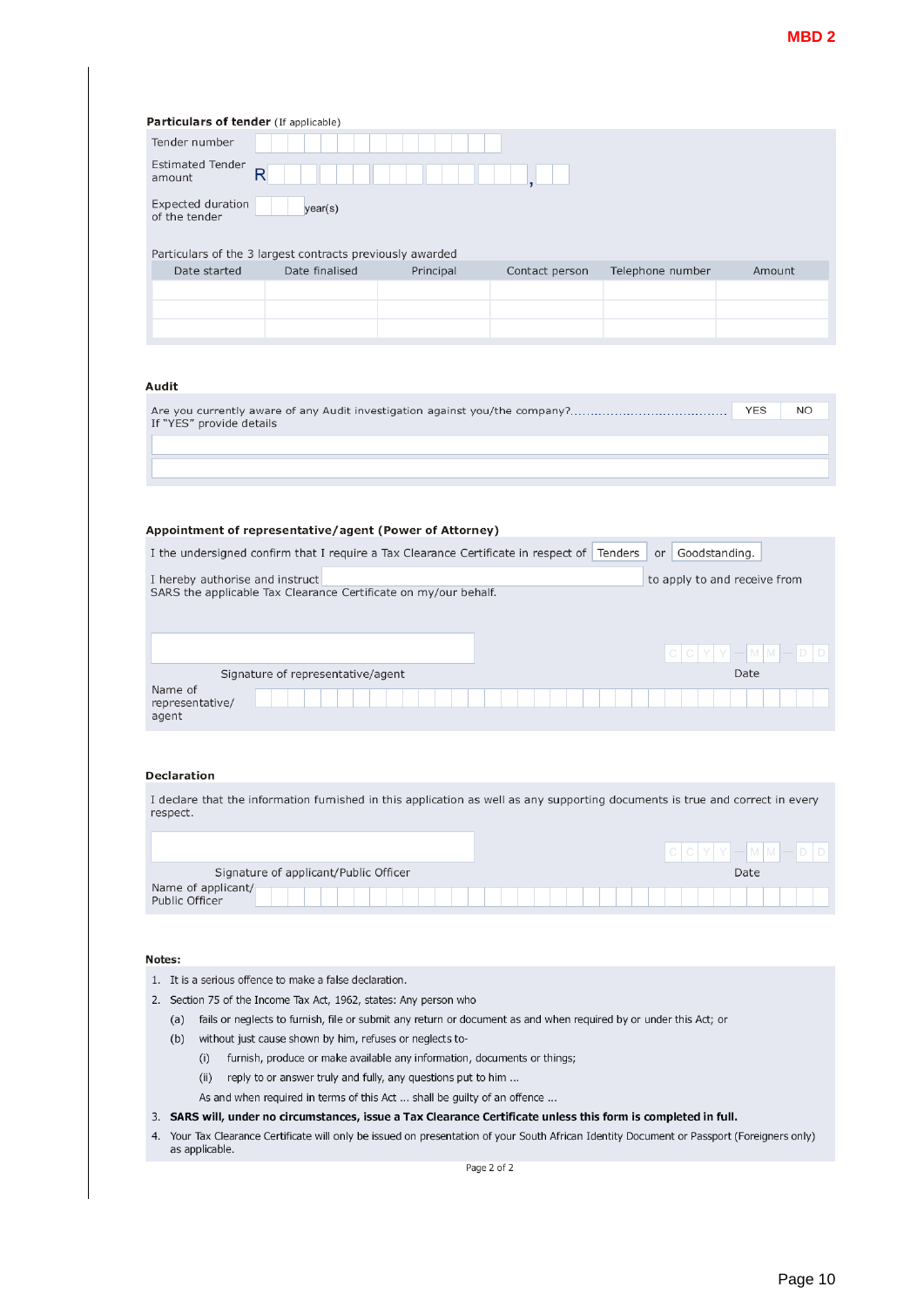### <span id="page-12-0"></span>**8. PRICING SCHEDULE – FIRM PRICES (MBD 3.1)**

#### **(PURCHASES)**

**NOTE: ONLY FIRM PRICES WILL BE ACCEPTED. NON-FIRM PRICES (INCLUDING PRICES SUBJECT TO RATES OF EXCHANGE VARIATIONS) WILL NOT BE CONSIDERED**

**IN CASES WHERE DIFFERENT DELIVERY POINTS INFLUENCE THE PRICING, A SEPARATE PRICING SCHEDULE MUST BE SUBMITTED FOR EACH DELIVERY POINT** 

Name of Supplier: …………………………………………………………………………………………….……………………………………

Quotation number: **RMLM: SCM2021/22-004**<br>Closing day and time: **FRIDAY. 14 JANUARY 20** Closing day and time: **FRIDAY, 14 JANUARY 2022 at 12H00 SUPPLY, DELIVERY AND INSTALLATION OF TWO (02) NEW AIR CONDITIONERS AND REPAIRS AND SERVICING OF TWO (02) AIR CONDITIONERS**

OFFER TO BE VALID FOR 30 DAYS FROM THE CLOSING DATE OF QUOTATION.

#### **1. EXECUTIVE SUMMARY**

Firm quotations are hereby requested from registered and accredited service providers with the following specifications as a minimum:

**SUPPLY, DELIVERY AND INSTALLATION OF TWO (02) NEW AIR CONDITIONERS AND REPAIRS AND SERVICING OF TWO (02) AIR CONDITIONERS** 

**2. PURPOSE**

#### **RENOVATIONS OF OFFICES AT THE RAMOTSHERE MOILOA LOCAL MUNICIPALITY**

**3. BACKGROUND**

**SUPPLY, DELIVERY AND INSTALLATION OF TWO (02) NEW AIR CONDITIONERS AND REPAIRS AND SERVICING OF TWO (02) AIR CONDITIONERS**

**4. SCOPE AND PARAMETERS**

**SUPPLY, DELIVERY AND INSTALLATION OF TWO (02) NEW AIR CONDITIONERS AND REPAIRS AND SERVICING OF TWO (02) AIR CONDITIONERS**

- **1. - Speaker's Office 12000 BTU SPLIT AIR CONDITIONER**
	- **- Mayor's Boardroom 48000 CASSETTE AIR CONDITIONER**
- **2. REPAIRS AND SERVICING OF TWO (02) EXISTING AIR CONDITIONERS -CAUCUS ROOM 1 - 12000 BTU SPLIT AIR CONDITIONER - CAUCUS ROOM 2 - 12000 BTU SPLIT AIR CONDITIONER**

| <b>Item</b><br>No. | Quantity | Description of Goods / services required                         | <b>Quotation Price in RSA</b><br><b>Currency (all applicable taxes)</b><br>included**) |
|--------------------|----------|------------------------------------------------------------------|----------------------------------------------------------------------------------------|
|                    |          | <b>12000 BTU SPLIT AIR CONDITIONER (NEW AIRCON)</b>              |                                                                                        |
| 2                  |          | 48000 CASSETTE AIR CONDITIONER (NEW AIRCON)                      |                                                                                        |
| 3                  |          | 12000 BTU SPLIT AIR CONDITIONER (REPAIRS AND<br><b>SERVICES)</b> |                                                                                        |
| 4                  |          | 12000 BTU SPLIT AIR CONDITIONER (REPAIRS AND<br><b>SERVICES)</b> |                                                                                        |
|                    |          | Delivery / travel and subsistence costs                          |                                                                                        |
|                    |          | Other (State nature: )                                           |                                                                                        |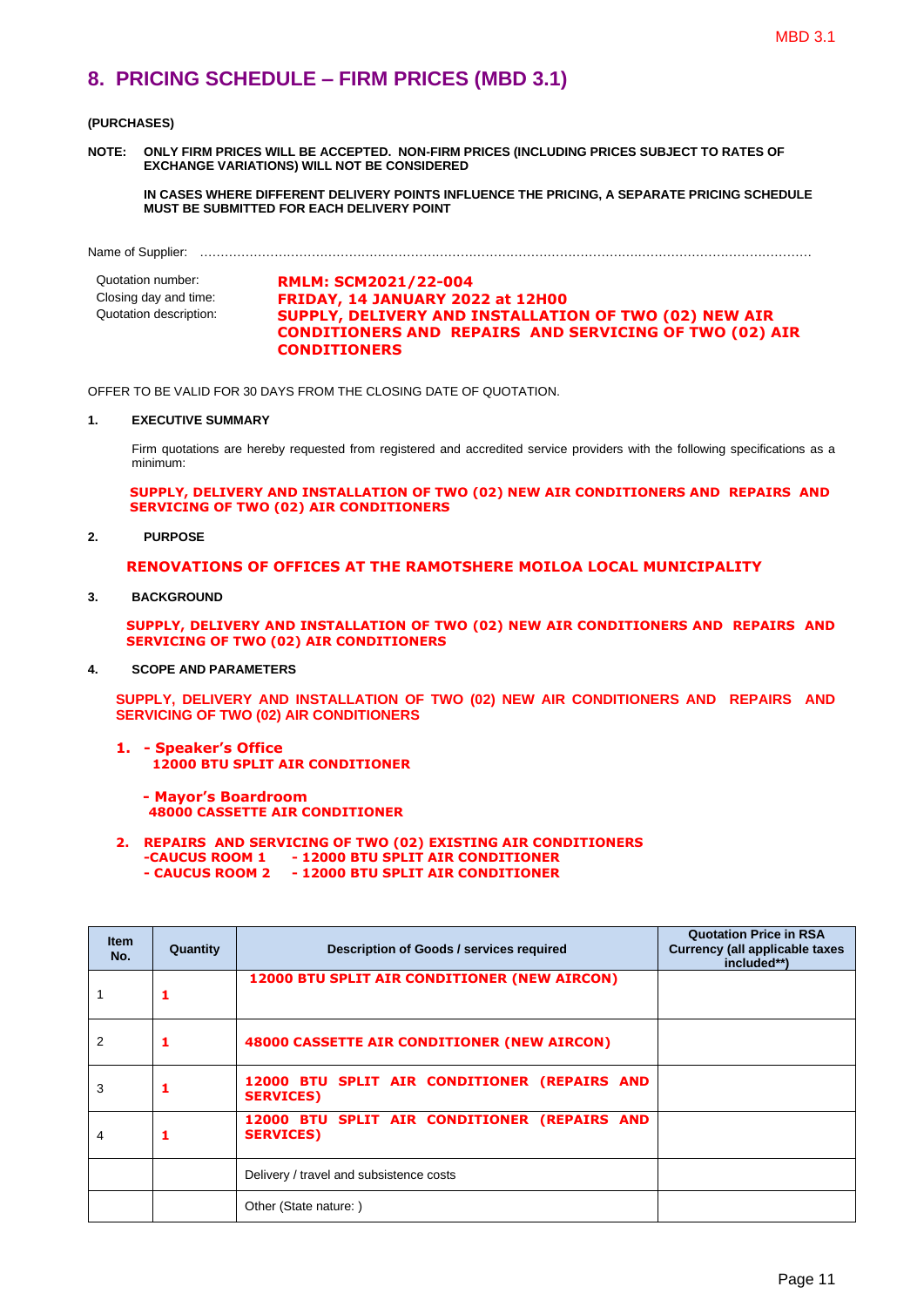|  | Nett price (Excluding VAT)                                                                         |  |
|--|----------------------------------------------------------------------------------------------------|--|
|  | <b>VAT</b>                                                                                         |  |
|  | Total Quotation price (Including VAT) (Carry forward to front cover<br>of this Quotation document) |  |

| Note:           | All 5.1. The system offered must be able to monitor the following functions and record them for subsequent |                                         |
|-----------------|------------------------------------------------------------------------------------------------------------|-----------------------------------------|
| Delivery basis: |                                                                                                            |                                         |
|                 |                                                                                                            | * Delete if not applicable              |
|                 | If not to specification, indicate deviation(s):                                                            |                                         |
|                 | Does offer comply with the specifications?                                                                 | *YES / NO<br>* Delete if not applicable |
| At:             |                                                                                                            |                                         |
| Required by:    |                                                                                                            |                                         |

\*\* "all applicable taxes" includes value- added tax, pay as you earn, income tax, unemployment insurance fund contributions and skills development levies.

**downloading. Delivery costs must be included in the Quotation price, for delivery at the prescribed destination.**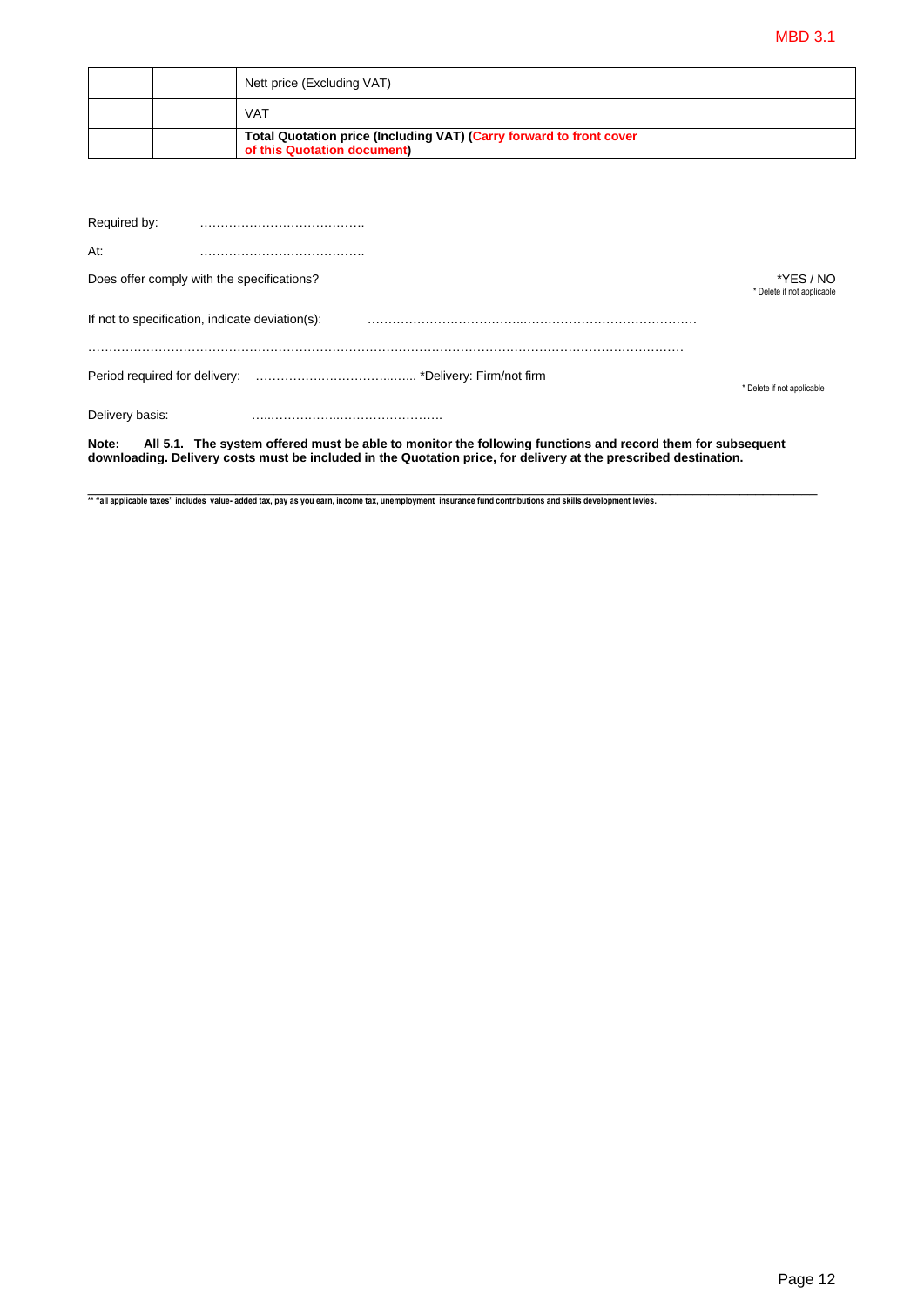### **9. PREVIOUS WORK EXPERIENCE OF A SIMILAR NATURE**

List main work experience of a **similar nature to this Quotation** successfully executed and completed (or on-going) in the last five (5) years:

| <b>No</b>      | Institution / client / employer | <b>Project description</b> | Date<br>started | Date<br>completed<br>(indicate<br>projected<br>completion<br>if on-going) | Project value in<br>Rand | Name and contact details of contact person /<br>reference at institution |
|----------------|---------------------------------|----------------------------|-----------------|---------------------------------------------------------------------------|--------------------------|--------------------------------------------------------------------------|
| $\overline{1}$ |                                 |                            |                 |                                                                           |                          |                                                                          |
| $\overline{2}$ |                                 |                            |                 |                                                                           |                          |                                                                          |
| $\overline{3}$ |                                 |                            |                 |                                                                           |                          |                                                                          |
| $\overline{4}$ |                                 |                            |                 |                                                                           |                          |                                                                          |
| 5              |                                 |                            |                 |                                                                           |                          |                                                                          |
| 6              |                                 |                            |                 |                                                                           |                          |                                                                          |
| $\overline{7}$ |                                 |                            |                 |                                                                           |                          |                                                                          |
| $\overline{8}$ |                                 |                            |                 |                                                                           |                          |                                                                          |
| 9              |                                 |                            |                 |                                                                           |                          |                                                                          |
| 10             |                                 |                            |                 |                                                                           |                          |                                                                          |

<span id="page-14-0"></span>Representatives of the Ramotshere Moiloa Local municipality are hereby authorized to contact the above contact persons / references of the various institutions to verify the correctness of the information as supplied.

| Signature | Date             |
|-----------|------------------|
|           |                  |
| Position  | Name of Supplier |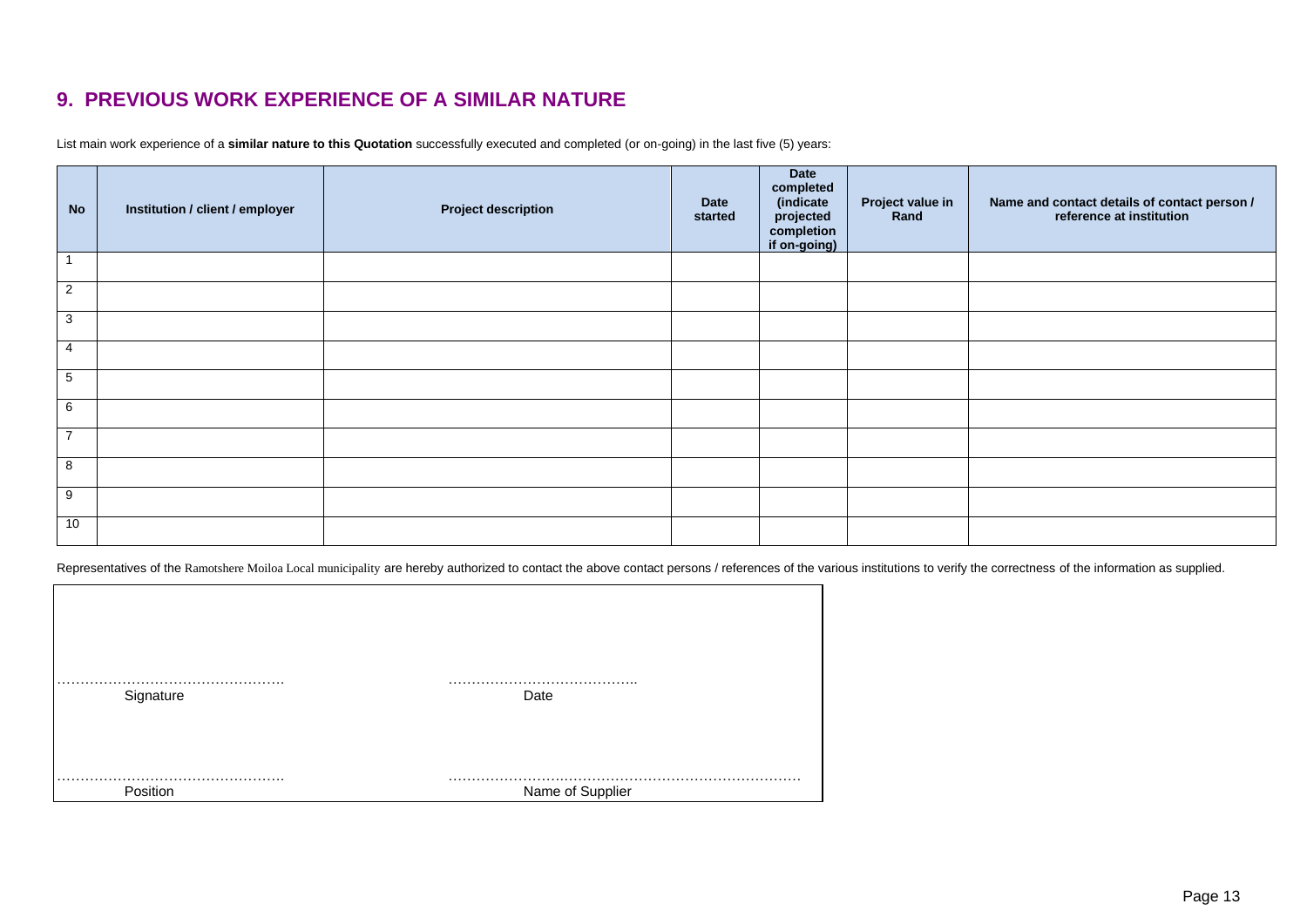### <span id="page-15-0"></span>**10. DECLARATION OF INTEREST (MBD 4)**

| 1.<br>2. | No Quotation will be accepted from persons in the service of the state*.<br>Any person, having a kinship with persons in the service of the state, including a blood relationship, may make an offer or offers<br>in terms of this invitation to Quotation. In view of possible allegations of favouritism, should the resulting Quotation, or part<br>thereof, be awarded to persons connected with or related to persons in service of the state, it is required that the supplier or<br>their authorised representative declare their position in relation to the evaluating/adjudicating authority and/or take an oath<br>declaring his/her interest. |  |  |  |
|----------|-----------------------------------------------------------------------------------------------------------------------------------------------------------------------------------------------------------------------------------------------------------------------------------------------------------------------------------------------------------------------------------------------------------------------------------------------------------------------------------------------------------------------------------------------------------------------------------------------------------------------------------------------------------|--|--|--|
| 3.       | In order to give effect to the above, the following questionnaire must be completed and submitted with the Quotation:                                                                                                                                                                                                                                                                                                                                                                                                                                                                                                                                     |  |  |  |
| 3.1      | Full Name:                                                                                                                                                                                                                                                                                                                                                                                                                                                                                                                                                                                                                                                |  |  |  |
| 3.2      | <b>Identity Number:</b>                                                                                                                                                                                                                                                                                                                                                                                                                                                                                                                                                                                                                                   |  |  |  |
| 3.3      | <b>Company Registration Number:</b>                                                                                                                                                                                                                                                                                                                                                                                                                                                                                                                                                                                                                       |  |  |  |
| 3.4      | Tax Reference Number:                                                                                                                                                                                                                                                                                                                                                                                                                                                                                                                                                                                                                                     |  |  |  |
| 3.5      | VAT Registration Number:                                                                                                                                                                                                                                                                                                                                                                                                                                                                                                                                                                                                                                  |  |  |  |
| 3.6      | Are you presently in the service of the state<br>*YES / NO<br>* Delete if not applicable                                                                                                                                                                                                                                                                                                                                                                                                                                                                                                                                                                  |  |  |  |
| 3.6.1    | If so, furnish particulars.                                                                                                                                                                                                                                                                                                                                                                                                                                                                                                                                                                                                                               |  |  |  |
| 3.7      | Have you been in the service of the state for the past twelve months<br>*YES / NO<br>* Delete if not applicable                                                                                                                                                                                                                                                                                                                                                                                                                                                                                                                                           |  |  |  |
| 3.7.1    | If so, furnish particulars.                                                                                                                                                                                                                                                                                                                                                                                                                                                                                                                                                                                                                               |  |  |  |
| 3.8      | Do you have any relationship (family, friend, other) with persons in the service of the state and who may be involved with the<br>evaluation and or adjudication of this Quotation?<br>*YES / NO<br>* Delete if not applicable                                                                                                                                                                                                                                                                                                                                                                                                                            |  |  |  |
| 3.8.1    | If so, furnish particulars.                                                                                                                                                                                                                                                                                                                                                                                                                                                                                                                                                                                                                               |  |  |  |
| 3.9      | Are you aware of any relationship (family, friend, other) between a supplier and any persons in the service of the state who may<br>be involved with the evaluation and or adjudication of this Quotation<br>*YES / NO<br>* Delete if not applicable                                                                                                                                                                                                                                                                                                                                                                                                      |  |  |  |
| 3.9.1    | If so, furnish particulars                                                                                                                                                                                                                                                                                                                                                                                                                                                                                                                                                                                                                                |  |  |  |
|          |                                                                                                                                                                                                                                                                                                                                                                                                                                                                                                                                                                                                                                                           |  |  |  |

if MSCM Regulations: "in the service of the state" means to be –<br>
(a) a member of –<br>
(i) any municipal council;<br>
(ii) any provincial legislature; or<br>
(iii) the national Assembly or the national Council of provinces;

- 
- 
- 

- (b) a member of the board of directors of any municipal entity;<br>(c) an official of any municipality or municipal entity;<br>(d) an employee of any national or provincial department, national or provincial public entity or con
- (e) a member of the accounting authority of any national or provincial public entity; or (f) an employee of Parliament or a provincial legislature.
-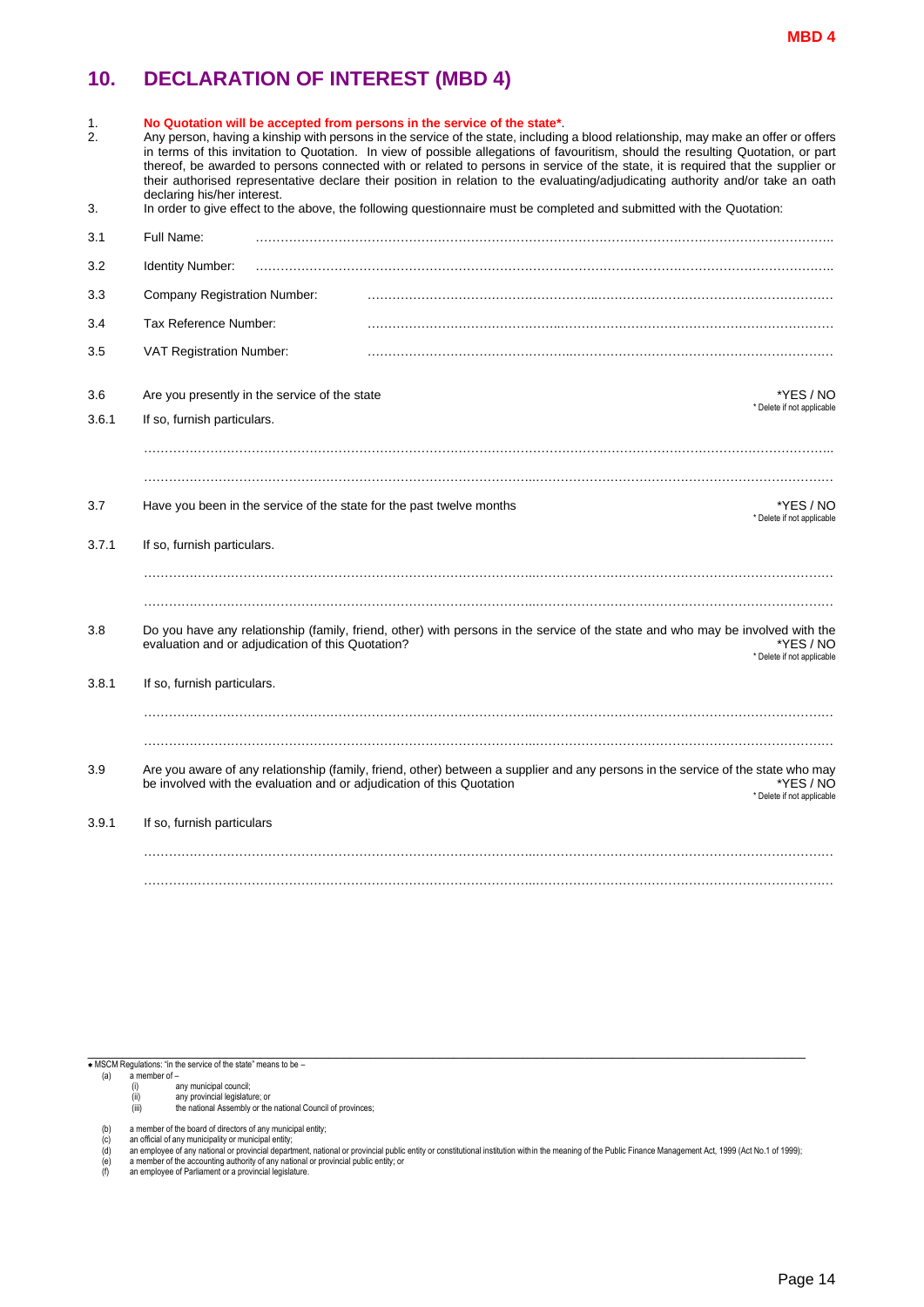#### **MBD 4**

| 3.10                 | Are any of the company's directors, managers, principal shareholders or stakeholders in service of the state?<br>*YES / NO<br>* Delete if not applicable                            |
|----------------------|-------------------------------------------------------------------------------------------------------------------------------------------------------------------------------------|
| 3.10.1               | If so, furnish particulars.                                                                                                                                                         |
|                      |                                                                                                                                                                                     |
|                      |                                                                                                                                                                                     |
| 3.11                 | Are any spouse, child or parent of the company's directors, managers, principal shareholders or stakeholders in service of the<br>*YES / NO<br>state?<br>* Delete if not applicable |
| 3.11.1               | If so, furnish particulars.                                                                                                                                                         |
|                      |                                                                                                                                                                                     |
|                      |                                                                                                                                                                                     |
|                      |                                                                                                                                                                                     |
| <b>CERTIFICATION</b> |                                                                                                                                                                                     |
|                      | I, THE UNDERSIGNED (NAME)                                                                                                                                                           |

**CERTIFY THAT THE INFORMATION FURNISHED ON THIS DECLARATION FORM IS CORRECT.** 

**I ACCEPT THAT THE STATE MAY ACT AGAINST ME SHOULD THIS DECLARATION PROVE TO BE FALSE.** 

| Signature | Date             |
|-----------|------------------|
|           |                  |
| Position  | Name of Supplier |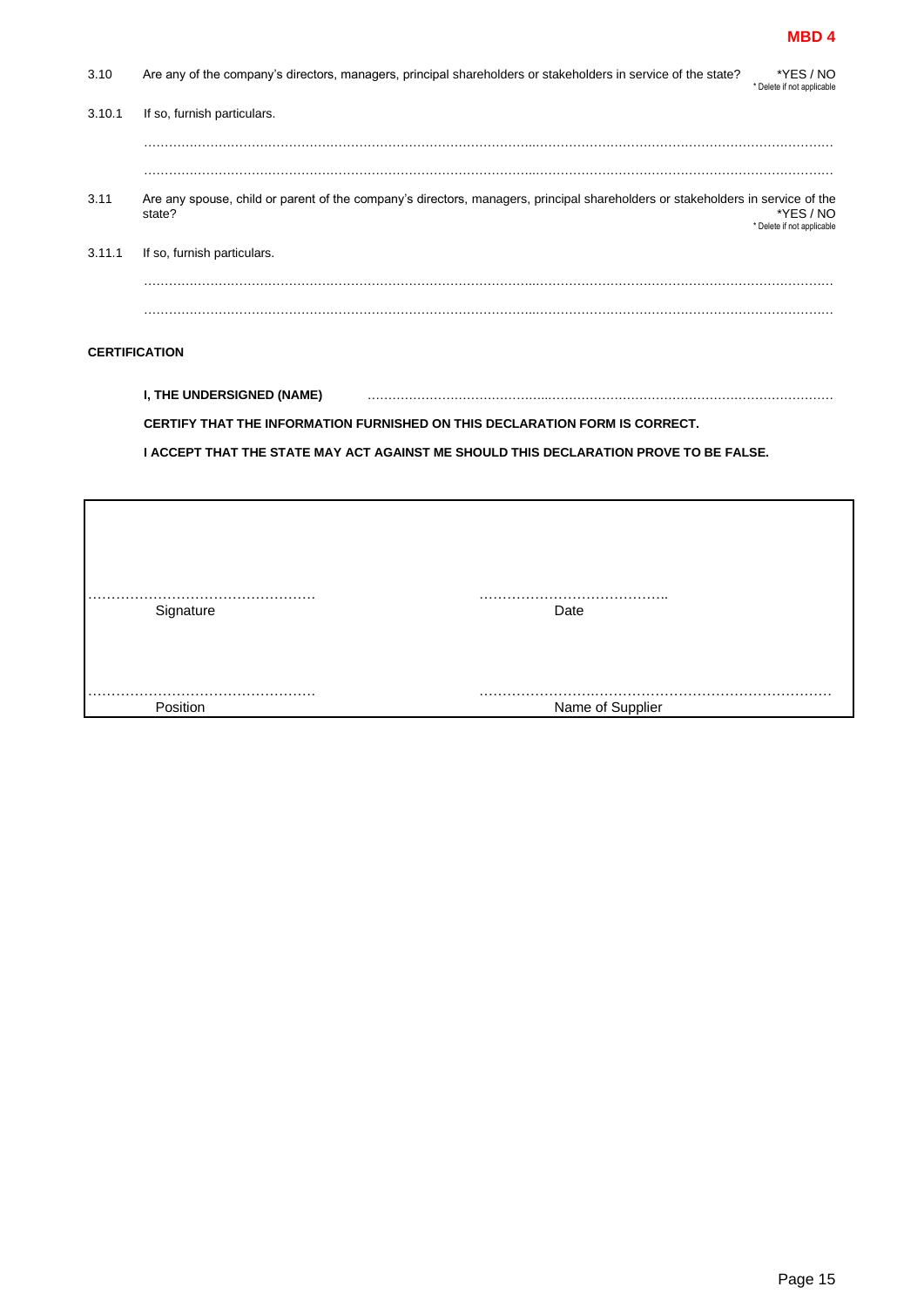# <span id="page-17-0"></span>**11. PREFERENCE POINTS CLAIM FORM IN TERMS OF THE PREFERENTIAL PROCUREMENT REGULATIONS 2011 (MBD 6.1)**

This preference form must form part of all bids invited. It contains general information and serves as a claim form for preference points for Broad-Based Black Economic Empowerment (B-BBEE) Status Level of Contribution

**NB: BEFORE COMPLETING THIS FORM, BIDDERS MUST STUDY THE GENERAL CONDITIONS, DEFINITIONS AND DIRECTIVES APPLICABLE IN RESPECT OF B-BBEE, AS PRESCRIBED IN THE PREFERENTIAL PROCUREMENT REGULATIONS, 2017.** 

#### **1. GENERAL CONDITIONS**

- 1.1 The following preference point systems are applicable to all bids:
	- the 80/20 system for requirements with a Rand value of up to R50 000 000 (all applicable taxes included); and
	- the 90/10 system for requirements with a Rand value above R50 000 000 (all applicable taxes included).

1.2

- a) The value of this bid is estimated to not exceed R50 000 000 (all applicable taxes included) and therefore the 80/20 preference point system shall be applicable; or
- b) Either the 80/20 or 90/10 preference point system will be applicable to this tender (*delete whichever is not applicable for this tender*).
- 1.3 Points for this bid shall be awarded for:
	- (a) Price; and
	- (b) B-BBEE Status Level of Contributor.
- 1.4 The maximum points for this bid are allocated as follows:

|                                                             | <b>POINTS</b> |
|-------------------------------------------------------------|---------------|
| <b>PRICE</b>                                                | 80            |
| <b>B-BBEE STATUS LEVEL OF CONTRIBUTOR</b>                   | 20            |
| <b>Total points for Price and B-BBEE must not</b><br>exceed | 100           |

- 1.5 Failure on the part of a bidder to submit proof of B-BBEE Status level of contributor together with the bid will be interpreted to mean that preference points for B-BBEE status level of contribution are not claimed.
- 1.6 The purchaser reserves the right to require of a bidder, either before a bid is adjudicated or at any time subsequently, to substantiate any claim in regard to preferences, in any manner required by the purchaser.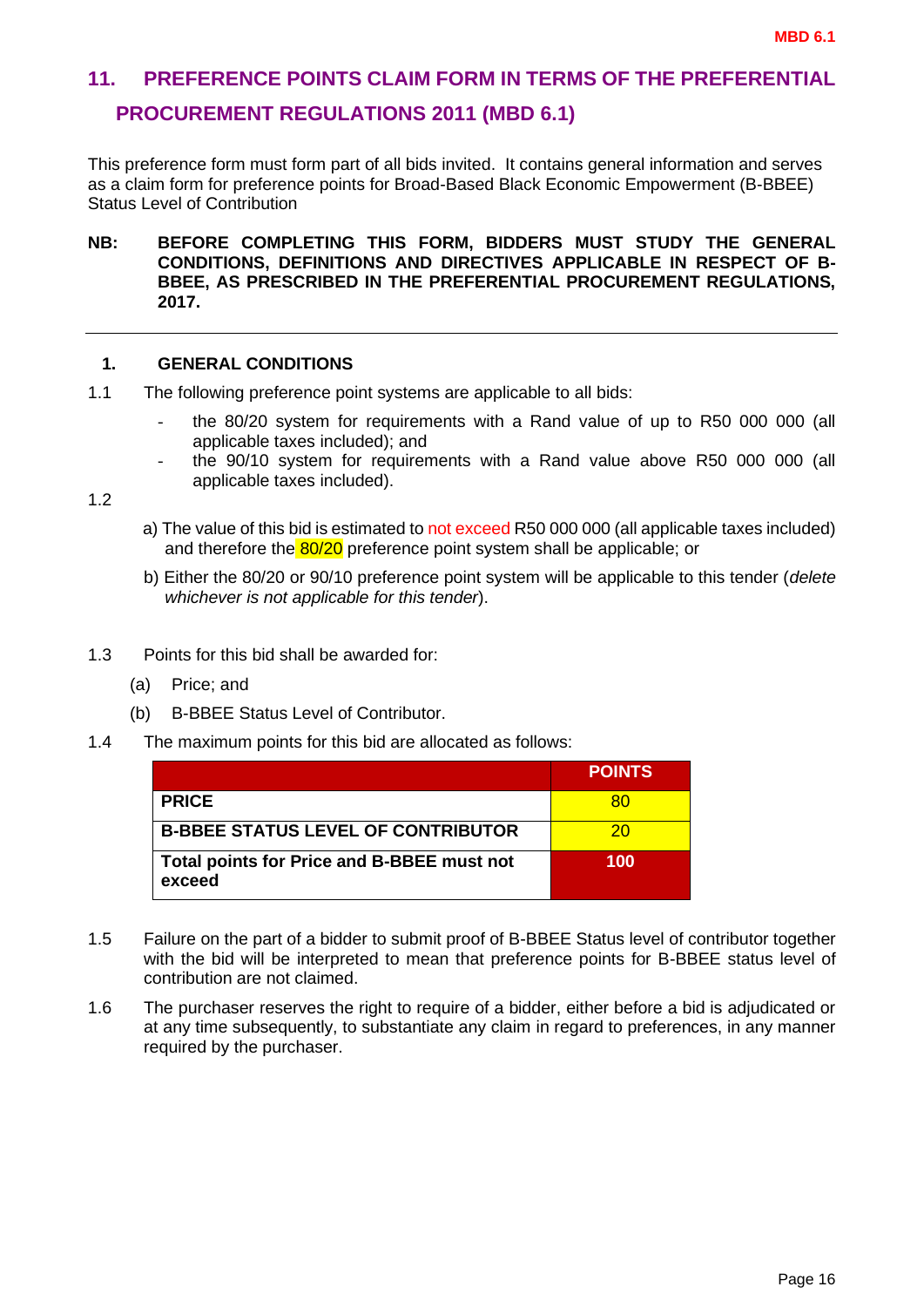#### **2. DEFINITIONS**

- (a) **"B-BBEE"** means broad-based black economic empowerment as defined in section 1 of the Broad-Based Black Economic Empowerment Act;
- (b) "**B-BBEE status level of contributor"** means the B-BBEE status of an entity in terms of a code of good practice on black economic empowerment, issued in terms of section 9(1) of the Broad-Based Black Economic Empowerment Act;
- (c) **"bid"** means a written offer in a prescribed or stipulated form in response to an invitation by an organ of state for the provision of goods or services, through price quotations, advertised competitive bidding processes or proposals;
- (d) **"Broad-Based Black Economic Empowerment Act"** means the Broad-Based Black Economic Empowerment Act, 2003 (Act No. 53 of 2003);
- **(e) "EME"** means an Exempted Micro Enterprise in terms of a code of good practice on black economic empowerment issued in terms of section 9 (1) of the Broad-Based Black Economic Empowerment Act;
- (f) **"functionality"** means the ability of a tenderer to provide goods or services in accordance with specifications as set out in the tender documents.
- (g) **"prices"** includes all applicable taxes less all unconditional discounts;
- (h) **"proof of B-BBEE status level of contributor"** means:
	- **1)** B-BBEE Status level certificate issued by an authorized body or person;
	- **2)** A sworn affidavit as prescribed by the B-BBEE Codes of Good Practice;
	- **3)** Any other requirement prescribed in terms of the B-BBEE Act;
- (i) **"QSE"** means a qualifying small business enterprise in terms of a code of good practice on black economic empowerment issued in terms of section 9 (1) of the Broad-Based Black Economic Empowerment Act;
- *(j)* **"rand value"** means the total estimated value of a contract in Rand, calculated at the time of bid invitation, and includes all applicable taxes;

#### **3. POINTS AWARDED FOR PRICE**

#### **3.1 THE 80/20 OR 90/10 PREFERENCE POINT SYSTEMS**

A maximum of 80 or 90 points is allocated for price on the following basis: **80/20 or 90/10**

$$
Ps = 80\left(1 - \frac{Pt - P \min P}{ \min}\right) \qquad \text{or} \qquad \qquad Ps = 90\left(1 - \frac{Pt - P \min P}{ \min}\right)
$$

**Where** 

Ps = Points scored for price of bid under consideration

 $Pt =$  Price of bid under consideration

Pmin = Price of lowest acceptable bid

#### **4. POINTS AWARDED FOR B-BBEE STATUS LEVEL OF CONTRIBUTOR**

4.1 In terms of Regulation 6 (2) and 7 (2) of the Preferential Procurement Regulations, preference  $ps = 80(1 - \frac{200 \text{ m}}{P \text{ min}})$  or  $Ps = 90(1 - \frac{200 \text{ m}}{P \text{ min}})$ <br>
Where<br>
Ps = Points scored for price of bid under consideration<br>
Pf = Price of bid under consideration<br>
Pmin = Price of lowest acceptable bid<br>
POINTS AWARDED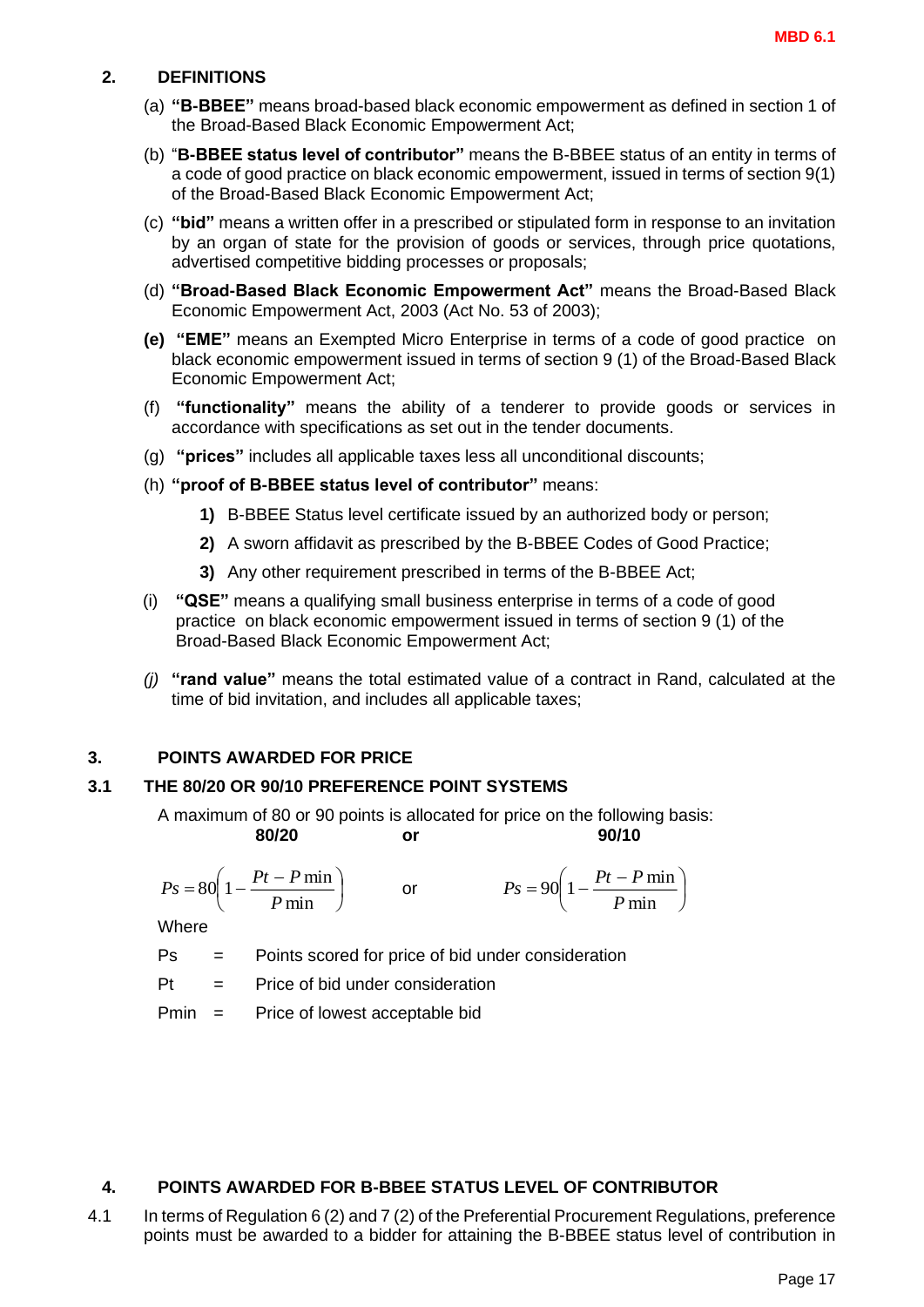accordance with the table below:

| <b>B-BBEE Status Level of</b><br><b>Contributor</b> | <b>Number of points</b><br>(90/10 system) | <b>Number of points</b><br>(80/20 system) |  |
|-----------------------------------------------------|-------------------------------------------|-------------------------------------------|--|
|                                                     | 10                                        | 20                                        |  |
| 2                                                   | 9                                         | 18                                        |  |
| 3                                                   | 6                                         | 14                                        |  |
| 4                                                   | 5                                         | 12                                        |  |
| 5                                                   | 4                                         | 8                                         |  |
| 6                                                   | 3                                         | 6                                         |  |
|                                                     | 2                                         | 4                                         |  |
| 8                                                   |                                           | 2                                         |  |
| Non-compliant<br>contributor                        |                                           |                                           |  |

#### **5. BID DECLARATION**

5.1 Bidders who claim points in respect of B-BBEE Status Level of Contribution must complete the following:

#### **6. B-BBEE STATUS LEVEL OF CONTRIBUTOR CLAIMED IN TERMS OF PARAGRAPHS 1.4 AND 4.1**

6.1 B-BBEE Status Level of Contributor: . = ………(maximum of 10 or 20 points)

(Points claimed in respect of paragraph 7.1 must be in accordance with the table reflected in paragraph 4.1 and must be substantiated by relevant proof of B-BBEE status level of contributor.

#### **7. SUB-CONTRACTING**

7.1 Will any portion of the contract be sub-contracted?

#### (*Tick applicable box*)

|--|

#### 7.1.1 If yes, indicate:

- i) What percentage of the contract will be subcontracted............…………….…………%
- ii) The name of the sub-contractor…………………………………………………………..
- iii) The B-BBEE status level of the sub-contractor......................................……………..
- iv) Whether the sub-contractor is an EME or QSE

|  | (Tick applicable box) |  |  |
|--|-----------------------|--|--|
|  |                       |  |  |

v) Specify, by ticking the appropriate box, if subcontracting with an enterprise in terms of Preferential Procurement Regulations,2017:

| Designated Group: An EME or QSE which is at last 51% owned<br>bv: | <b>EME</b> | <b>QSE</b> |
|-------------------------------------------------------------------|------------|------------|
| Black people                                                      |            |            |
| Black people who are youth                                        |            |            |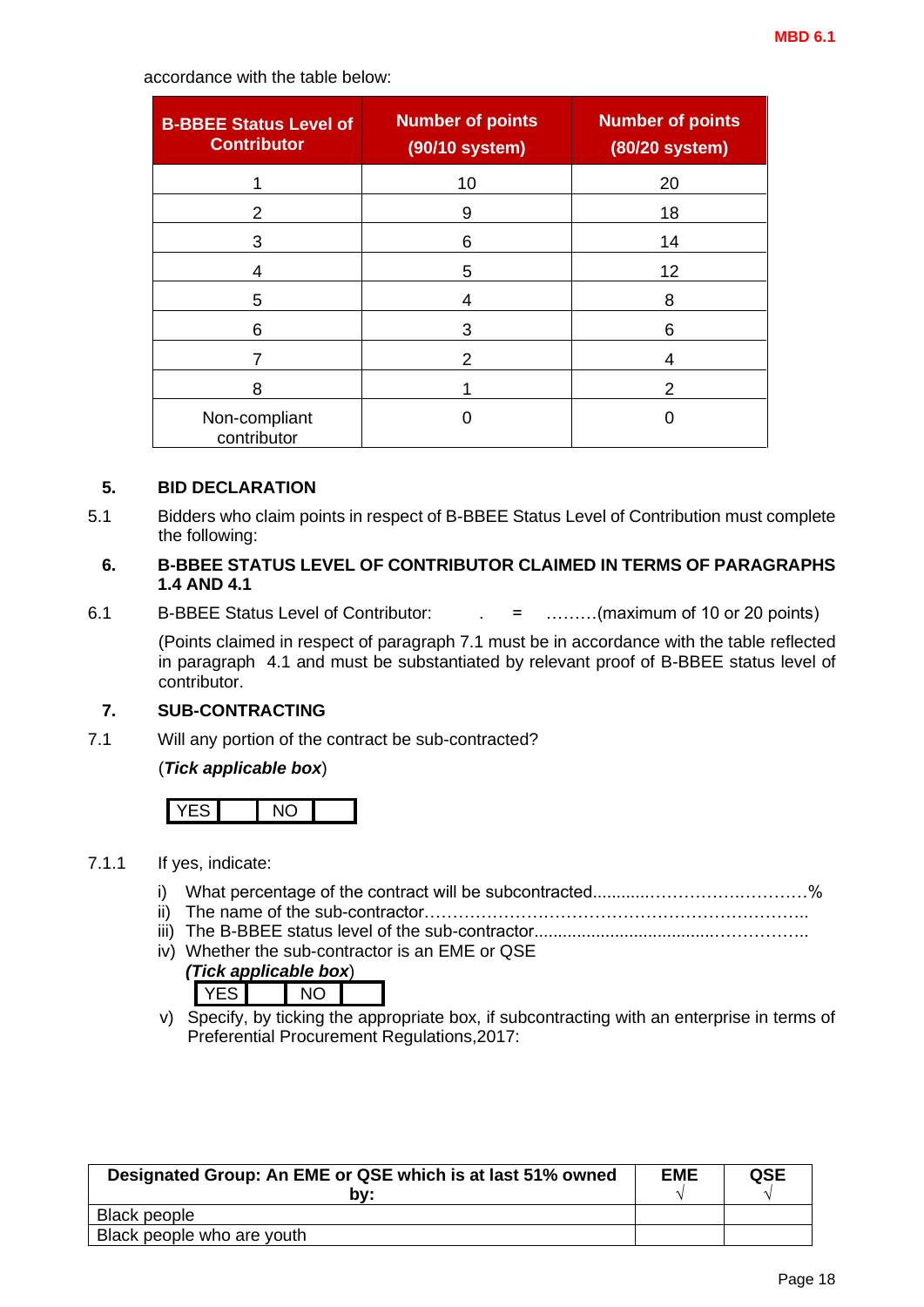|                    | Black people who are women                                                                          |  |  |
|--------------------|-----------------------------------------------------------------------------------------------------|--|--|
|                    | Black people with disabilities<br>Black people living in rural or underdeveloped areas or townships |  |  |
|                    | Cooperative owned by black people                                                                   |  |  |
|                    | Black people who are military veterans                                                              |  |  |
|                    | <b>OR</b>                                                                                           |  |  |
| Any EME<br>Any QSE |                                                                                                     |  |  |
|                    |                                                                                                     |  |  |
| 8.                 | <b>DECLARATION WITH REGARD TO COMPANY/FIRM</b>                                                      |  |  |
|                    |                                                                                                     |  |  |
| 8.1                |                                                                                                     |  |  |
| 8.2                |                                                                                                     |  |  |
| 8.3                |                                                                                                     |  |  |
| 8.4                | <b>TYPE OF COMPANY/ FIRM</b>                                                                        |  |  |
|                    | Partnership/Joint Venture / Consortium<br>П                                                         |  |  |
|                    | One person business/sole propriety                                                                  |  |  |
|                    | Close corporation<br>$\Box$                                                                         |  |  |
|                    | Company<br>(Pty) Limited<br>П                                                                       |  |  |
|                    | <b>[TICK APPLICABLE BOX]</b>                                                                        |  |  |
| 8.5                | <b>DESCRIBE PRINCIPAL BUSINESS ACTIVITIES</b>                                                       |  |  |
|                    |                                                                                                     |  |  |
|                    |                                                                                                     |  |  |
|                    |                                                                                                     |  |  |
|                    |                                                                                                     |  |  |
|                    |                                                                                                     |  |  |
| 8.6                | <b>COMPANY CLASSIFICATION</b>                                                                       |  |  |
|                    |                                                                                                     |  |  |
|                    | Manufacturer<br>П<br>Supplier<br>□                                                                  |  |  |
|                    | Professional service provider<br>П                                                                  |  |  |
|                    | Other service providers, e.g. transporter, etc.<br>П                                                |  |  |
|                    | [TICK APPLICABLE BOX]                                                                               |  |  |
| 8.7                | <b>MUNICIPAL INFORMATION</b>                                                                        |  |  |
|                    |                                                                                                     |  |  |
|                    | Registered Account Number:                                                                          |  |  |
|                    |                                                                                                     |  |  |
| 8.8                |                                                                                                     |  |  |
|                    |                                                                                                     |  |  |
| 8.9                | I/we, the undersigned, who is / are duly authorised to do so on behalf of the company/firm,         |  |  |
|                    | certify that the points claimed, based on the B-BBE status level of contributor indicated in        |  |  |
|                    | paragraphs 1.4 and 6.1 of the foregoing certificate, qualifies the company/ firm for the            |  |  |
|                    | preference(s) shown and I / we acknowledge that:                                                    |  |  |
|                    | The information furnished is true and correct;<br>i)                                                |  |  |
|                    | The preference points claimed are in accordance with the General Conditions as<br>ii)               |  |  |
|                    | indicated in paragraph 1 of this form;                                                              |  |  |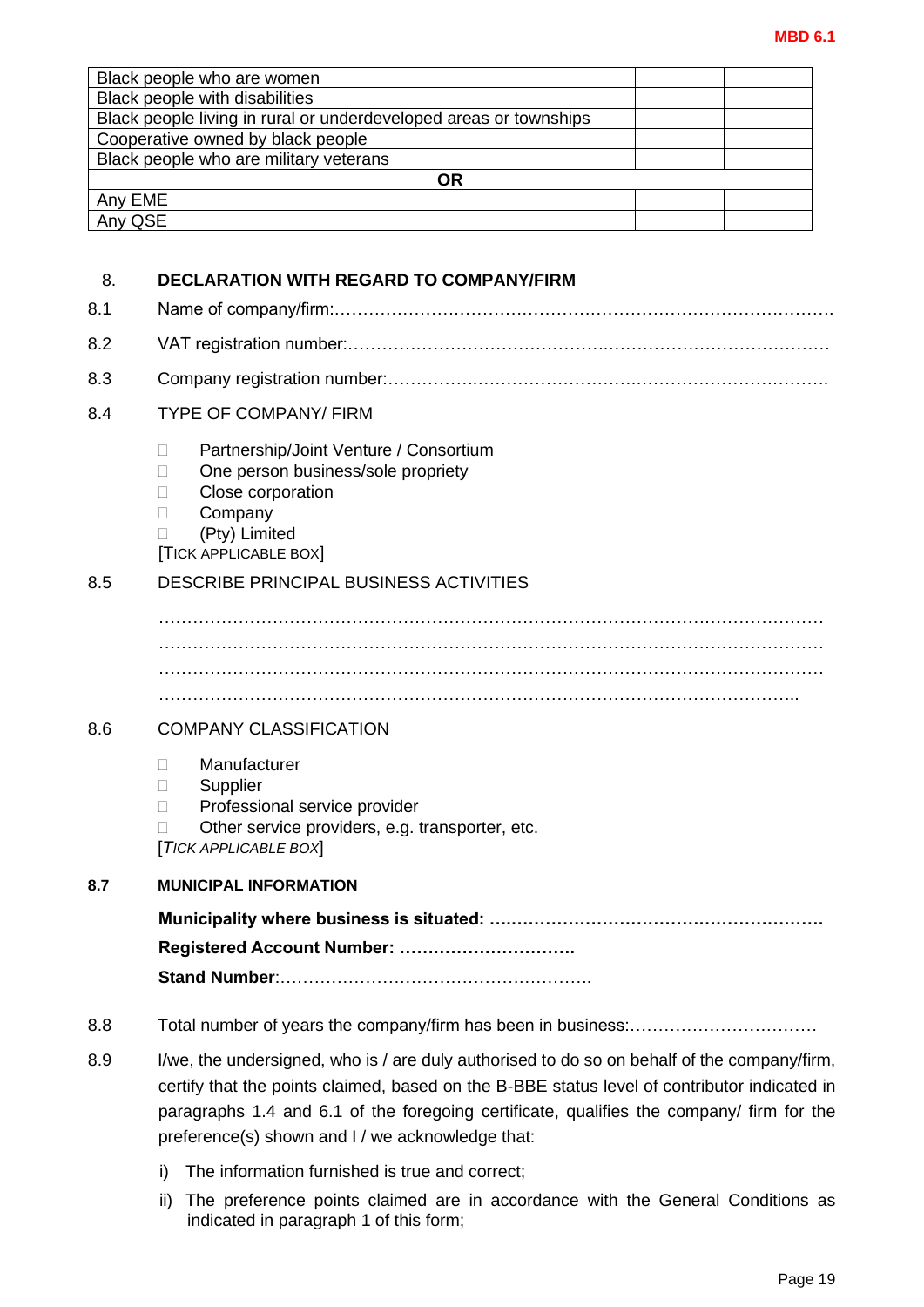- iii) In the event of a contract being awarded as a result of points claimed as shown in paragraphs 1.4 and 6.1, the contractor may be required to furnish documentary proof to the satisfaction of the purchaser that the claims are correct;
- iv) If the B-BBEE status level of contributor has been claimed or obtained on a fraudulent basis or any of the conditions of contract have not been fulfilled, the purchaser may, in addition to any other remedy it may have –
	- (a) disqualify the person from the bidding process;
	- (b) recover costs, losses or damages it has incurred or suffered as a result of that person's conduct;
	- (c) cancel the contract and claim any damages which it has suffered as a result of having to make less favourable arrangements due to such cancellation;
	- (d) recommend that the bidder or contractor, its shareholders and directors, or only the shareholders and directors who acted on a fraudulent basis, be restricted by the National Treasury from obtaining business from any organ of state for a period not exceeding 10 years, after the *audi alteram partem* (hear the other side) rule has been applied; and
	- (e) forward the matter for criminal prosecution.

| <b>WITNESSES</b> |                            |
|------------------|----------------------------|
|                  | SIGNATURE(S) OF BIDDERS(S) |
| ◠                | DATE:                      |
|                  | <b>ADDRESS</b>             |
|                  |                            |
|                  |                            |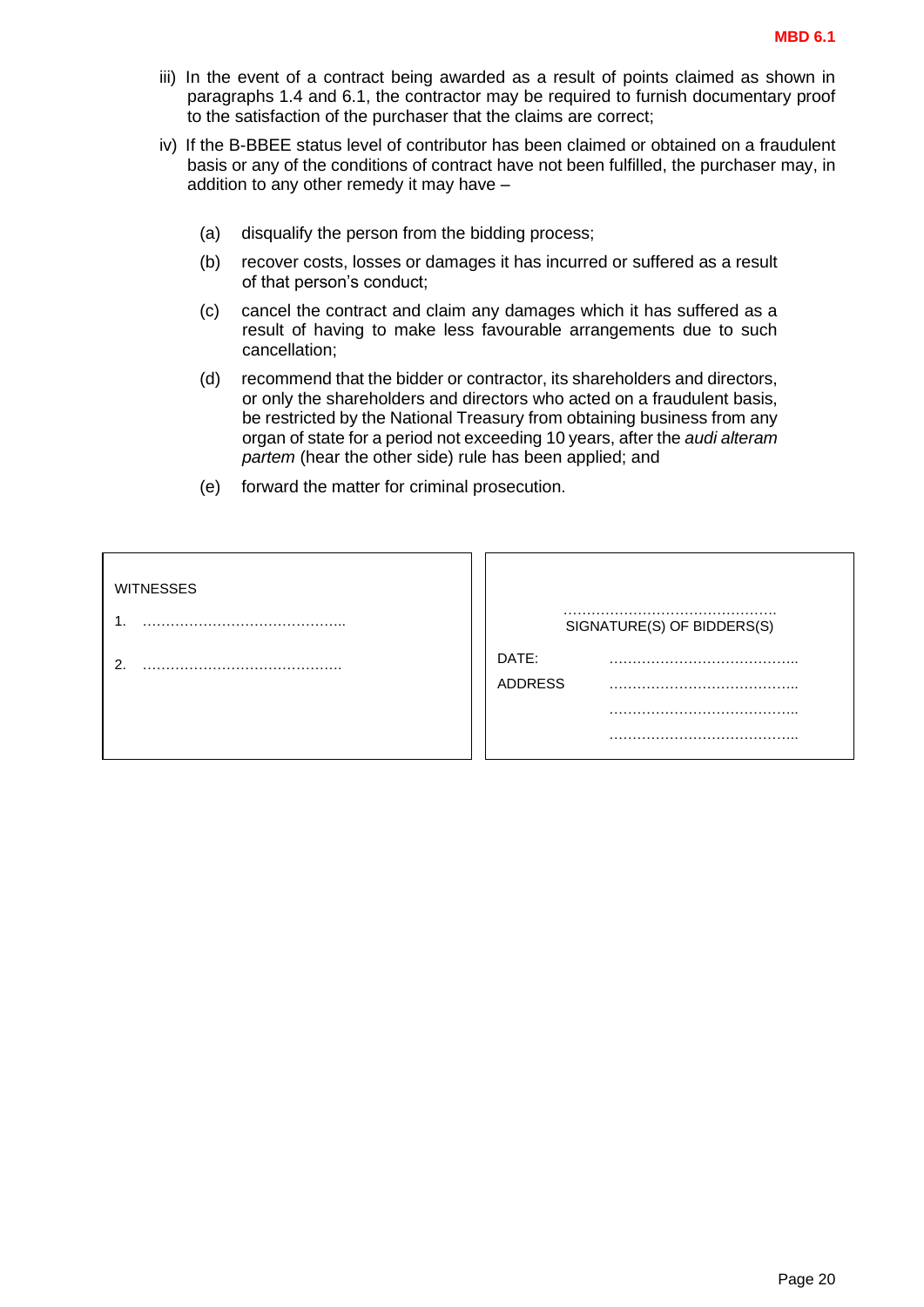#### **DECLARATION CERTIFICATE FOR LOCAL PRODUCTION AND CONTENT FOR DESIGNATED SECTORS**

This Municipal Bidding Document (MBD) must form part of all bids invited. It contains general information and serves as a declaration form for local content (local production and local content are used interchangeably).

Before completing this declaration, bidders must study the General Conditions, Definitions, Directives applicable in respect of Local Content as prescribed in the Preferential Procurement Regulations, 2017, the South African Bureau of Standards (SABS) approved technical specification number SATS 1286:2011 (Edition 1) and the Guidance on the Calculation of Local Content together with the Local Content Declaration Templates [Annex C (Local Content Declaration: Summary Schedule), D (Imported Content Declaration: Supporting Schedule to Annex C) and E (Local Content Declaration: Supporting Schedule to Annex C)].

#### **1. General Conditions**

- 1.1. Preferential Procurement Regulations, 2017 (Regulation 8) make provision for the promotion of local production and content.
- 1.2. Regulation 8.(2) prescribes that in the case of designated sectors, organs of state must advertise such tenders with the specific bidding condition that only locally produced or manufactured goods, with a stipulated minimum threshold for local production and content will be considered.
- 1.3. Where necessary, for tenders referred to in paragraph 1.2 above, a two stage bidding process may be followed, where the first stage involves a minimum threshold for local production and content and the second stage price and B-BBEE.
- 1.4. A person awarded a contract in relation to a designated sector, may not sub-contract in such a manner that the local production and content of the overall value of the contract is reduced to below the stipulated minimum threshold.
- 1.5. The local content (LC) expressed as a percentage of the bid price must be calculated in accordance with the SABS approved technical specification number SATS 1286: 2011 as follows:

 $LC = [1 - x / y] * 100$ 

**Where** 

x is the imported content in Rand

y is the bid price in Rand excluding value added tax (VAT)

Prices referred to in the determination of x must be converted to Rand (ZAR) by using the exchange rate published by South African Reserve Bank (SARB) at 12:00 on the date of advertisement of the bid as indicated in paragraph 4.1 below.

#### **The SABS approved technical specification number SATS 1286:2011 is accessible on http:/www.thedti.gov.za/industrial development/ip.jsp at no cost.**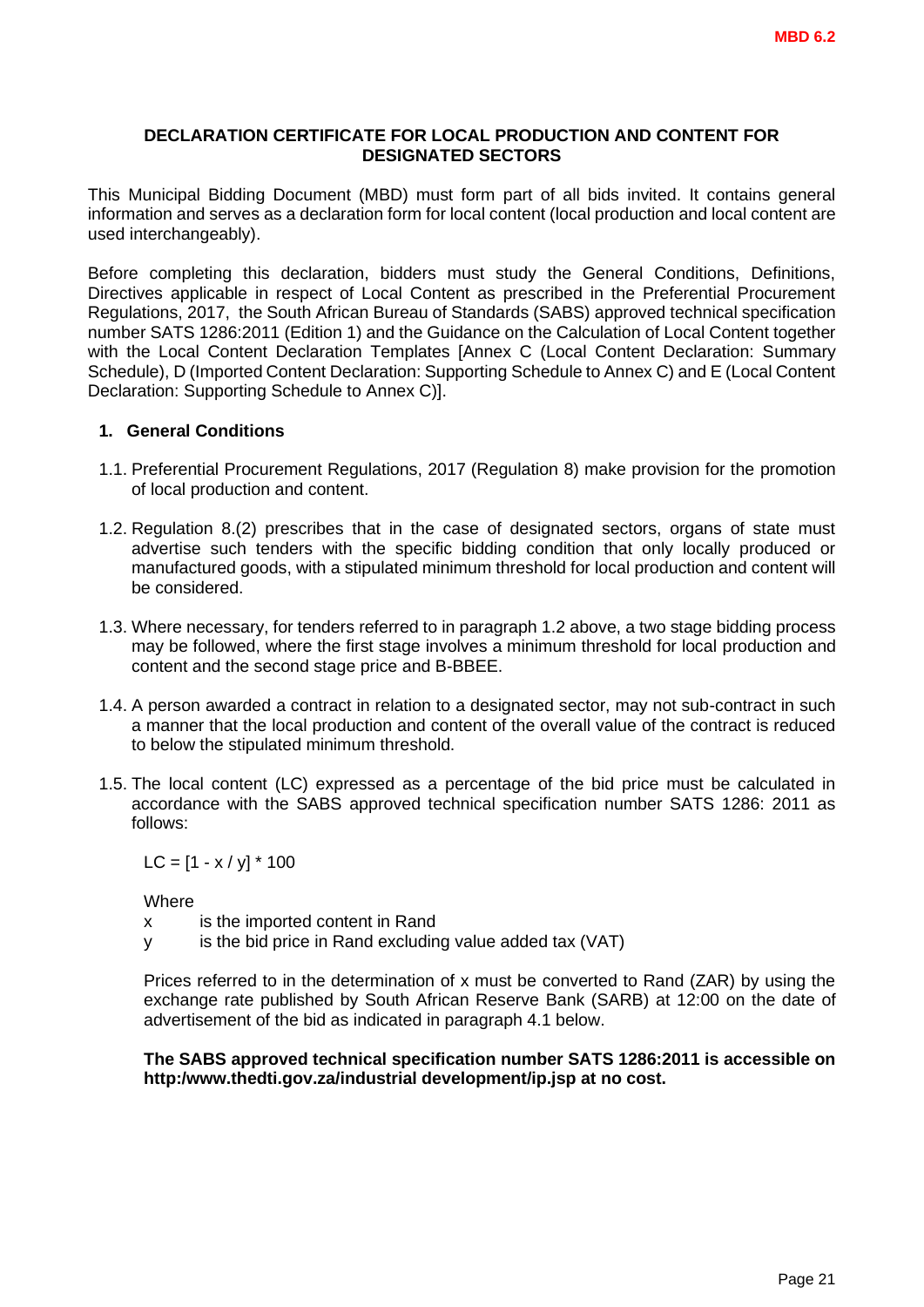- 1.6. A bid may be disqualified if this Declaration Certificate and the Annex C (Local Content Declaration: Summary Schedule) are not submitted as part of the bid documentation;
- **2. The stipulated minimum threshold(s) for local production and content (refer to Annex A of SATS 1286:2011) for this bid is/are as follows:**

| Description of services, works or goods | Stipulated minimum threshold |
|-----------------------------------------|------------------------------|
|                                         | %                            |
|                                         | %                            |
|                                         | $\%$                         |

**3.** Does any portion of the goods or services offered have any imported content?

(*Tick applicable box*)

3.1 If yes, the rate(s) of exchange to be used in this bid to calculate the local content as prescribed in paragraph 1.5 of the general conditions must be the rate(s) published by SARB for the specific currency at 12:00 on the date of advertisement of the bid.

The relevant rates of exchange information is accessible on [www.reservebank.co.za](http://www.reservebank.co.za/)

Indicate the rate(s) of exchange against the appropriate currency in the table below (refer to Annex A of SATS 1286:2011):

| <b>Currency</b>       | <b>Rates of exchange</b> |
|-----------------------|--------------------------|
| <b>US Dollar</b>      |                          |
| <b>Pound Sterling</b> |                          |
| Euro                  |                          |
| Yen                   |                          |
| Other                 |                          |

NB: Bidders must submit proof of the SARB rate (s) of exchange used.

**4.** Where, after the award of a bid, challenges are experienced in meeting the stipulated minimum threshold for local content the dti must be informed accordingly in order for the dti to verify and in consultation with the AO/AA provide directives in this regard.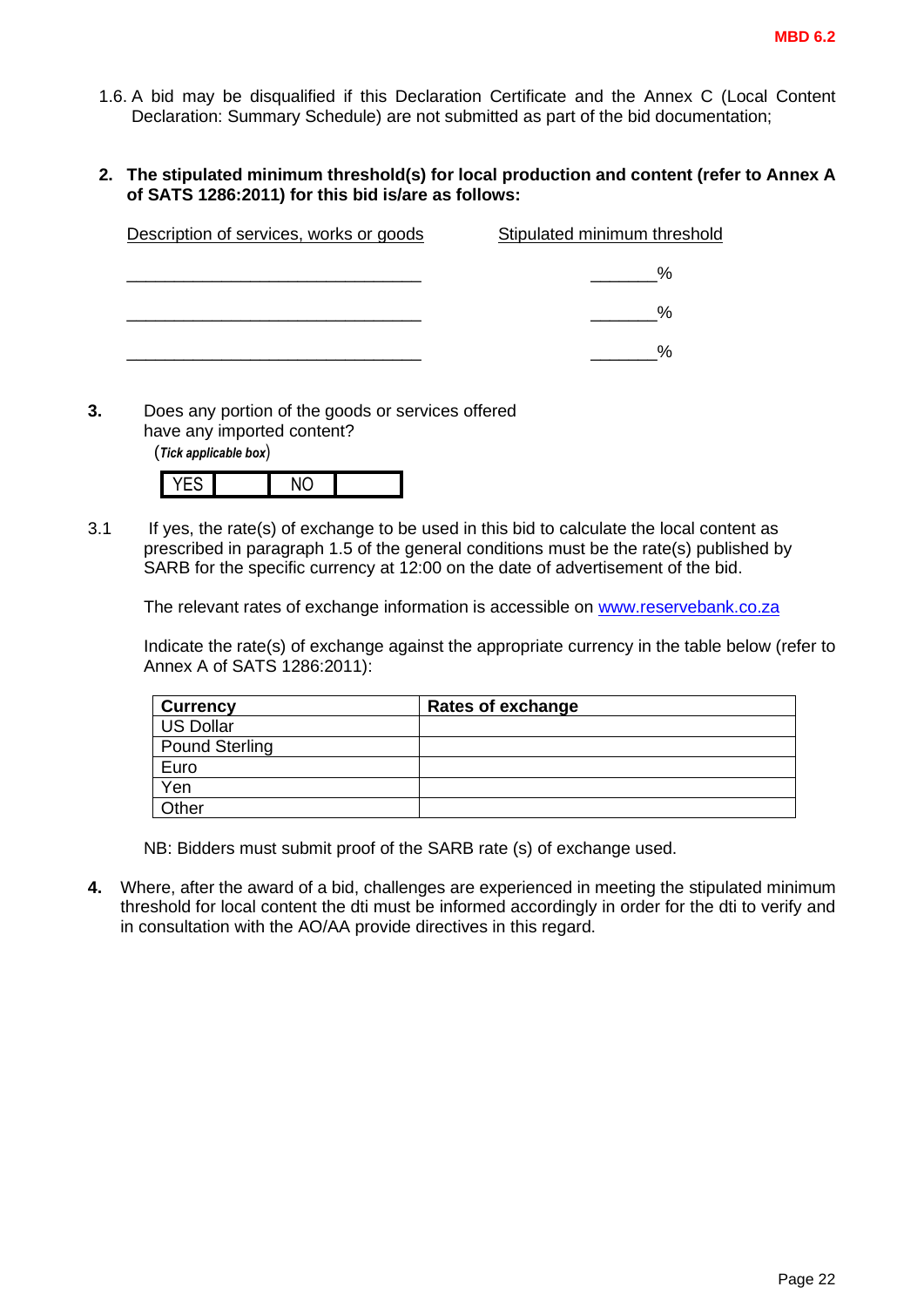#### **LOCAL CONTENT DECLARATION (REFER TO ANNEX B OF SATS 1286:2011)**

| LOCAL CONTENT DECLARATION BY CHIEF FINANCIAL OFFICER OR OTHER<br>LEGALLY RESPONSIBLE PERSON NOMINATED IN WRITING BY THE CHIEF<br><b>EXECUTIVE OR SENIOR MEMBER/PERSON WITH MANAGEMENT RESPONSIBILITY</b><br>(CLOSE CORPORATION, PARTNERSHIP OR INDIVIDUAL)                                                                                                                                                                                                                                                                                                                                                                                                                                                                                                                                                                              |              |  |  |
|-----------------------------------------------------------------------------------------------------------------------------------------------------------------------------------------------------------------------------------------------------------------------------------------------------------------------------------------------------------------------------------------------------------------------------------------------------------------------------------------------------------------------------------------------------------------------------------------------------------------------------------------------------------------------------------------------------------------------------------------------------------------------------------------------------------------------------------------|--------------|--|--|
|                                                                                                                                                                                                                                                                                                                                                                                                                                                                                                                                                                                                                                                                                                                                                                                                                                         |              |  |  |
| <b>ISSUED BY:</b> (Procurement Authority / Name of Institution):                                                                                                                                                                                                                                                                                                                                                                                                                                                                                                                                                                                                                                                                                                                                                                        |              |  |  |
| <b>NB</b>                                                                                                                                                                                                                                                                                                                                                                                                                                                                                                                                                                                                                                                                                                                                                                                                                               |              |  |  |
| The obligation to complete, duly sign and submit this declaration cannot be transferred<br>1<br>to an external authorized representative, auditor or any other third party acting on<br>behalf of the bidder.                                                                                                                                                                                                                                                                                                                                                                                                                                                                                                                                                                                                                           |              |  |  |
| Guidance on the Calculation of Local Content together with Local Content Declaration<br>2<br>Templates (Annex C, D and E) is accessible on http://www.thdti.gov.za/industrial<br>development/ip.jsp. Bidders should first complete Declaration D. After completing<br>Declaration D, bidders should complete Declaration E and then consolidate the<br>information on Declaration C. Declaration C should be submitted with the bid<br>documentation at the closing date and time of the bid in order to substantiate<br>the declaration made in paragraph (c) below. Declarations D and E should be kept<br>by the bidders for verification purposes for a period of at least 5 years. The successful<br>bidder is required to continuously update Declarations C, D and E with the actual<br>values for the duration of the contract. |              |  |  |
| entity), the following:                                                                                                                                                                                                                                                                                                                                                                                                                                                                                                                                                                                                                                                                                                                                                                                                                 |              |  |  |
| The facts contained herein are within my own personal knowledge.<br>(a)                                                                                                                                                                                                                                                                                                                                                                                                                                                                                                                                                                                                                                                                                                                                                                 |              |  |  |
| (b)<br>I have satisfied myself that:                                                                                                                                                                                                                                                                                                                                                                                                                                                                                                                                                                                                                                                                                                                                                                                                    |              |  |  |
| (i)<br>the goods/services/works to be delivered in terms of the above-specified bid<br>comply with the minimum local content requirements as specified in the bid, and<br>as measured in terms of SATS 1286:2011; and                                                                                                                                                                                                                                                                                                                                                                                                                                                                                                                                                                                                                   |              |  |  |
| The local content percentage (%) indicated below has been calculated using the<br>(c)<br>formula given in clause 3 of SATS 1286:2011, the rates of exchange indicated in<br>paragraph 4.1 above and the information contained in Declaration D and E which has<br>been consolidated in Declaration C:                                                                                                                                                                                                                                                                                                                                                                                                                                                                                                                                   |              |  |  |
| Bid price, excluding VAT (y)                                                                                                                                                                                                                                                                                                                                                                                                                                                                                                                                                                                                                                                                                                                                                                                                            | R            |  |  |
| Imported content (x), as calculated in terms of SATS 1286:2011                                                                                                                                                                                                                                                                                                                                                                                                                                                                                                                                                                                                                                                                                                                                                                          | $\mathsf{R}$ |  |  |
| Stipulated minimum threshold for local content (paragraph 3 above)                                                                                                                                                                                                                                                                                                                                                                                                                                                                                                                                                                                                                                                                                                                                                                      |              |  |  |
| Local content %, as calculated in terms of SATS 1286:2011                                                                                                                                                                                                                                                                                                                                                                                                                                                                                                                                                                                                                                                                                                                                                                               |              |  |  |
| If the bid is for more than one product, the local content percentages for each product<br>contained in Declaration C shall be used instead of the table above.<br>The local content percentages for each product has been calculated using the formula<br>given in clause 3 of SATS 1286:2011, the rates of exchange indicated in paragraph 4.1<br>above and the information contained in Declaration D and E.                                                                                                                                                                                                                                                                                                                                                                                                                         |              |  |  |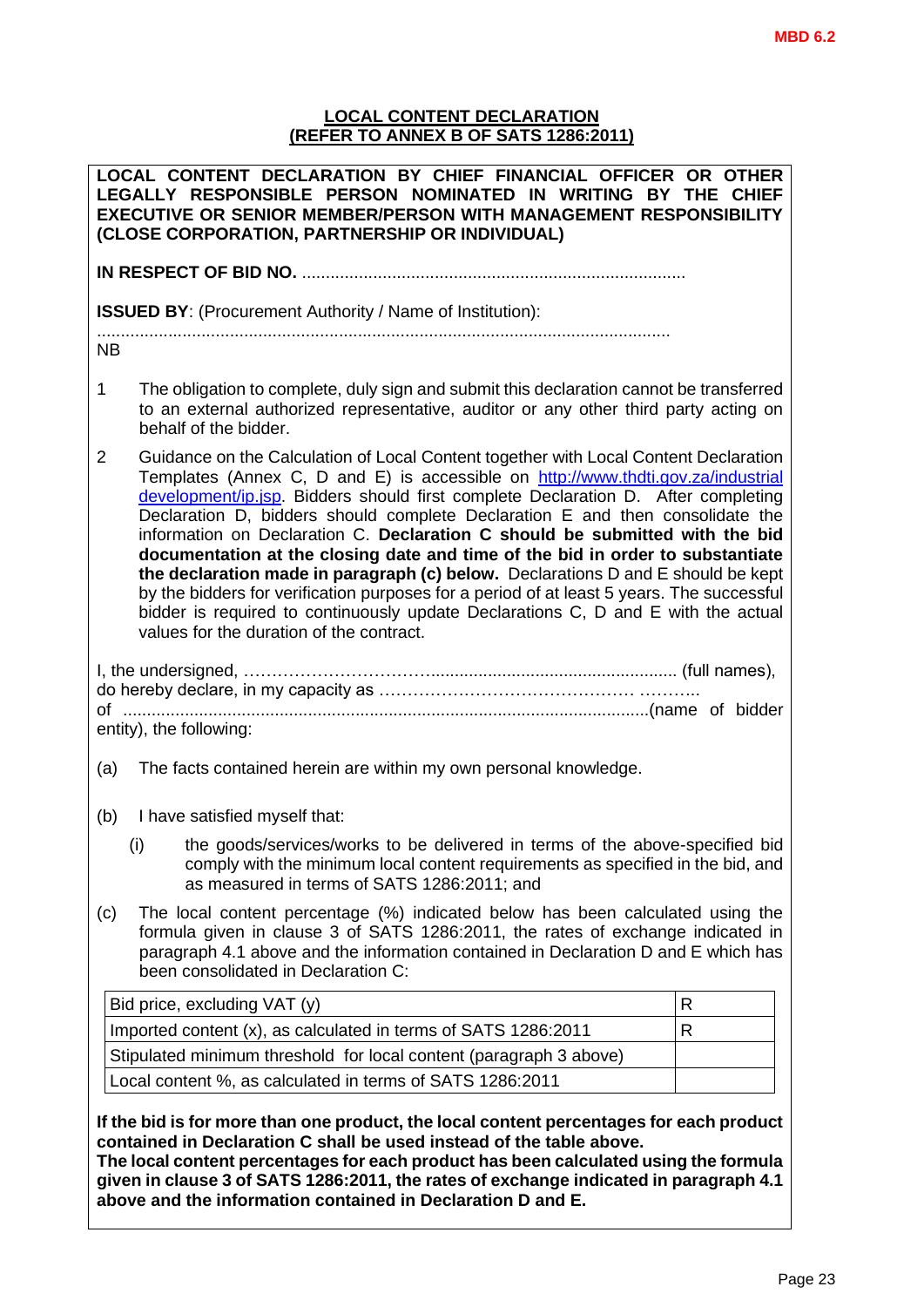$\overline{\phantom{0}}$ 

| (d) | I accept that the Procurement Authority / Institution has the right to request that the<br>local content be verified in terms of the requirements of SATS 1286:2011.                                                                                                                                                                                                                                                                                                                                                                        |              |  |
|-----|---------------------------------------------------------------------------------------------------------------------------------------------------------------------------------------------------------------------------------------------------------------------------------------------------------------------------------------------------------------------------------------------------------------------------------------------------------------------------------------------------------------------------------------------|--------------|--|
| (e) | I understand that the awarding of the bid is dependent on the accuracy of the<br>information furnished in this application. I also understand that the submission of<br>incorrect data, or data that are not verifiable as described in SATS 1286:2011, may<br>result in the Procurement Authority / Institution imposing any or all of the remedies as<br>provided for in Regulation 14 of the Preferential Procurement Regulations, 2017<br>promulgated under the Preferential Policy Framework Act (PPPFA), 2000 (Act No. 5<br>of 2000). |              |  |
|     | <b>SIGNATURE:</b>                                                                                                                                                                                                                                                                                                                                                                                                                                                                                                                           | <b>DATE:</b> |  |
|     | <b>WITNESS No. 1</b>                                                                                                                                                                                                                                                                                                                                                                                                                                                                                                                        | <b>DATE:</b> |  |
|     | <b>WITNESS No. 2</b>                                                                                                                                                                                                                                                                                                                                                                                                                                                                                                                        | DATE:        |  |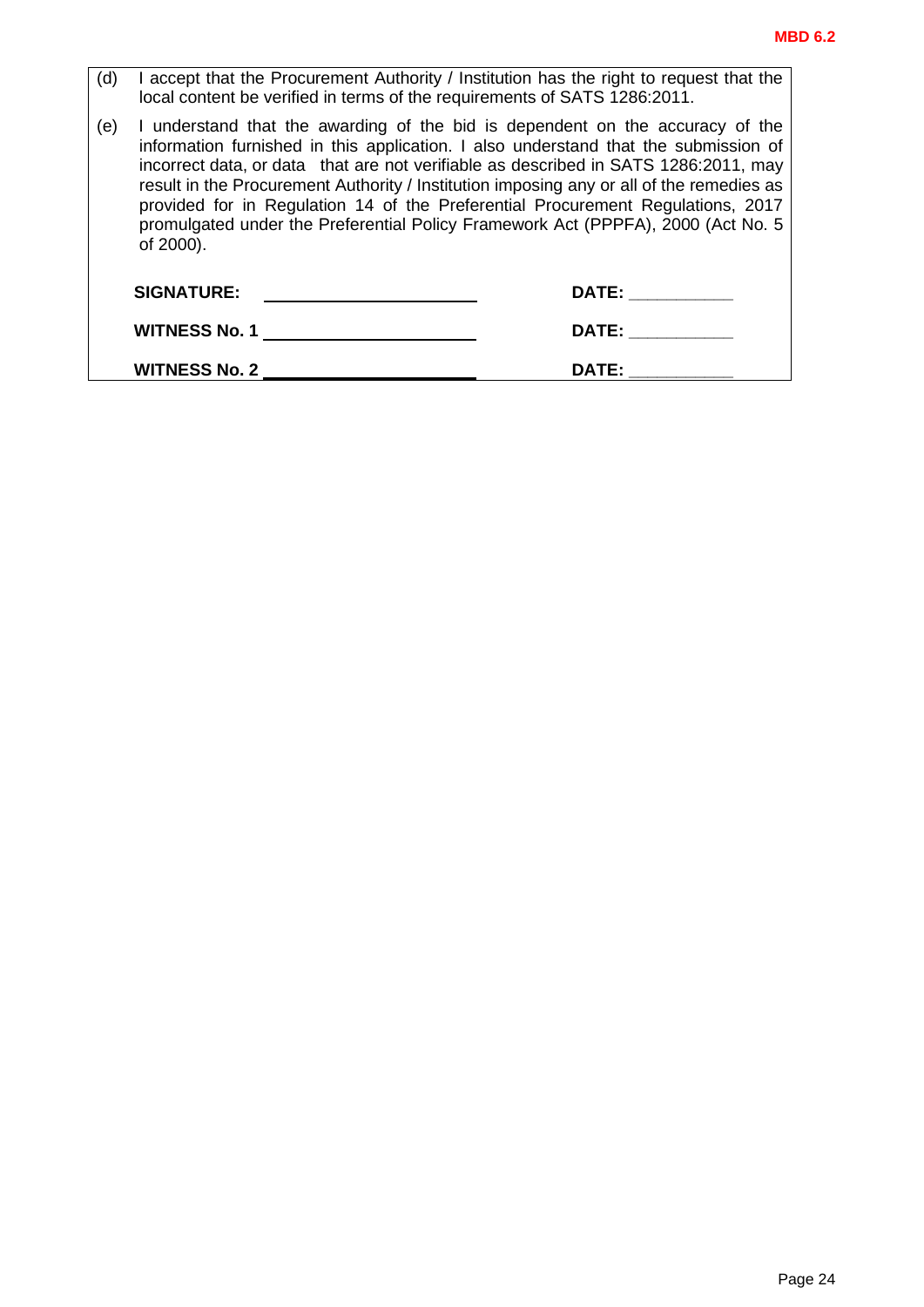# <span id="page-26-0"></span>**12. DECLARATION OF SUPPLIER'S PAST SUPPLY CHAIN MANAGEMENT PRACTICES (MBD 8)**

1. This serves as a declaration in ensuring that when goods and services are being procured, all reasonable steps are taken to combat the abuse of the supply chain management system.

2. The Quotation of any supplier may be rejected if that supplier or any of its directors have:

- a. abused the municipality's supply chain management system or committed any improper conduct in relation to such system;
	- b. been convicted for fraud or corruption during the past five years;
	- c. wilfully neglected, reneged on or failed to comply with any government, municipal or other public sector contract during the past five years; or
	- d. been listed in the Register for Tender Defaulters in terms of section 29 of the Prevention and Combating of Corrupt Activities Act (No 12 of 2004).
- 3 In order to give effect to the above, the following questionnaire must be completed and submitted with the Quotation.

| Item  | Question                                                                                                                                                                                                                                             | Yes            | <b>No</b>           |
|-------|------------------------------------------------------------------------------------------------------------------------------------------------------------------------------------------------------------------------------------------------------|----------------|---------------------|
| 3.1   | Is the supplier or any of its directors listed on the National Treasury's database as a company or person<br>prohibited from doing business with the public sector?                                                                                  | Yes<br>$\Box$  | <b>No</b><br>$\Box$ |
|       | (Companies or persons who are listed on this Database were informed in writing of this restriction by<br>the Accounting Officer/Authority of the institution that imposed the restriction after the <i>audi alteram</i><br>partem rule was applied). |                |                     |
|       | The Database of Restricted Suppliers now resides on the National Treasury's website<br>(www.treasury.gov.za) and can be accessed by clicking on its link at the bottom of the home<br>page.                                                          |                |                     |
| 3.1.1 | If so, furnish particulars:                                                                                                                                                                                                                          |                |                     |
| 3.2   | Is the supplier or any of its directors listed on the Register for Tender Defaulters in terms of section 29<br>of the Prevention and Combating of Corrupt Activities Act (No 12 of 2004)?                                                            | Yes<br>$\perp$ | No<br>$\Box$        |
|       | The Register for Tender Defaulters can be accessed on the National Treasury's website<br>(www.treasury.gov.za) by clicking on its link at the bottom of the home page.                                                                               |                |                     |
| 3.2.1 | If so, furnish particulars:                                                                                                                                                                                                                          |                |                     |
| 3.3   | Was the supplier or any of its directors convicted by a court of law (including a court of law outside the<br>Republic of South Africa) for fraud or corruption during the past five years?                                                          | Yes<br>$\Box$  | No<br>$\Box$        |
| 3.3.1 | If so, furnish particulars:                                                                                                                                                                                                                          |                |                     |
| 3.4   | Does the supplier or any of its directors owe any municipal rates and taxes or municipal charges to the<br>municipality / municipal entity, or to any other municipality / municipal entity, that is in arrears for more<br>than three months?       | Yes<br>П       | No<br>П             |
| 3.4.1 | If so, furnish particulars:                                                                                                                                                                                                                          |                |                     |
| 3.5   | Was any contract between the supplier and the municipality or any other organ of state terminated<br>during the past five years on account of failure to perform on or comply with the contract?                                                     | Yes<br>$\Box$  | No<br>П             |
| 3.5.1 | If so, furnish particulars:                                                                                                                                                                                                                          |                |                     |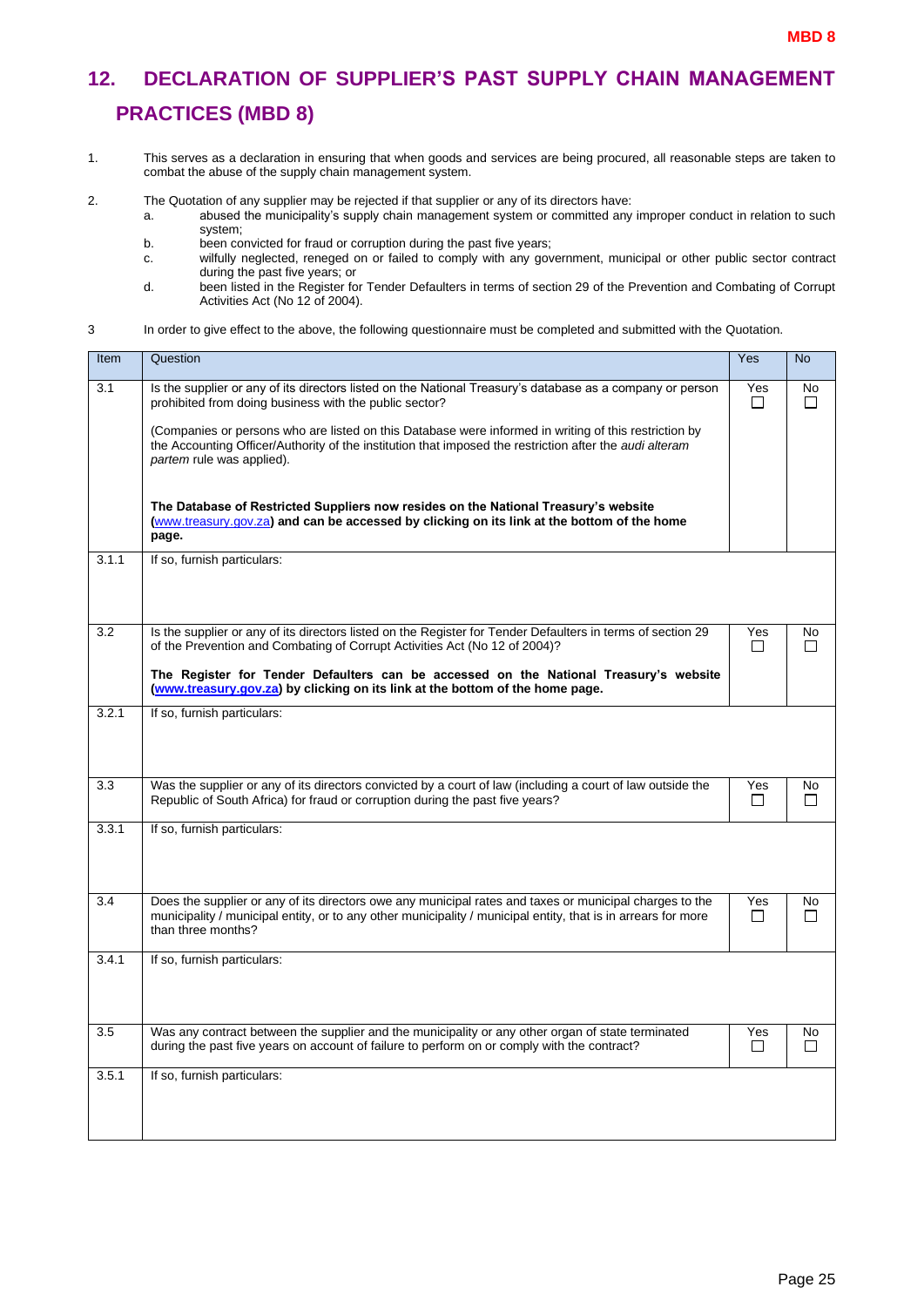#### **I, THE UNDERSIGNED (FULL NAME)** …………..……………………………..……………………………………………. **CERTIFY THAT THE INFORMATION FURNISHED ON THIS DECLARATION FORM TO BE TRUE AND CORRECT.**

#### **I ACCEPT THAT, IN ADDITION TO CANCELLATION OF A CONTRACT, ACTION MAY BE TAKEN AGAINST ME SHOULD THIS DECLARATION PROVE TO BE FALSE.**

| Signature | Date             |
|-----------|------------------|
|           |                  |
|           |                  |
|           |                  |
| Position  | Name of Supplier |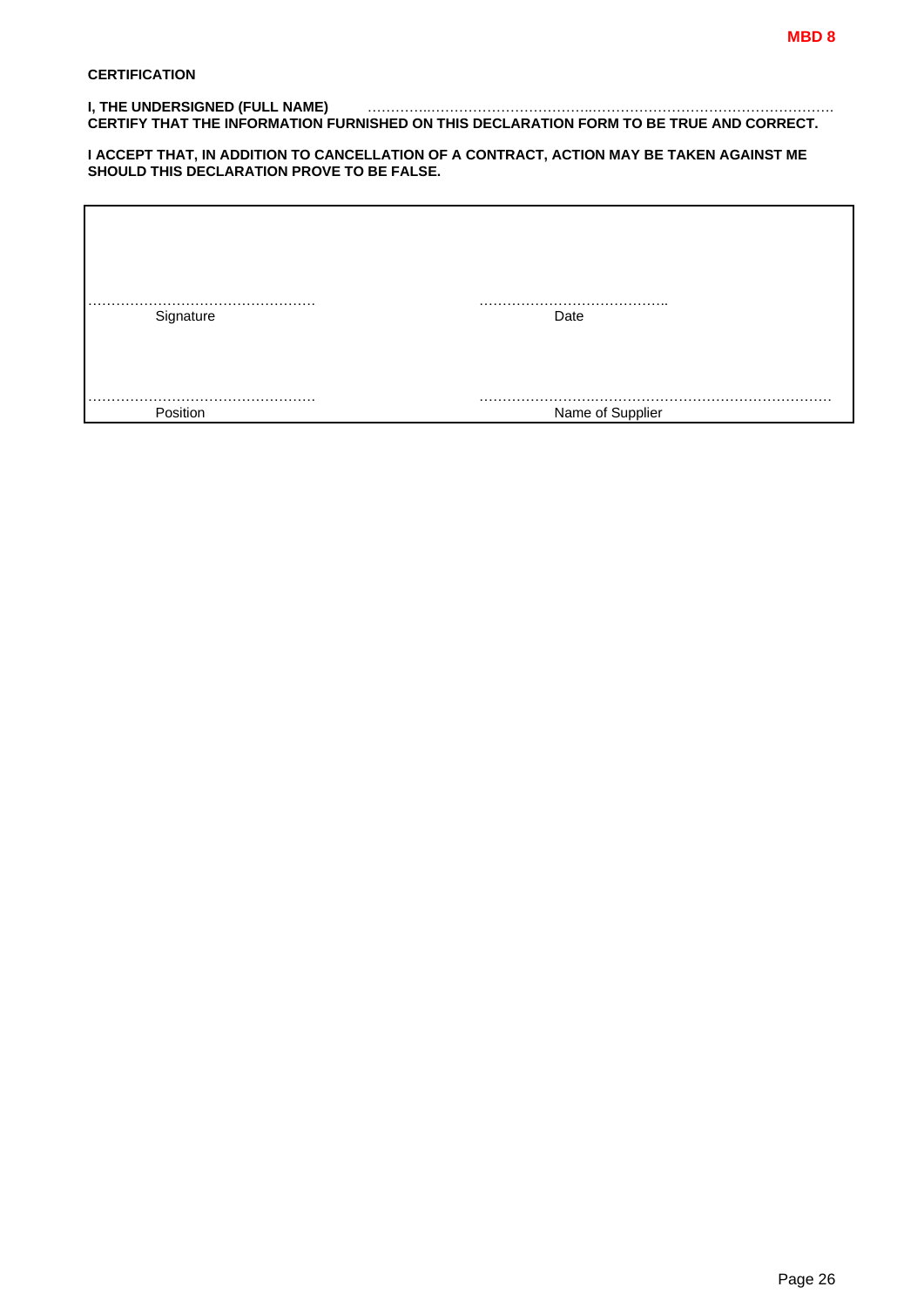### <span id="page-28-0"></span>**13. CERTIFICATE OF INDEPENDENT QUOTATION DETERMINATION (MBD 9)**

- 1 Section 4 (1) (b) (iii) of the Competition Act No. 89 of 1998, as amended, prohibits an agreement between, or concerted practice by, firms, or a decision by an association of firms, if it is between parties in a horizontal relationship and if it involves collusive bidding (or Quotation rigging).\* Collusive bidding is a *pe se* prohibition meaning that it cannot be justified under any grounds.
- 2 Municipal Supply Regulation 38 (1) prescribes that a supply chain management policy must provide measures for the combating of abuse of the supply chain management system, and must enable the accounting officer, among others, to:
	- a. take all reasonable steps to prevent such abuse;
	- b. reject the Quotation of any supplier if that supplier or any of its directors has abused the supply chain management system of the municipality or municipal entity or has committed any improper conduct in relation to such system; and
	- c. cancel a contract awarded to a person if the person committed any corrupt or fraudulent act during the bidding process or the execution of the contract.
- 3 This MBD serves as a certificate of declaration that would be used by institutions to ensure that, when quotations are considered, reasonable steps are taken to prevent any form of Quotation-rigging.
- 4 In order to give effect to the above, the attached Certificate of Quotation Determination (MBD 9) must be completed and submitted with the Quotation:

\_\_\_\_\_\_\_\_\_\_\_\_\_\_\_\_\_\_\_\_\_\_\_\_\_\_\_\_\_\_\_\_\_\_\_\_\_\_\_\_\_\_\_\_\_\_\_\_\_\_\_\_\_\_\_\_\_\_\_\_\_\_\_\_\_\_\_\_\_\_\_\_\_\_\_\_\_\_\_\_\_\_\_\_\_\_\_\_\_\_\_\_\_\_ \* Quotation rigging (or collusive bidding) occurs when businesses, that would otherwise be expected to compete, secretly conspire to raise prices or lower the quality of goods and / or services for purchasers<br>who wish to a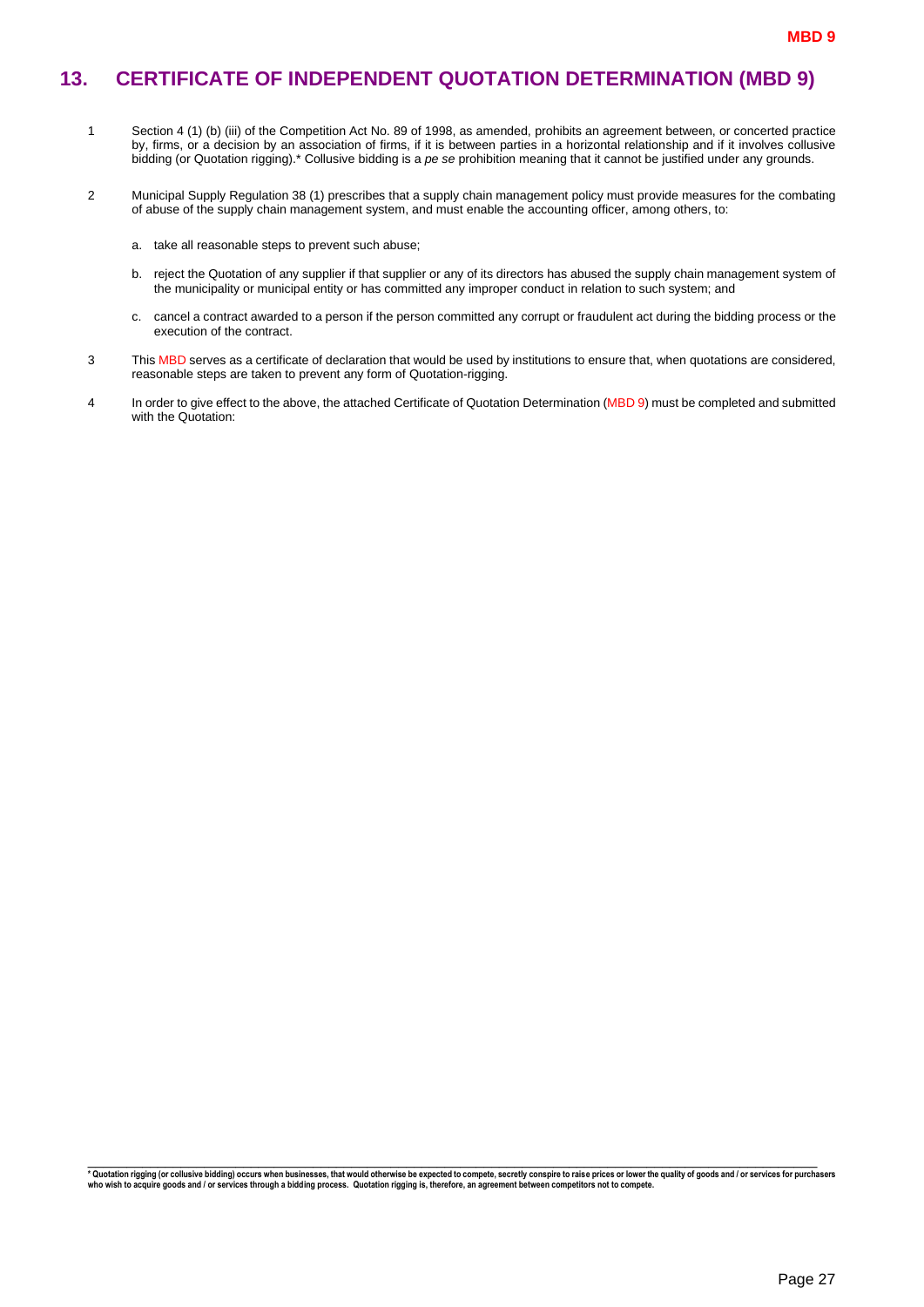#### **CERTIFICATE OF QUOTATION DETERMINATION**

I, the undersigned, in submitting the accompanying Quotation:

#### **RMLM: SCM2021/22-006:**

#### **SUPPLY, DELIVERY AND INSTALLATION OF TWO (02) NEW AIR CONDITIONERS AND REPAIRS AND SERVICING OF TWO (02) AIR CONDITIONERS**

in response to the invitation for the Quotation made by:

#### **Ramotshere Moiloa Local municipality**

do hereby make the following statements that I certify to be true and complete in every respect:

|     | I certify, on behalf of:                                                                                                                                                                                                                                                                                                                                | that:                                                                                                                                                                                                                                                                                                                                                                                                                                                                                                                                                                                                                                                                 |
|-----|---------------------------------------------------------------------------------------------------------------------------------------------------------------------------------------------------------------------------------------------------------------------------------------------------------------------------------------------------------|-----------------------------------------------------------------------------------------------------------------------------------------------------------------------------------------------------------------------------------------------------------------------------------------------------------------------------------------------------------------------------------------------------------------------------------------------------------------------------------------------------------------------------------------------------------------------------------------------------------------------------------------------------------------------|
|     |                                                                                                                                                                                                                                                                                                                                                         | (Name of Supplier)                                                                                                                                                                                                                                                                                                                                                                                                                                                                                                                                                                                                                                                    |
| 1.  | I have read and I understand the contents of this Certificate;                                                                                                                                                                                                                                                                                          |                                                                                                                                                                                                                                                                                                                                                                                                                                                                                                                                                                                                                                                                       |
| 2.  | respect;                                                                                                                                                                                                                                                                                                                                                | I understand that the accompanying Quotation will be disqualified if this Certificate is found not to be true and complete in every                                                                                                                                                                                                                                                                                                                                                                                                                                                                                                                                   |
| 3.  |                                                                                                                                                                                                                                                                                                                                                         | I am authorized by the supplier to sign this Certificate, and to submit the accompanying Quotation, on behalf of the supplier;                                                                                                                                                                                                                                                                                                                                                                                                                                                                                                                                        |
| 4.  | terms of, and to sign, the Quotation, on behalf of the supplier;                                                                                                                                                                                                                                                                                        | Each person whose signature appears on the accompanying Quotation has been authorized by the supplier to determine the                                                                                                                                                                                                                                                                                                                                                                                                                                                                                                                                                |
| 5.  | (a) has been requested to submit a Quotation in response to this Quotation invitation;<br>experience; and                                                                                                                                                                                                                                               | For the purposes of this Certificate and the accompanying Quotation, I understand that the word "competitor" shall include any<br>individual or organization, other than the supplier, whether or not affiliated with the supplier, who:<br>(b) could potentially submit a Quotation in response to this Quotation invitation, based on their qualifications, abilities or<br>(c) provides the same goods and services as the supplier and/or is in the same line of business as the supplier                                                                                                                                                                         |
| 6.  | will not be construed as collusive bidding.                                                                                                                                                                                                                                                                                                             | The supplier has arrived at the accompanying Quotation independently from, and without consultation, communication,<br>agreement or arrangement with any competitor. However communication between partners in a joint venture or consortium*                                                                                                                                                                                                                                                                                                                                                                                                                         |
| 7.  | or arrangement with any competitor regarding:<br>(a) prices;<br>(b) geographical area where product or service will be rendered (market allocation)<br>(c) methods, factors or formulas used to calculate prices;<br>(d) the intention or decision to submit or not to submit, a Quotation;<br>(f) bidding with the intention not to win the Quotation. | In particular, without limiting the generality of paragraphs 6 above, there has been no consultation, communication, agreement<br>(e) the submission of a Quotation which does not meet the specifications and conditions of the Quotation; or                                                                                                                                                                                                                                                                                                                                                                                                                        |
| 8.  | relates.                                                                                                                                                                                                                                                                                                                                                | In addition, there have been no consultations, communications, agreements or arrangements with any competitor regarding the<br>quality, quantity, specifications and conditions or delivery particulars of the products or services to which this Quotation invitation                                                                                                                                                                                                                                                                                                                                                                                                |
| 9.  |                                                                                                                                                                                                                                                                                                                                                         | The terms of the accompanying Quotation have not been, and will not be, disclosed by the supplier, directly or indirectly, to any<br>competitor, prior to the date and time of the official Quotation opening or of the awarding of the contract.                                                                                                                                                                                                                                                                                                                                                                                                                     |
| 10. | Act No. 12 of 2004 or any other applicable legislation.                                                                                                                                                                                                                                                                                                 | I am aware that, in addition and without prejudice to any other remedy provided to combat any restrictive practices related to<br>quotations and contracts, quotations that are suspicious will be reported to the Competition Commission for investigation and<br>possible imposition of administrative penalties in terms of section 59 of the Competition Act No. 89 of 1998 and or may be<br>reported to the National Prosecuting Authority (NPA) for criminal investigation and or may be restricted from conducting business<br>with the public sector for a period not exceeding ten (10) years in terms of the Prevention and Combating of Corrupt Activities |
|     |                                                                                                                                                                                                                                                                                                                                                         |                                                                                                                                                                                                                                                                                                                                                                                                                                                                                                                                                                                                                                                                       |
|     | Signature                                                                                                                                                                                                                                                                                                                                               | Date                                                                                                                                                                                                                                                                                                                                                                                                                                                                                                                                                                                                                                                                  |
|     | Position                                                                                                                                                                                                                                                                                                                                                | Name of Supplier                                                                                                                                                                                                                                                                                                                                                                                                                                                                                                                                                                                                                                                      |

-<br>\* Joint venture or Consortium means an association of persons for the purpose of combining their expertise, property, capital, efforts, skill and knowledge in an activity for the execution of a contract.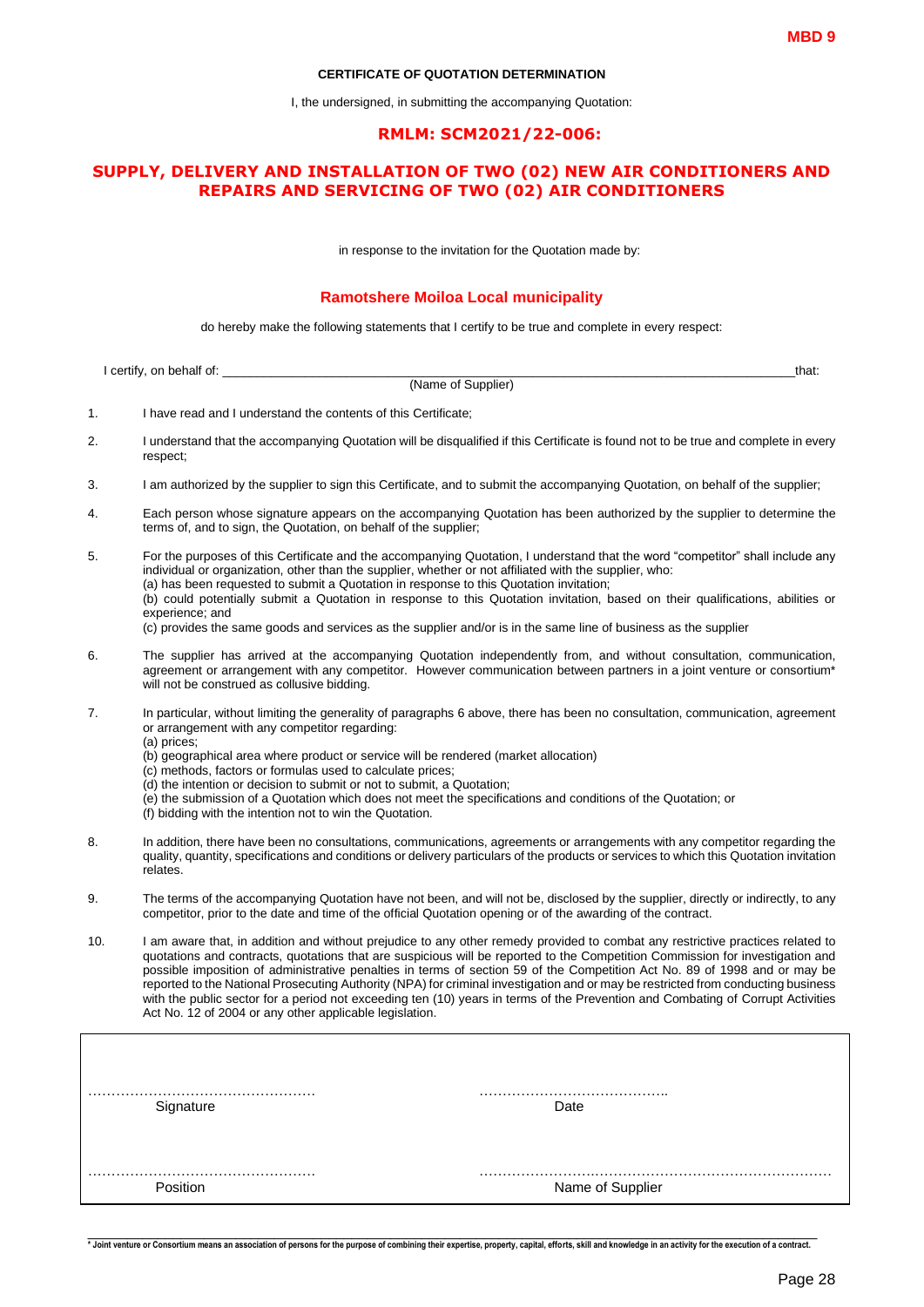# <span id="page-30-0"></span>**14. Annexure A: Government Procurement: General Conditions of Contract (July 2010)**

### **THE NATIONAL TREASURY Republic of South Africa**

**\_\_\_\_\_\_\_\_\_\_\_\_\_\_\_\_\_\_\_\_\_\_\_\_\_\_\_\_\_\_\_\_\_\_\_\_\_\_\_\_\_\_\_\_\_\_\_\_\_\_\_\_\_\_\_\_\_\_\_\_\_\_\_\_\_\_\_\_\_**

# **GOVERNMENT PROCUREMENT: GENERAL CONDITIONS OF CONTRACT**

July 2010

### **TABLE OF CLAUSES**

- 1. Definitions
- 2. Application
- 3. General
- 4. Standards
- 5. Use of contract documents and information inspection
- 6. Patent Rights
- 7. Performance security
- 8. Inspections, tests and analyses
- 9. Packing
- 10. Delivery and documents
- 11. Insurance
- 12. Transportation
- 13. Incidental Services
- 14. Spare parts
- 15. Warranty
- 16. Payment
- 17. Prices
- 18. Variation orders
- 19. Assignment
- 20. Subcontracts
- 21. Delays in the supplier's performance
- 22. Penalties
- 23. Termination for default
- 24. Anti-dumping and countervailing duties and rights
- 25. Force Majeure
- 26. Termination for insolvency
- 27. Settlement of Disputes
- 28. Limitation of Liability
- 29. Governing language
- 30. Applicable law
- 31. Notices
- 32. Taxes and duties
- 33. Transfer of contracts
- 34. Amendments of contracts
- 35. Prohibition of restrictive practices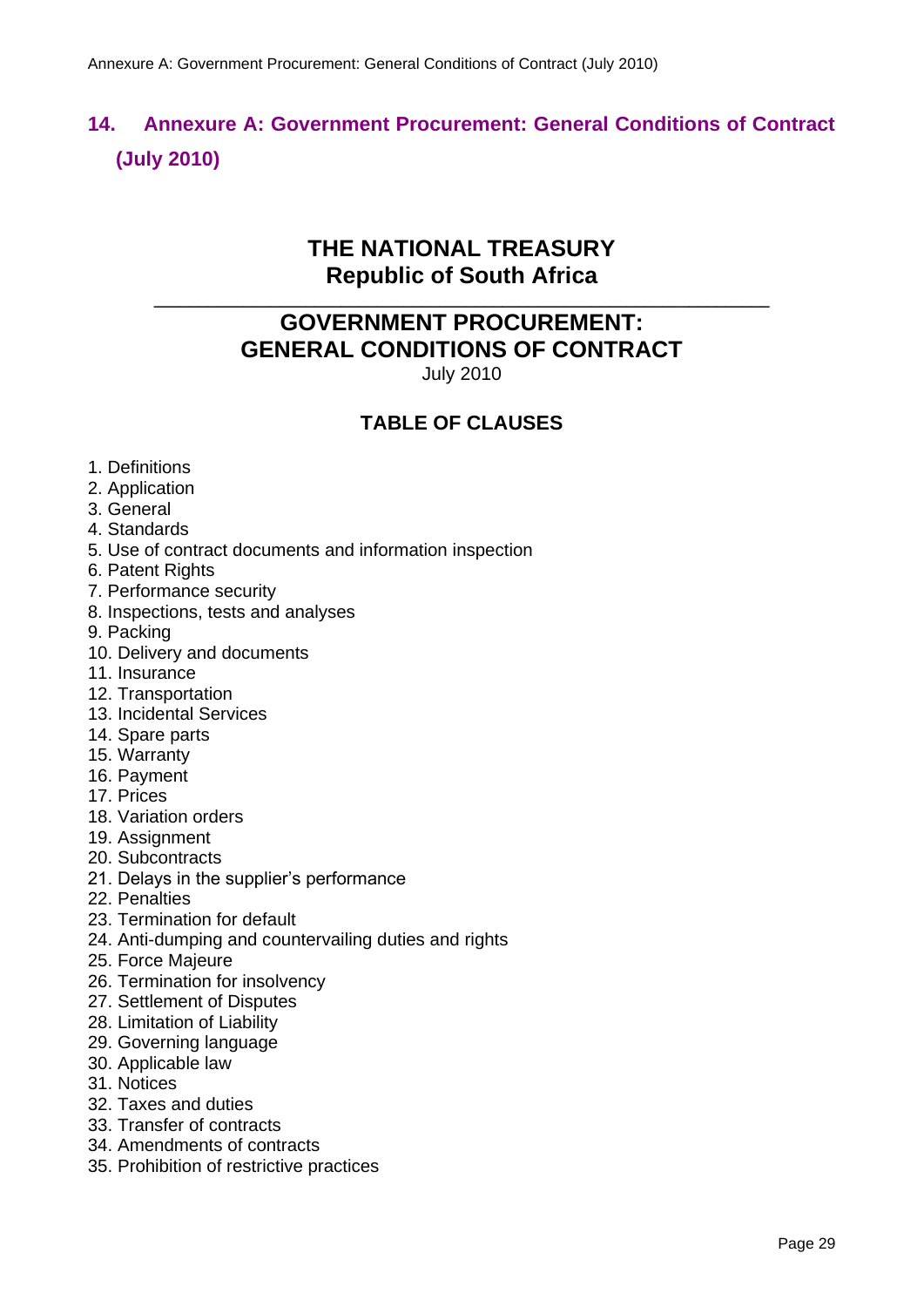## **General Conditions of Contract**

#### **1. Definitions**

1. The following terms shall be interpreted as indicated:

1.1 "Closing time" means the date and hour specified in the bidding documents for the receipt of quotations.

1.2 "Contract" means the written agreement entered into between the purchaser and the supplier, as recorded in the contract form signed by the parties, including all attachments and appendices thereto and all documents incorporated by reference therein.

1.3 "Contract price" means the price payable to the supplier under the contract for the full and proper performance of his contractual obligations.

1.4 "Corrupt practice" means the offering, giving, receiving, or soliciting of anything of value to influence the action of a public official in the procurement process or in contract execution.

1.5 "Countervailing duties" are imposed in cases where an enterprise abroad is subsidized by its government and encouraged to market its products internationally.

1.6 "Country of origin" means the place where the goods were mined, grown or produced or from which the services are supplied. Goods are produced when, through manufacturing, processing or substantial and major assembly of components, a commercially recognized new product results that is substantially different in basic characteristics or in purpose or utility from its components.

1.7 "Day" means calendar day.

1.8 "Delivery" means delivery in compliance of the conditions of the contract or order.

1.9 "Delivery ex stock" means immediate delivery directly from stock actually on hand.

1.10 "Delivery into consignees store or to his site" means delivered and unloaded in the specified store or depot or on the specified site in compliance with the conditions of the contract or order, the supplier bearing all risks and charges involved until the goods are so delivered and a valid receipt is obtained.

1.11 "Dumping" occurs when a private enterprise abroad market its goods on own initiative in the RSA at lower prices than that of the country of origin and which have the potential to harm the local industries in the RSA.

1.12 "Force majeure" means an event beyond the control of the supplier and not involving the supplier's fault or negligence and not foreseeable. Such events may include, but is not restricted to, acts of the purchaser in its sovereign capacity, wars or revolutions, fires, floods, epidemics, quarantine restrictions and freight embargoes.

1.13 "Fraudulent practice" means a misrepresentation of facts in order to influence a procurement process or the execution of a contract to the detriment of any supplier, and includes collusive practice among Suppliers (prior to or after Quotation submission) designed to establish Quotation prices at artificial noncompetitive levels and to deprive the supplier of the benefits of free and open competition.

1.14 "GCC" means the General Conditions of Contract.

1.15 "Goods" means all of the equipment, machinery, and/or other materials that the supplier is required to supply to the purchaser under the contract.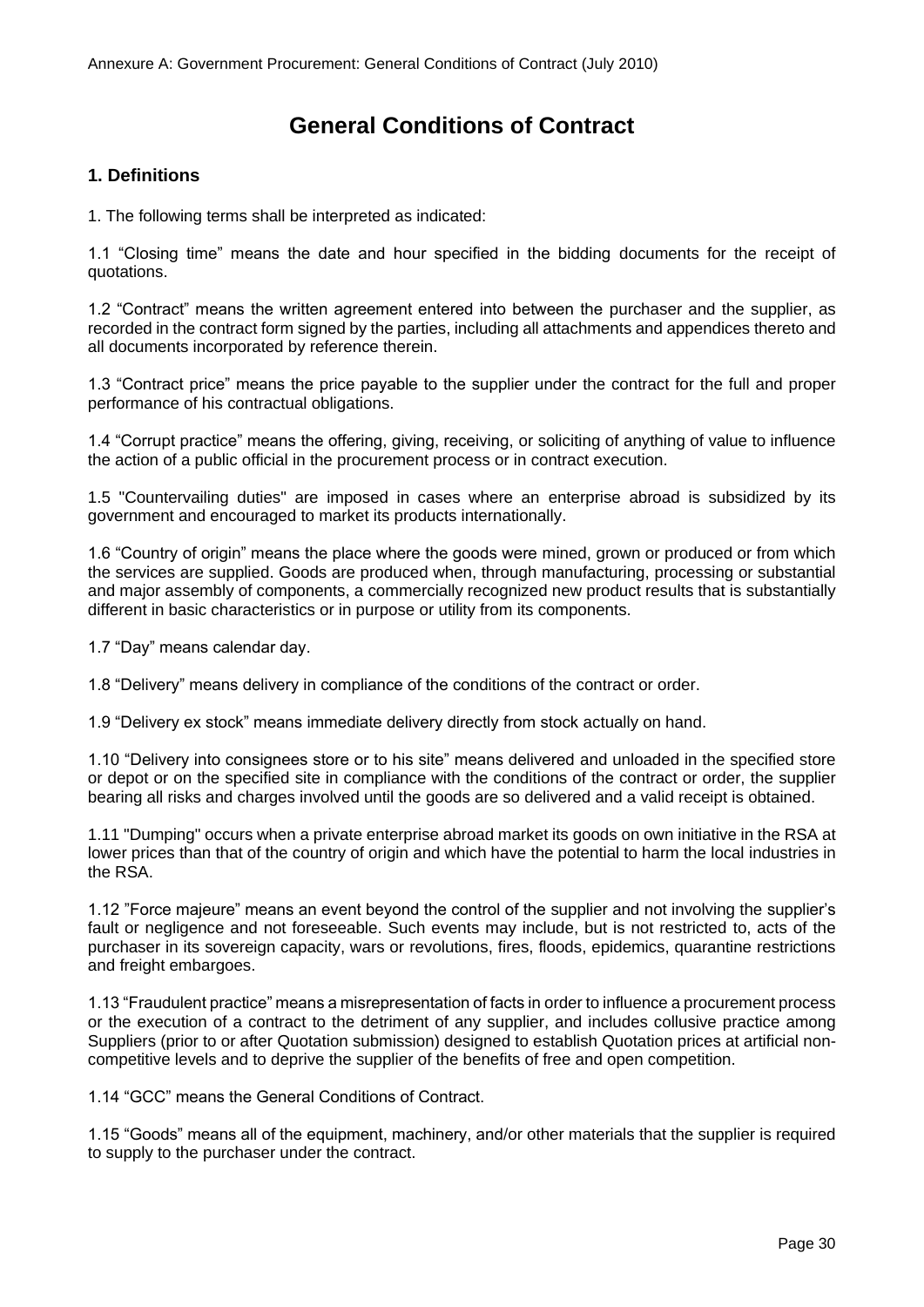1.16 "Imported content" means that portion of the bidding price represented by the cost of components, parts or materials which have been or are still to be imported (whether by the supplier or his subcontractors) and which costs are inclusive of the costs abroad, plus freight and other direct importation costs such as landing costs, dock dues, import duty, sales duty or other similar tax or duty at the South African place of entry as well as transportation and handling charges to the factory in the Republic where the goods covered by the Quotation will be manufactured.

1.17 "Local content" means that portion of the bidding price, which is not included in the imported content provided that local manufacture does take place.

1.18 "Manufacture" means the production of products in a factory using labour, materials, components and machinery and includes other related value-adding activities.

1.19 "Order" means an official written order issued for the supply of goods or works or the rendering of a service.

1.20 "Project site," where applicable, means the place indicated in bidding documents.

1.21 "Purchaser" means the organization purchasing the goods.

1.22 "Republic" means the Republic of South Africa.

1.23 "SCC" means the Special Conditions of Contract.

1.24 "Services" means those functional services ancillary to the supply of the goods, such as transportation and any other incidental services, such as installation, commissioning, provision of technical assistance, training, catering, gardening, security, maintenance and other such obligations of the supplier covered under the contract.

1.25 "Supplier" means the successful supplier who is awarded the contract to maintain and administer the required and specified service(s) to the State.

1.26 "Tort" means in breach of contract.

1.27 "Turnkey" means a procurement process where one service provider assumes total responsibility for all aspects of the project and delivers the full end product / service required by the contract.

1.28 "Written" or "in writing" means hand-written in ink or any form of electronic or mechanical writing.

#### **2. Application**

2.1 These general conditions are applicable to all quotations, contracts and orders including quotations for functional and professional services (excluding professional services related to the building and construction industry), sales, hiring, letting and the granting or acquiring of rights, but excluding immovable property, unless otherwise indicated in the bidding documents.

2.2 Where applicable, special conditions of contract are also laid down to cover specific goods, services or works.

2.3 Where such special conditions of contract are in conflict with these general conditions, the special conditions shall apply.

#### **3. General**

3.1 Unless otherwise indicated in the bidding documents, the purchaser shall not be liable for any expense incurred in the preparation and submission of a Quotation. Where applicable a non-refundable fee for documents may be charged.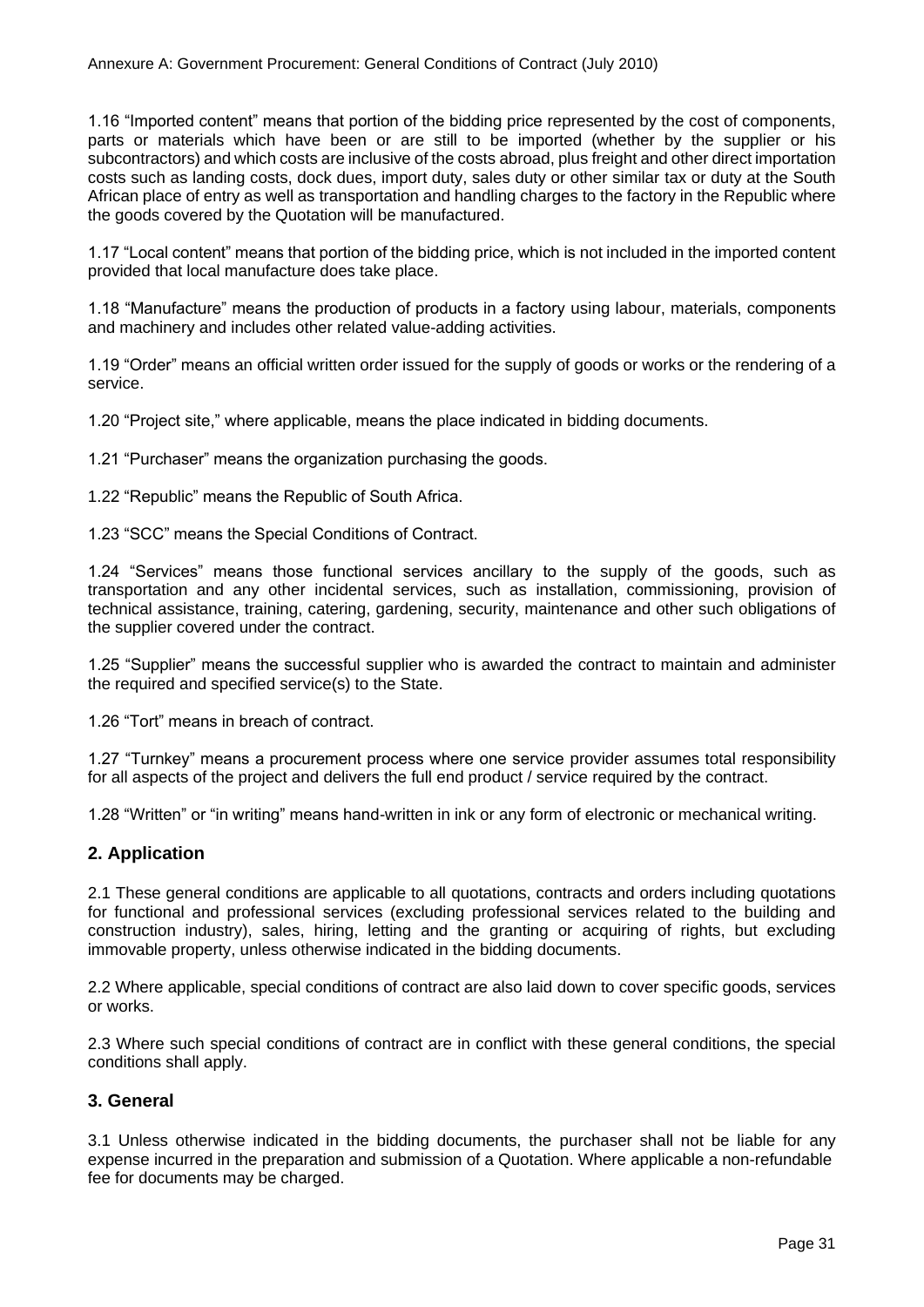3.2 Invitations to Quotation are usually published in locally distributed news media and on the municipality/municipal entity website.

#### **4. Standards**

4.1 The goods supplied shall conform to the standards mentioned in the bidding documents and specifications.

#### **5. Use of contract documents and information inspection**

5.1 The supplier shall not, without the purchaser's prior written consent, disclose the contract, or any provision thereof, or any specification, plan, drawing, pattern, sample, or information furnished by or on behalf of the purchaser in connection therewith, to any person other than a person employed by the supplier in the performance of the contract. Disclosure to any such employed person shall be made in confidence and shall extend only so far as may be necessary for purposes of such performance.

5.2 The supplier shall not, without the purchaser's prior written consent, make use of any document or information mentioned in GCC clause 5.1 except for purposes of performing the contract.

5.3 Any document, other than the contract itself mentioned in GCC clause 5.1 shall remain the property of the purchaser and shall be returned (all copies) to the purchaser on completion of the supplier's performance under the contract if so required by the purchaser.

5.4 The supplier shall permit the purchaser to inspect the supplier's records relating to the performance of the supplier and to have them audited by auditors appointed by the purchaser, if so required by the purchaser.

#### **6. Patent Rights**

6.1 The supplier shall indemnify the purchaser against all third-party claims of infringement of patent, trademark, or industrial design rights arising from use of the goods or any part thereof by the purchaser.

6.2 When a supplier developed documentation / projects for the municipality / municipal entity, the intellectual, copy and patent rights or ownership of such documents or projects will vest in the municipality / municipal entity.

#### **7. Performance security**

7.1 Within thirty (30) days of receipt of the notification of contract award, the successful supplier shall furnish to the purchaser the performance security of the amount specified in SCC.

7.2 The proceeds of the performance security shall be payable to the purchaser as compensation for any loss resulting from the supplier's failure to complete his obligations under the contract.

7.3 The performance security shall be denominated in the currency of the contract, or in a freely convertible currency acceptable to the purchaser and shall be in one of the following forms:

(a) a bank guarantee or an irrevocable letter of credit issued by a reputable bank located in the purchaser's country or abroad, acceptable to the purchaser, in the form provided in the bidding documents or another form acceptable to the purchaser; or (b) a cashier's or certified cheque.

7.4 The performance security will be discharged by the purchaser and returned to the supplier not later than thirty (30) days following the date of completion of the supplier's performance obligations under the contract, including any warranty obligations, unless otherwise specified.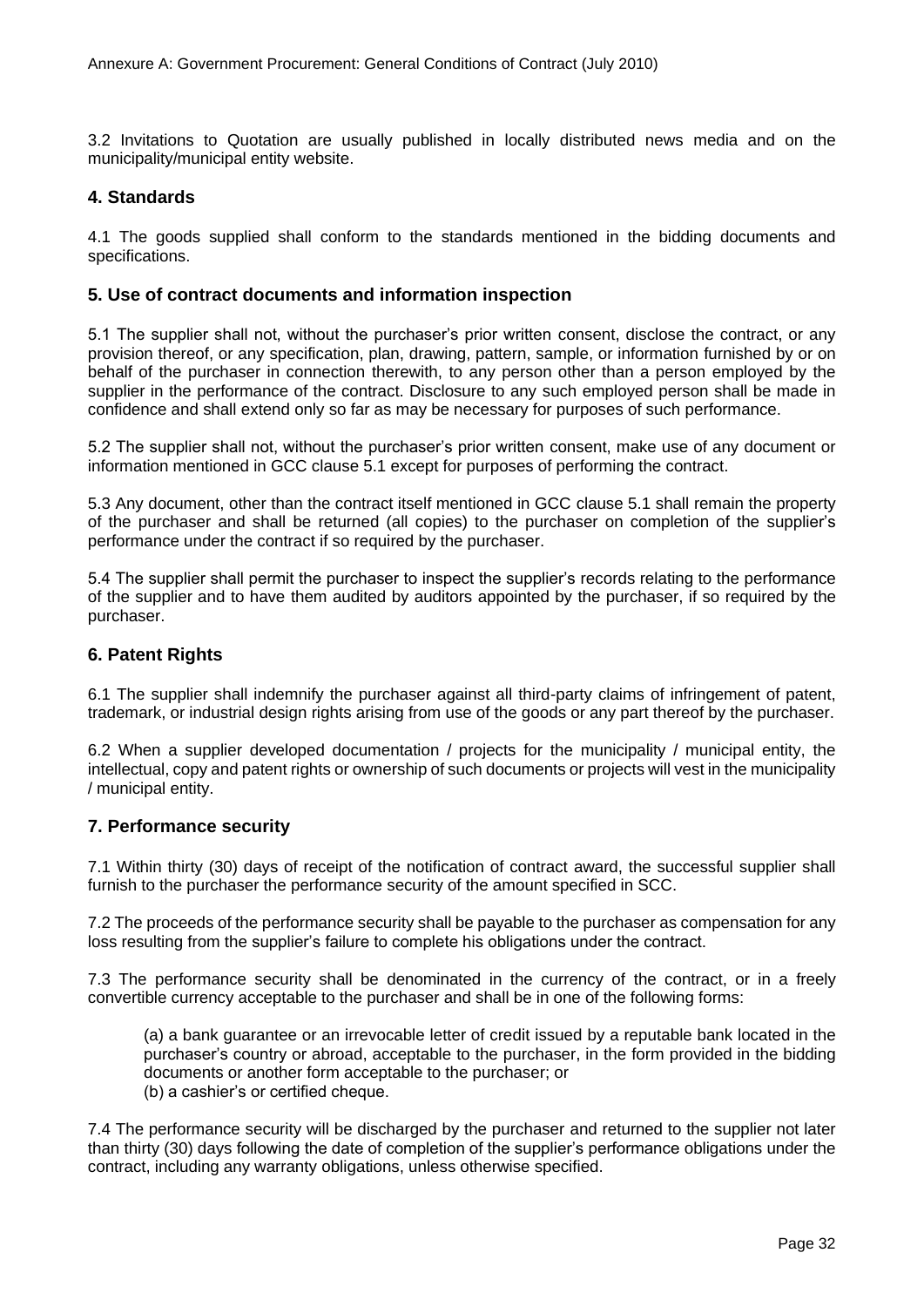#### **8. Inspections, tests and analyses**

8.1 All pre-bidding testing will be for the account of the supplier.

8.2 If it is a Quotation condition that goods to be produced or services to be rendered should at any stage be subject to inspections, tests and analyses, the supplier or contractor's premises shall be open, at all reasonable hours, for inspection by a representative of the purchaser or organization acting on behalf of the purchaser.

8.3 If there are no inspection requirements indicated in the bidding documents and no mention is made in the contract, but during the contract period it is decided that inspections shall be carried out, the purchaser shall itself make the necessary arrangements, including payment arrangements with the testing authority concerned.

8.4 If the inspections, tests and analyses referred to in clauses 8.2 and 8.3 show the goods to be in accordance with the contract requirements, the cost of the inspections, tests and analyses shall be defrayed by the purchaser.

8.5 Where the goods or services referred to in clauses 8.2 and 8.3 do not comply with the contract requirements, irrespective of whether such goods or services are accepted or not, the cost in connection with these inspections, tests or analyses shall be defrayed by the supplier.

8.6 Goods and services which are referred to in clauses 8.2 and 8.3 and which do not comply with the contract requirements may be rejected.

8.7 Any contract goods may on or after delivery be inspected, tested or analysed and may be rejected if found not to comply with the requirements of the contract. Such rejected goods shall be held at the cost and risk of the supplier who shall, when called upon, remove them immediately at his own cost and forthwith substitute them with goods, which do comply with the requirements of the contract. Failing such removal the rejected goods shall be returned at the suppliers cost and risk. Should the supplier fail to provide the substitute goods forthwith, the purchaser may, without giving the supplier further opportunity to substitute the rejected goods, purchase such goods as may be necessary at the expense of the supplier.

8.8 The provisions of clauses 8.4 to 8.7 shall not prejudice the right of the purchaser to cancel the contract on account of a breach of the conditions thereof, or to act in terms of Clause 22 of GCC.

#### **9. Packing**

9.1 The supplier shall provide such packing of the goods as is required to prevent their damage or deterioration during transit to their final destination, as indicated in the contract. The packing shall be sufficient to withstand, without limitation, rough handling during transit and exposure to extreme temperatures, salt and precipitation during transit, and open storage. Packing, case size weights shall take into consideration, where appropriate, the remoteness of the goods' final destination and the absence of heavy handling facilities at all points in transit.

9.2 The packing, marking, and documentation within and outside the packages shall comply strictly with such special requirements as shall be expressly provided for in the contract, including additional requirements, if any, and in any subsequent instructions ordered by the purchaser.

#### **10. Delivery and documents**

10.1 Delivery of the goods and arrangements for shipping and clearance obligations shall be made by the supplier in accordance with the terms specified in the contract.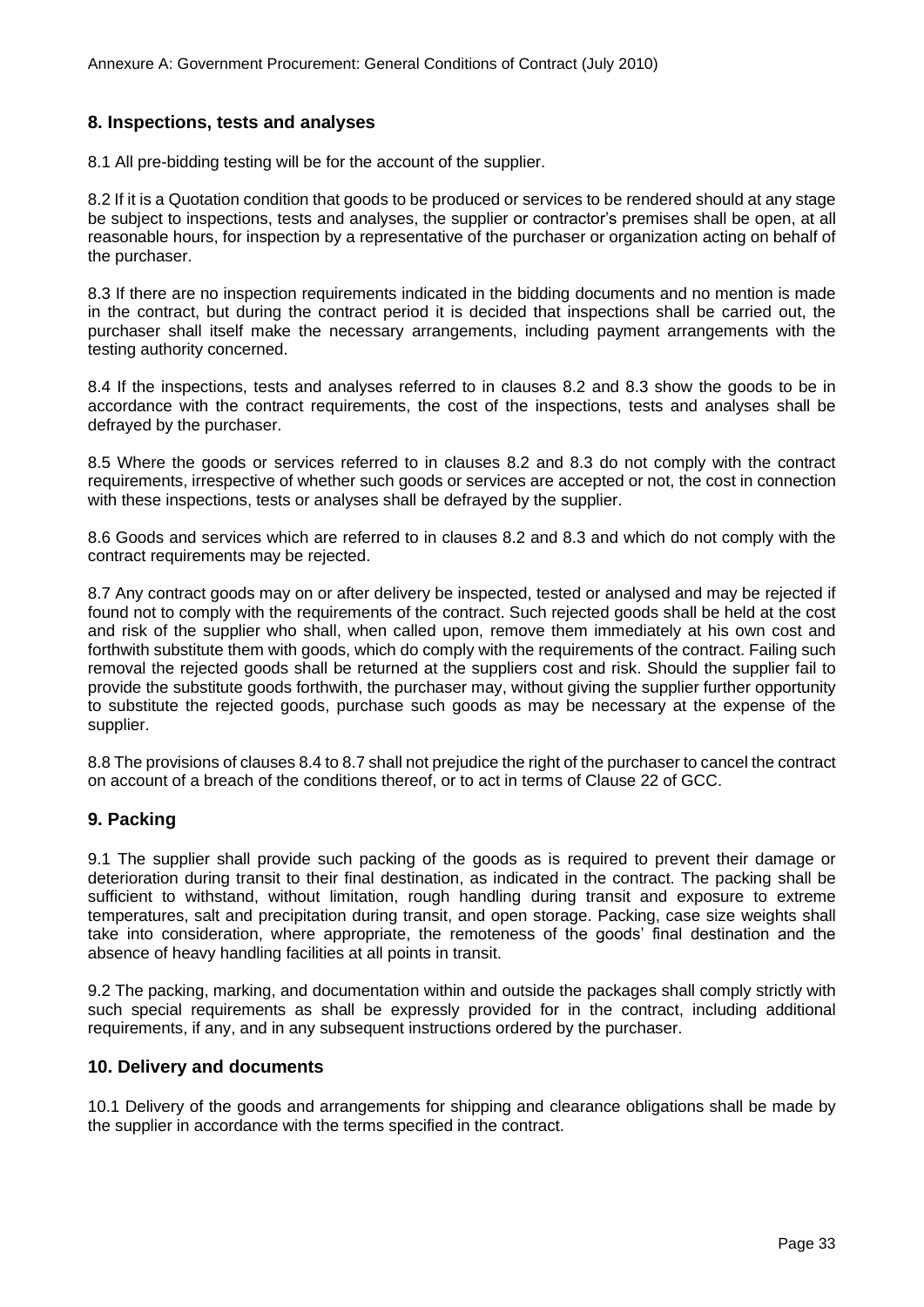#### **11. Insurance**

11.1 The goods supplied under the contract shall be fully insured in a freely convertible currency against loss or damage incidental to manufacture or acquisition, transportation, storage and delivery in the manner specified.

#### **12. Transportation**

12.1 Should a price other than an all-inclusive delivered price be required, this shall be specified.

#### **13. Incidental Services**

13.1 The supplier may be required to provide any or all of the following services, including additional services, if any:

(a) performance or supervision of on-site assembly and/or commissioning of the supplied goods;

(b) furnishing of tools required for assembly and/or maintenance of the supplied goods;

(c) furnishing of a detailed operations and maintenance manual for each appropriate unit of the supplied goods;

(d) performance or supervision or maintenance and/or repair of the supplied goods, for a period of time agreed by the parties, provided that this service shall not relieve the supplier of any warranty obligations under this contract; and

(e) training of the purchaser's personnel, at the supplier's plant and/or on-site, in assembly, startup, operation, maintenance, and/or repair of the supplied goods.

13.2 Prices charged by the supplier for incidental services, if not included in the contract price for the goods, shall be agreed upon in advance by the parties and shall not exceed the prevailing rates charged to other parties by the supplier for similar services.

#### **14. Spare parts**

14.1 As specified, the supplier may be required to provide any or all of the following materials, notifications, and information pertaining to spare parts manufactured or distributed by the supplier:

(a) such spare parts as the purchaser may elect to purchase from the supplier, provided that this election shall not relieve the supplier of any warranty obligations under the contract;and; (b) in the event of termination of production of the spare parts:

(i) advance notification to the purchaser of the pending termination, in sufficient time to permit the purchaser to procure needed requirements; and

(ii) following such termination, furnishing at no cost to the purchaser, the blueprints, drawings, and specifications of the spare parts, if requested.

#### **15. Warranty**

15.1 The supplier warrants that the goods supplied under the contract are new, unused, of the most recent or current models, and that they incorporate all recent improvements in design and materials unless provided otherwise in the contract. The supplier further warrants that all goods supplied under this contract shall have no defect, arising from design, materials, or workmanship (except when the design and/or material is required by the purchaser's specifications) or from any act or omission of the supplier, that may develop under normal use of the supplied goods in the conditions prevailing in the country of final destination.

15.2 This warranty shall remain valid for twelve (12) months after the goods, or any portion thereof as the case may be, have been delivered to and accepted at the final destination indicated in the contract, or for eighteen (18) months after the date of shipment from the port or place of loading in the source country, whichever period concludes earlier, unless specified otherwise.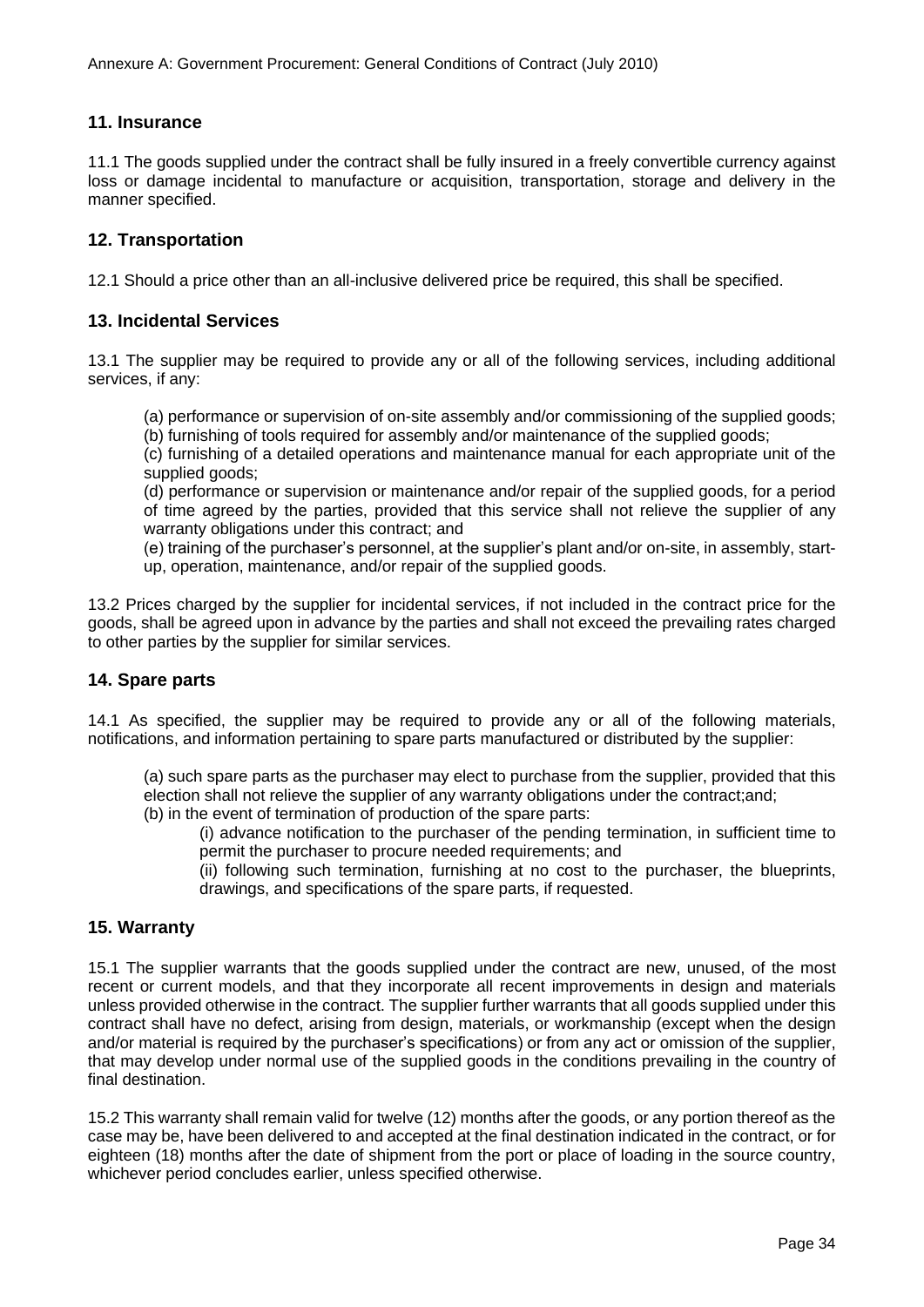15.3 The purchaser shall promptly notify the supplier in writing of any claims arising under this warranty.

15.4 Upon receipt of such notice, the supplier shall, within the period specified and with all reasonable speed, repair or replace the defective goods or parts thereof, without costs to the purchaser.

15.5 If the supplier, having been notified, fails to remedy the defect(s) within the period specified, the purchaser may proceed to take such remedial action as may be necessary, at the supplier's risk and expense and without prejudice to any other rights which the purchaser may have against the supplier under the contract.

#### **16. Payment**

16.1 The method and conditions of payment to be made to the supplier under this contract shall be specified.

16.2 The supplier shall furnish the purchaser with an invoice accompanied by a copy of the delivery note and upon fulfilment of other obligations stipulated in the contract.

16.3 Payments shall be made promptly by the purchaser, but in no case later than thirty (30) days after submission of an invoice or claim by the supplier.

16.4 Payment will be made in Rand unless otherwise stipulated.

#### **17. Prices**

17.1 Prices charged by the supplier for goods delivered and services performed under the contract shall not vary from the prices quoted by the supplier in his Quotation, with the exception of any price adjustments authorized or in the purchaser's request for Quotation validity extension, as the case may be.

#### **18. Variation orders**

18.1 In cases where the estimated value of the envisaged changes in purchase does not vary more than 15% of the total value of the original contract, the contractor may be instructed to deliver the goods or render the services as such. In cases of measurable quantities, the contractor may be approached to reduce the unit price, and such offers may be accepted provided that there is no escalation in price.

#### **19. Assignment**

19.1 The supplier shall not assign, in whole or in part, its obligations to perform under the contract, except with the purchaser's prior written consent.

#### **20. Subcontracts**

20.1 The supplier shall notify the purchaser in writing of all subcontracts awarded under this contract if not already specified in the Quotation. Such notification, in the original Quotation or later, shall not relieve the supplier from any liability or obligation under the contract.

#### **21. Delays in the supplier's performance**

21.1 Delivery of the goods and performance of services shall be made by the supplier in accordance with the time schedule prescribed by the purchaser in the contract.

21.2 If at any time during performance of the contract, the supplier or its subcontractor(s) should encounter conditions impeding timely delivery of the goods and performance of services, the supplier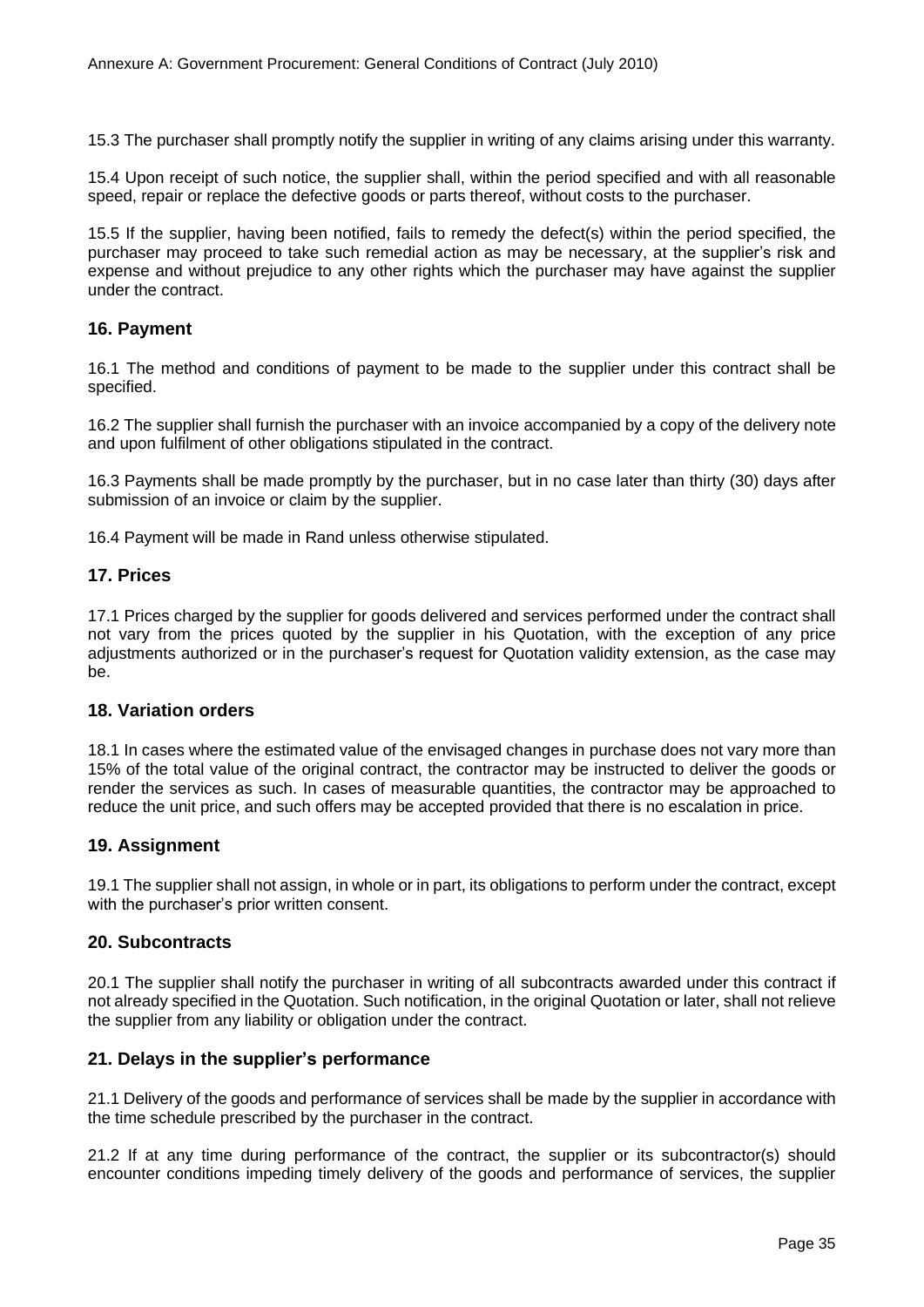shall promptly notify the purchaser in writing of the fact of the delay, its likely duration and its cause(s). As soon as practicable after receipt of the supplier's notice, the purchaser shall evaluate the situation and may at his discretion extend the supplier's time for performance, with or without the imposition of penalties, in which case the extension shall be ratified by the parties by amendment of contract.

21.3 The right is reserved to procure outside of the contract small quantities or to have minor essential services executed if an emergency arises, the supplier's point of supply is not situated at or near the place where the goods are required, or the supplier's services are not readily available.

21.4 Except as provided under GCC Clause 25, a delay by the supplier in the performance of its delivery obligations shall render the supplier liable to the imposition of penalties, pursuant to GCC Clause 22, unless an extension of time is agreed upon pursuant to GCC Clause 22.2 without the application of penalties.

21.5 Upon any delay beyond the delivery period in the case of a goods contract, the purchaser shall, without cancelling the contract, be entitled to purchase goods of a similar quality and up to the same quantity in substitution of the goods not supplied in conformity with the contract and to return any goods delivered later at the supplier's expense and risk, or to cancel the contract and buy such goods as may be required to complete the contract and without prejudice to his other rights, be entitled to claim damages from the supplier.

#### **22. Penalties**

22.1 Subject to GCC Clause 25, if the supplier fails to deliver any or all of the goods or to perform the services within the period(s) specified in the contract, the purchaser shall, without prejudice to its other remedies under the contract, deduct from the contract price, as a penalty, a sum calculated on the delivered price of the delayed goods or unperformed services using the current prime interest rate calculated for each day of the delay until actual delivery or performance. The purchaser may also consider termination of the contract pursuant to GCC Clause 23.

#### **23. Termination for default**

23.1 The purchaser, without prejudice to any other remedy for breach of contract, by written notice of default sent to the supplier, may terminate this contract in whole or in part:

(a) if the supplier fails to deliver any or all of the goods within the period(s) specified in the contract,

or within any extension thereof granted by the purchaser pursuant to GCC Clause 21.2;

(b) if the supplier fails to perform any other obligation(s) under the contract; or

(c) if the supplier, in the judgement of the purchaser, has engaged in corrupt or fraudulent practices in competing for or in executing the contract.

23.2 In the event the purchaser terminates the contract in whole or in part, the purchaser may procure, upon such terms and in such manner, as it deems appropriate, goods, works or services similar to those undelivered, and the supplier shall be liable to the purchaser for any excess costs for such similar goods, works or services. However, the supplier shall continue performance of the contract to the extent not terminated.

23.3 Where the purchaser terminates the contract in whole or in part, the purchaser may decide to impose a restriction penalty on the supplier by prohibiting such supplier from doing business with the public sector for a period not exceeding 10 years.

23.4 If a purchaser intends imposing a restriction on a supplier or any person associated with the supplier, the supplier will be allowed a time period of not more than fourteen (14) days to provide reasons why the envisaged restriction should not be imposed. Should the supplier fail to respond within the stipulated fourteen (14) days the purchaser may regard the supplier as having no objection and proceed with the restriction.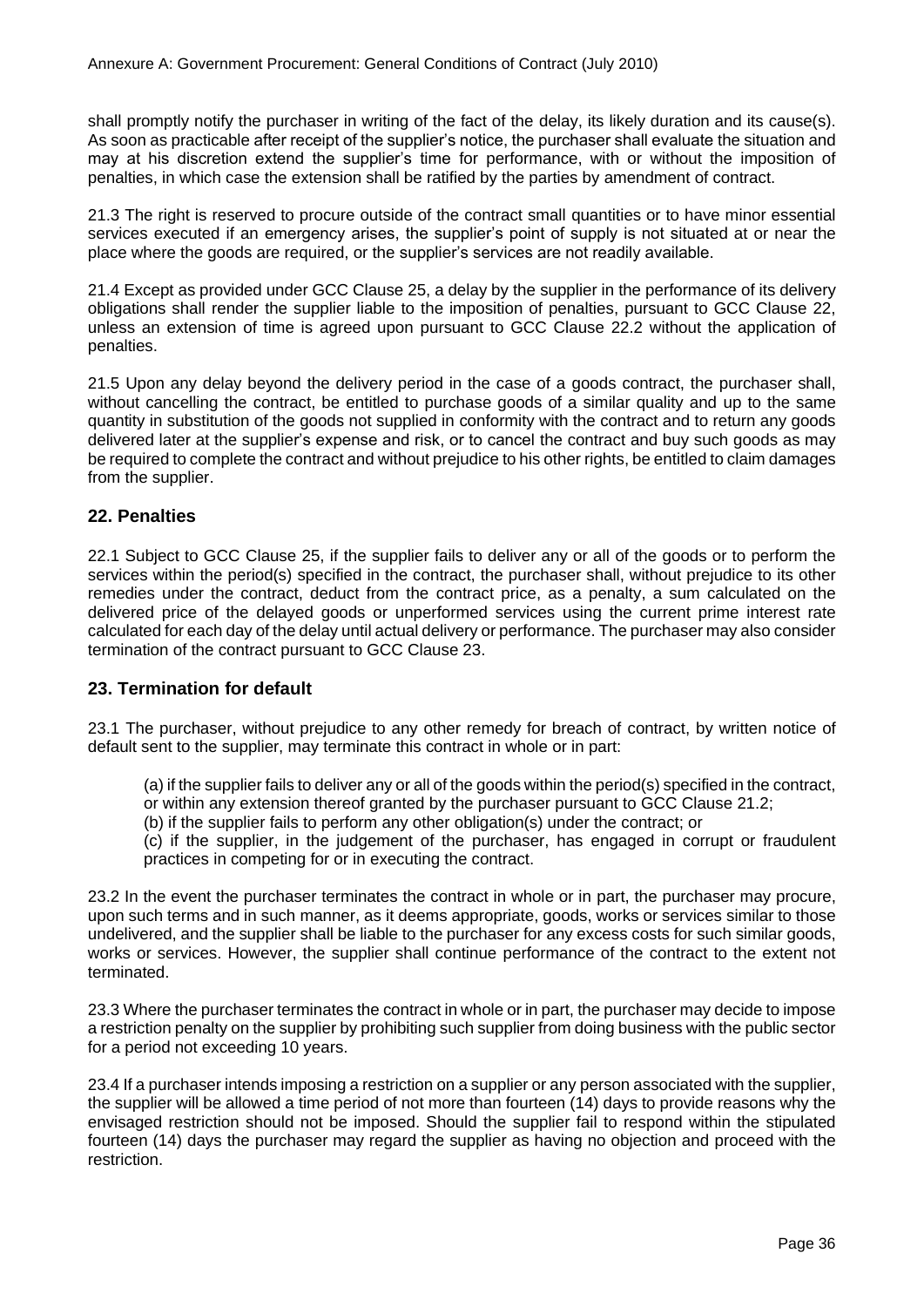23.5 . Any restriction imposed on any person by the purchaser will, at the discretion of the purchaser, also be applicable to any other enterprise or any partner, manager, director or other person who wholly or partly exercises or exercised or may exercise control over the enterprise of the first-mentioned person, and with which enterprise or person the first-mentioned person, is or was in the opinion of the purchaser actively associated.

23.6 If a restriction is imposed, the purchaser must, within five (5) working days of such imposition, furnish the National Treasury, with the following information:

- (i) the name and address of the supplier and / or person restricted by the purchaser;
- (ii) the date of commencement of the restriction
- (iii) the period of restriction; and
- (iv) the reasons for the restriction.

These details will be loaded in the National Treasury's central database of suppliers or persons prohibited from doing business with the public sector.

23.7 . If a court of law convicts a person of an offence as contemplated in sections 12 or 13 of the Prevention and Combating of Corrupt Activities Act, No. 12 of 2004, the court may also rule that such person's name be endorsed on the Register for Tender Defaulters. When a person's name has been endorsed on the Register, the person will be prohibited from doing business with the public sector for a period not less than five years and not more than 10 years. The National Treasury is empowered to determine the period of restriction and each case will be dealt with on its own merits. According to section 32 of the Act the Register must be open to the public. The Register can be perused on the National Treasury website

#### **24. Antidumping and countervailing duties and rights**

24.1 When, after the date of Quotation, provisional payments are required, or anti-dumping or countervailing duties are imposed, or the amount of a provisional payment or anti-dumping or countervailing right is increased in respect of any dumped or subsidized import, the State is not liable for any amount so required or imposed, or for the amount of any such increase. When, after the said date, such a provisional payment is no longer required or any such anti-dumping or countervailing right is abolished, or where the amount of such provisional payment or any such right is reduced, any such favourable difference shall on demand be paid forthwith by the supplier to the purchaser or the purchaser may deduct such amounts from moneys (if any) which may otherwise be due to the supplier in regard to goods or services which he delivered or rendered, or is to deliver or render in terms of the contract or any other contract or any other amount which may be due to him.

#### **25. Force Majeure**

25.1 Notwithstanding the provisions of GCC Clauses 22 and 23, the supplier shall not be liable for forfeiture of its performance security, damages, or termination for default if and to the extent that his delay in performance or other failure to perform his obligations under the contract is the result of an event of force majeure.

25.2 If a force majeure situation arises, the supplier shall promptly notify the purchaser in writing of such condition and the cause thereof. Unless otherwise directed by the purchaser in writing, the supplier shall continue to perform its obligations under the contract as far as is reasonably practical, and shall seek all reasonable alternative means for performance not prevented by the force majeure event.

#### **26. Termination for insolvency**

26.1 The purchaser may at any time terminate the contract by giving written notice to the supplier if the supplier becomes bankrupt or otherwise insolvent. In this event, termination will be without compensation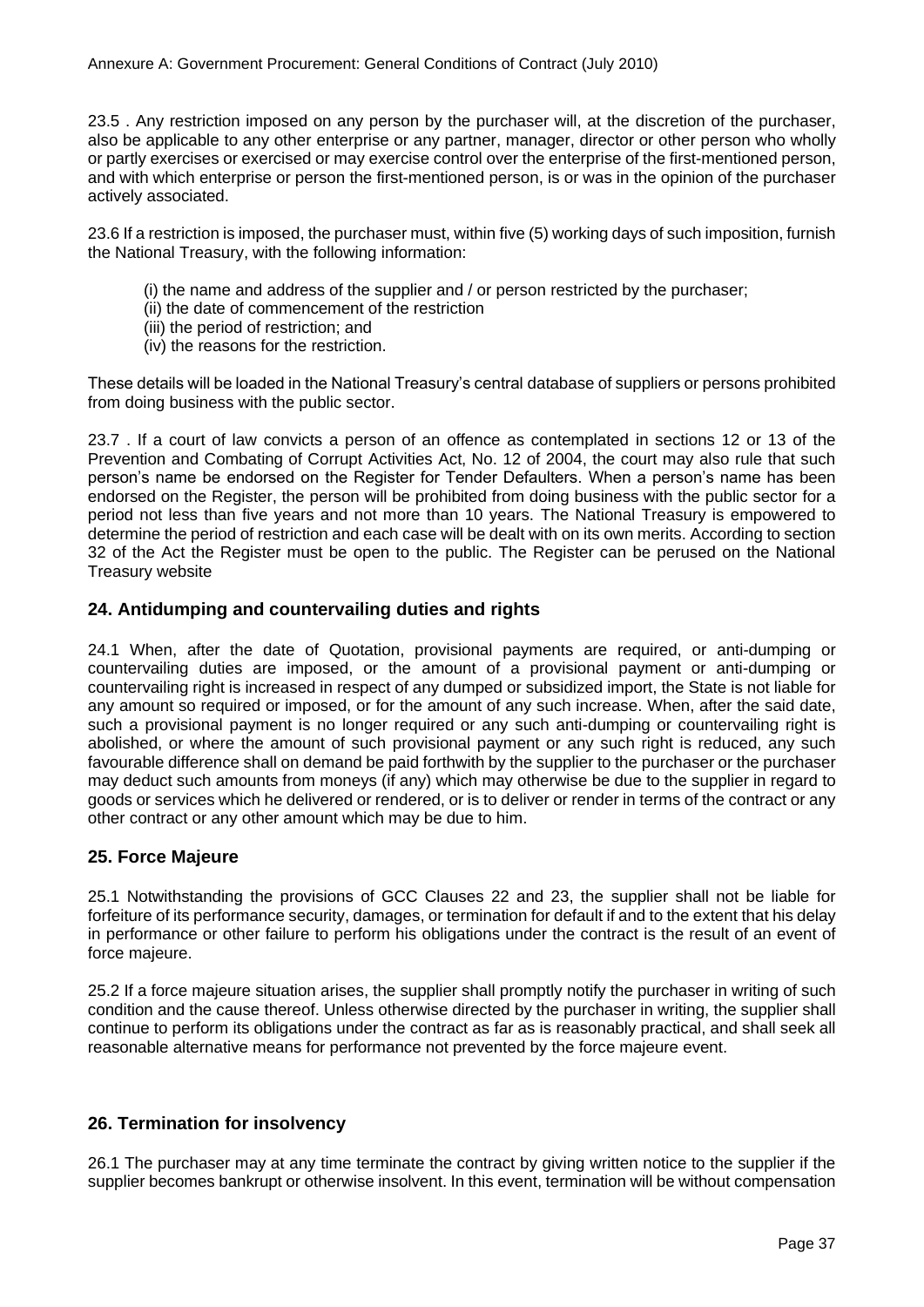to the supplier, provided that such termination will not prejudice or affect any right of action or remedy, which has accrued or will accrue thereafter to the purchaser.

#### **27. Settlement of Disputes**

27.1 If any dispute or difference of any kind whatsoever arises between the purchaser and the supplier in connection with or arising out of the contract, the parties shall make every effort to resolve amicably such dispute or difference by mutual consultation.

27.2 If, after thirty (30) days, the parties have failed to resolve their dispute or difference by such mutual consultation, then either the purchaser or the supplier may give notice to the other party of his intention to commence with mediation. No mediation in respect of this matter may be commenced unless such notice is given to the other party.

27.3 Should it not be possible to settle a dispute by means of mediation, it may be settled in a South African court of law.

27.4 Notwithstanding any reference to mediation and/or court proceedings herein,

(a) the parties shall continue to perform their respective obligations under the contract unless they otherwise agree; and

(b) the purchaser shall pay the supplier any monies due the supplier for goods delivered and / or services rendered according to the prescripts of the contract.

#### **28. Limitation of Liability**

28.1 Except in cases of criminal negligence or wilful misconduct, and in the case of infringement pursuant to Clause 6;

(a) the supplier shall not be liable to the purchaser, whether in contract, tort, or otherwise, for any indirect or consequential loss or damage, loss of use, loss of production, or loss of profits or interest costs, provided that this exclusion shall not apply to any obligation of the supplier to pay penalties and/or damages to the purchaser; and

(b) the aggregate liability of the supplier to the purchaser, whether under the contract, in tort or otherwise, shall not exceed the total contract price, provided that this limitation shall not apply to the cost of repairing or replacing defective equipment.

#### **29. Governing language**

29.1 The contract shall be written in English. All correspondence and other documents pertaining to the contract that is exchanged by the parties shall also be written in English.

#### **30. Applicable law**

30.1 The contract shall be interpreted in accordance with South African laws, unless otherwise specified.

#### **31. Notices**

31.1 Every written acceptance of a Quotation shall be posted to the supplier concerned by registered or certified mail and any other notice to him shall be posted by ordinary mail to the address furnished in his Quotation or to the address notified later by him in writing and such posting shall be deemed to be proper service of such notice.

31.2 The time mentioned in the contract documents for performing any act after such aforesaid notice has been given, shall be reckoned from the date of posting of such notice.